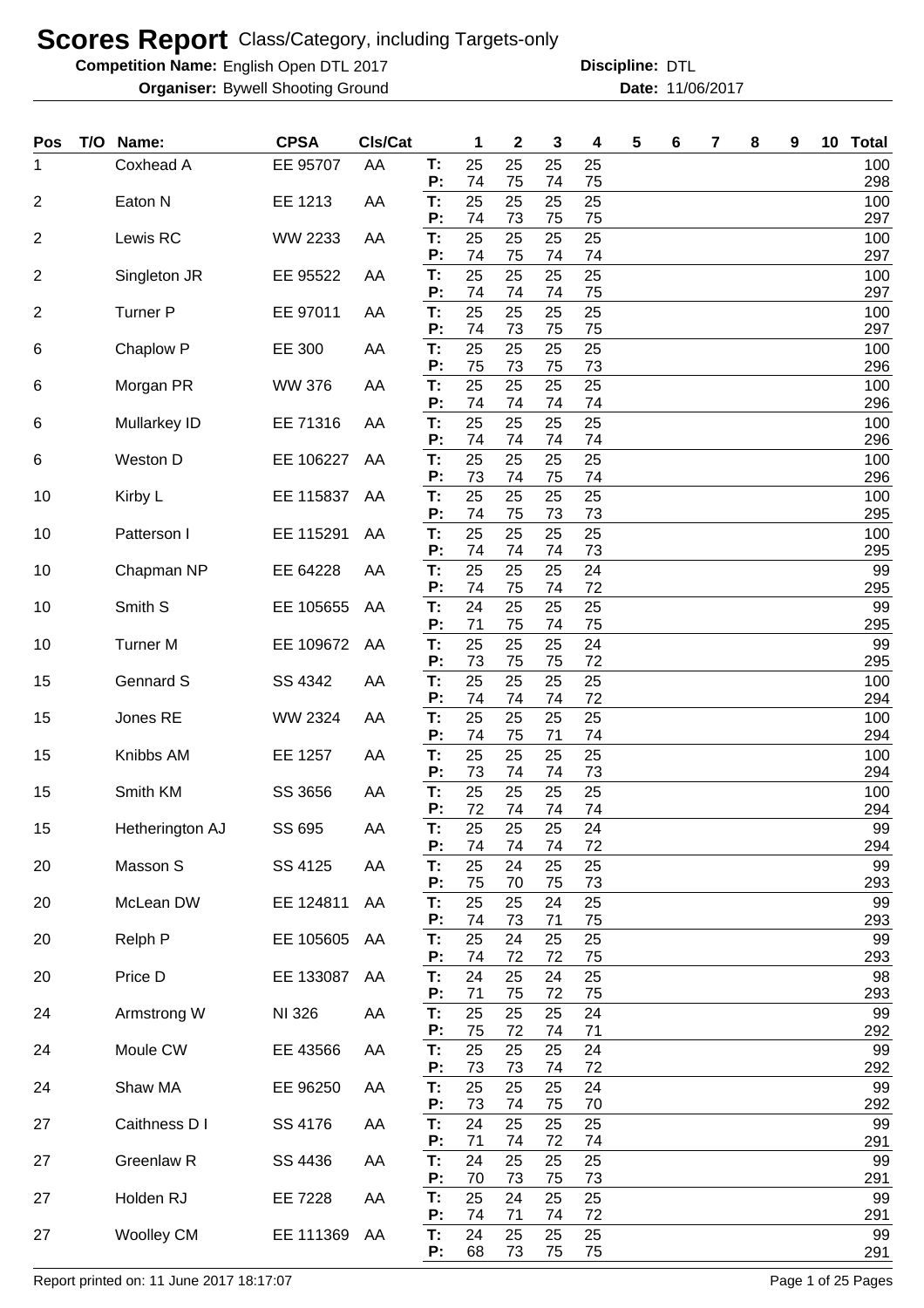**Competition Name:** English Open DTL 2017 **Discripline: DTL** 

**Organiser:** Bywell Shooting Ground **11/06/2017 Date:** 11/06/2017 **Discipline:**

| Pos | T/O Name:         | <b>CPSA</b>     | CIs/Cat |          | 1        | 2        | 3        | 4        | 5 | 6 | 7 | 8 | 9 | 10 Total  |
|-----|-------------------|-----------------|---------|----------|----------|----------|----------|----------|---|---|---|---|---|-----------|
| 27  | Jeminson M        | EE 128899       | AA      | Т:       | 24       | 25       | 25       | 24       |   |   |   |   |   | 98        |
| 32  | Hinchliffe DJ     | EE 121065       | AA      | P:<br>Т: | 70<br>25 | 75<br>25 | 75<br>24 | 71<br>25 |   |   |   |   |   | 291<br>99 |
|     |                   |                 |         | P:       | 71       | 72       | 72       | 75       |   |   |   |   |   | 290       |
| 32  | Sheldrake M       | EE 129704       | AA      | Т:<br>P: | 25<br>72 | 25<br>74 | 25<br>74 | 24<br>70 |   |   |   |   |   | 99<br>290 |
| 32  | Allan SJ          | SS 1650         | AA      | Т:       | 24       | 25       | 25       | 24       |   |   |   |   |   | 98        |
|     |                   |                 |         | P:<br>T: | 70<br>25 | 75<br>24 | 74<br>24 | 71<br>25 |   |   |   |   |   | 290<br>98 |
| 32  | Gilchrist J       | SS 3234         | AA      | P:       | 75       | 71       | 70       | 74       |   |   |   |   |   | 290       |
| 32  | Holden E          | EE 7226         | AA      | T:<br>P: | 24<br>71 | 25<br>73 | 24<br>72 | 25<br>74 |   |   |   |   |   | 98<br>290 |
| 32  | McBay I           | SS 4205         | AA      | T:       | 25       | 23       | 25       | 25       |   |   |   |   |   | 98        |
| 32  | Mccoy G           | II 3628         | AA      | P:<br>T: | 74<br>24 | 67<br>24 | 75<br>25 | 74<br>25 |   |   |   |   |   | 290<br>98 |
|     |                   |                 |         | P:       | 69       | 72       | 75       | 74       |   |   |   |   |   | 290       |
| 39  | Hall R            | EE 12999        | AA      | T:<br>P: | 25<br>74 | 25<br>73 | 25<br>72 | 24<br>70 |   |   |   |   |   | 99<br>289 |
| 39  | Snell A           | EE 117867       | AA      | T.       | 25       | 25       | 24       | 24       |   |   |   |   |   | 98        |
| 39  | Wragg A           | EE 105904       | AA      | P:<br>T: | 74<br>24 | 73<br>25 | 70<br>24 | 72<br>25 |   |   |   |   |   | 289<br>98 |
|     |                   |                 |         | P:       | 70       | 74       | 71       | 74       |   |   |   |   |   | 289       |
| 42  | Faulkner RM       | WW 1759         | AA      | T:<br>P: | 25<br>71 | 24<br>70 | 25<br>73 | 25<br>74 |   |   |   |   |   | 99<br>288 |
| 42  | Henry A           | EE 4336         | AA      | Т:       | 25       | 24       | 25       | 25       |   |   |   |   |   | 99        |
|     |                   |                 |         | P:       | 73       | 69       | 73       | 73       |   |   |   |   |   | 288       |
| 42  | <b>Barnett J</b>  | EE 6247         | AA      | T.<br>P: | 23<br>67 | 25<br>73 | 25<br>74 | 25<br>74 |   |   |   |   |   | 98<br>288 |
| 45  | Doherty J         | <b>II 370</b>   | AA      | T.<br>P: | 25<br>71 | 24<br>72 | 25<br>73 | 24<br>71 |   |   |   |   |   | 98        |
| 45  | Evans PA          | <b>WW 2241</b>  | AA      | T.       | 25       | 25       | 25       | 23       |   |   |   |   |   | 287<br>98 |
|     |                   |                 |         | P:       | 75       | 72       | 72       | 68       |   |   |   |   |   | 287       |
| 45  | <b>Furber ES</b>  | EE 26175        | AA      | T.<br>P: | 24<br>71 | 25<br>73 | 25<br>75 | 23<br>68 |   |   |   |   |   | 97<br>287 |
| 45  | Greenstock A      | EE 97568        | AA      | Т:       | 25       | 25       | 24       | 23       |   |   |   |   |   | 97        |
| 45  | Linnell J         | EE 128135 AA    |         | P:<br>Т: | 73<br>23 | 75<br>25 | 72<br>25 | 67<br>24 |   |   |   |   |   | 287<br>97 |
|     |                   |                 |         | P:       | 67       | 74       | 74       | 72       |   |   |   |   |   | 287       |
| 45  | Ruane J           | EE 129118       | AA      | T:<br>P: | 25<br>73 | 24<br>71 | 23<br>68 | 25<br>75 |   |   |   |   |   | 97<br>287 |
| 45  | Sweet GP          | EE 44635        | AA      | T:<br>P: | 24       | 24       | 24       | 25       |   |   |   |   |   | 97        |
| 45  | Harris M          | EE 60088        | AA      | T:       | 71<br>25 | 72<br>24 | 71<br>24 | 73<br>23 |   |   |   |   |   | 287<br>96 |
|     |                   |                 |         | P:       | 75       | 72       | 71       | 69       |   |   |   |   |   | 287       |
| 53  | <b>MCCAULEY T</b> | <b>NI 14500</b> | AA      | T:<br>P: | 24<br>66 | 25<br>74 | 25<br>72 | 25<br>74 |   |   |   |   |   | 99<br>286 |
| 53  | Vining OB         | EE 124318       | AA      | T:       | 25       | 25       | 25       | 24       |   |   |   |   |   | 99        |
| 53  | <b>Bellamy JM</b> | EE 10984        | AA      | P:<br>T: | 70<br>25 | 72<br>25 | 72<br>25 | 72<br>23 |   |   |   |   |   | 286<br>98 |
|     |                   |                 |         | P:       | 74       | 71       | 74       | 67       |   |   |   |   |   | 286       |
| 53  | Bond K            | EE 6792         | AA      | Т.<br>P: | 25<br>70 | 25<br>73 | 24<br>71 | 24<br>72 |   |   |   |   |   | 98<br>286 |
| 53  | Mccauley          | <b>NI 337</b>   | AA      | Т.       | 25       | 23       | 24       | 24       |   |   |   |   |   | 96        |
| 58  | Beedan M          | EE 90262        | AA      | P:<br>T: | 75<br>24 | 69<br>24 | 71<br>24 | 71<br>25 |   |   |   |   |   | 286<br>97 |
|     |                   |                 |         | P:       | 71       | 71       | 70       | 73       |   |   |   |   |   | 285       |
| 58  | Haines RJ         | EE 116979       | AA      | Т.<br>P: | 24<br>70 | 23<br>69 | 25<br>75 | 25<br>71 |   |   |   |   |   | 97<br>285 |
| 58  | Adams JM          | EE 12635        | AA      | Т.       | 24       | 24       | 23       | 25       |   |   |   |   |   | 96        |
|     |                   |                 |         | P:       | 72       | 70       | 69       | 74       |   |   |   |   |   | 285       |

Report printed on: 11 June 2017 18:17:07 example 2 of 25 Pages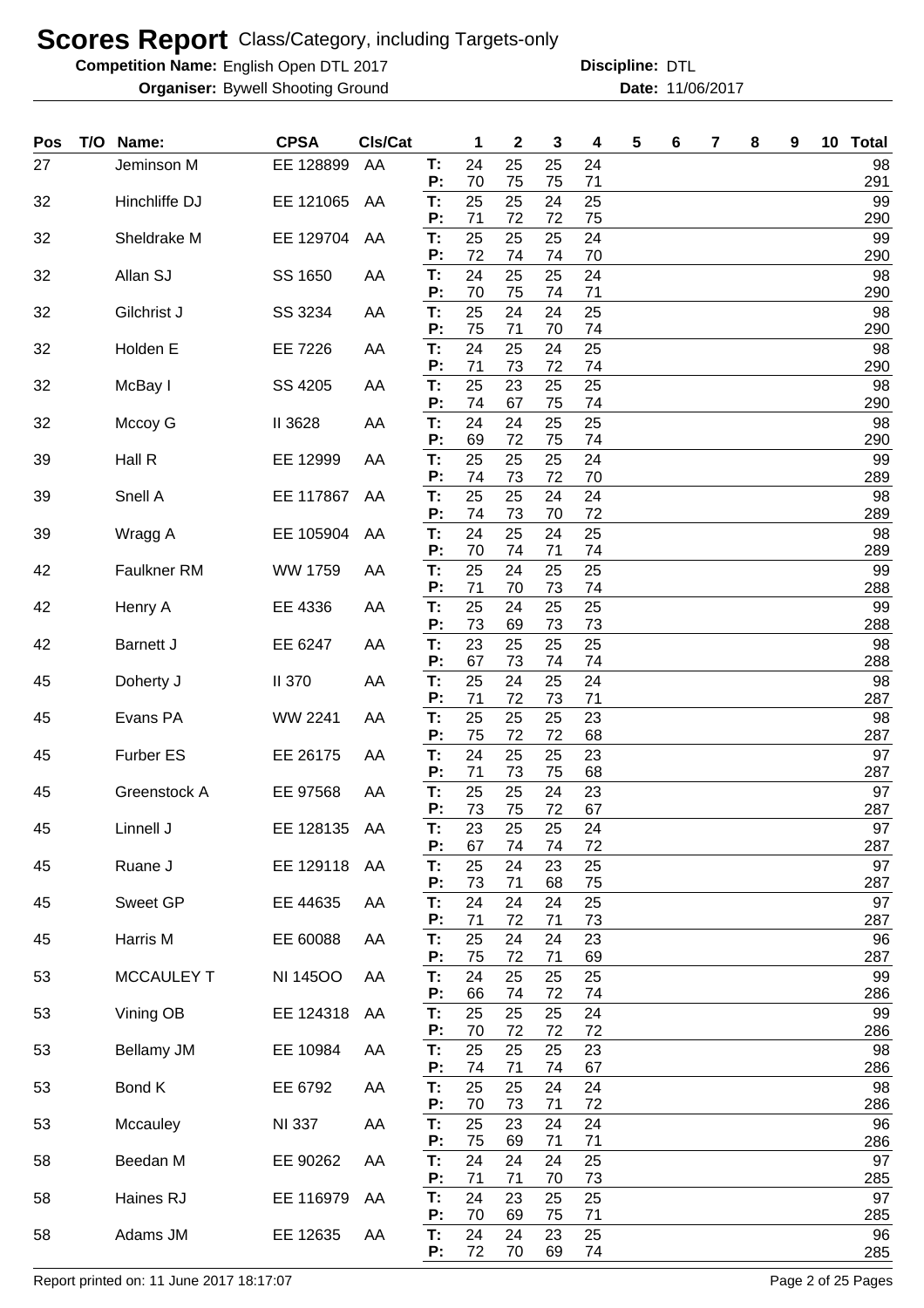**Competition Name:** English Open DTL 2017 **Discripline: DTL** 

| Pos | T/O | Name:              | <b>CPSA</b>  | Cls/Cat |          | 1        | 2        | 3        | 4        | 5 | 6 | 7 | 8 | 9 | 10 <sub>1</sub> | <b>Total</b>          |
|-----|-----|--------------------|--------------|---------|----------|----------|----------|----------|----------|---|---|---|---|---|-----------------|-----------------------|
| 61  |     | Peel T             | EE 51508     | AA      | Т:       | 23       | 25       | 24       | 24       |   |   |   |   |   |                 | 96                    |
| 62  |     | <b>Bright K</b>    | EE 124358    | AA      | P:<br>T. | 69<br>25 | 74<br>24 | 71<br>23 | 70<br>24 |   |   |   |   |   |                 | 284<br>96             |
|     |     |                    |              |         | P:       | 75       | 71       | 66       | 71       |   |   |   |   |   |                 | 283                   |
| 62  |     | Dietz R            | EE 125714    | AA      | Т:       | 25       | 25       | 24       | 22       |   |   |   |   |   |                 | 96                    |
|     |     |                    |              |         | P:<br>T. | 75<br>24 | 74<br>24 | 70<br>25 | 64<br>23 |   |   |   |   |   |                 | 283<br>96             |
| 62  |     | Philipson T        | EE 11811     | AA      | P:       | 71       | 69       | 74       | 69       |   |   |   |   |   |                 | 283                   |
| 62  |     | Sloan R            | NI 105       | AA      | T:       | 23       | 25       | 24       | 24       |   |   |   |   |   |                 | 96                    |
|     |     |                    |              |         | P:       | 68       | 75       | 68       | 72       |   |   |   |   |   |                 | 283                   |
| 62  |     | Dore AG            | EE 31935     | AA      | T:<br>P: | 23<br>68 | 24<br>72 | 23<br>68 | 25<br>75 |   |   |   |   |   |                 | 95<br>283             |
| 67  |     | <b>Ritchie K</b>   | EE 126380    | AA      | T:       | 25       | 24       | 23       | 24       |   |   |   |   |   |                 | 96                    |
|     |     |                    |              |         | P:       | 72       | 71       | 67       | 72       |   |   |   |   |   |                 | 282                   |
| 67  |     | Adam N             | EE 122795    | AA      | T.<br>P: | 24<br>72 | 22<br>65 | 25<br>74 | 24<br>71 |   |   |   |   |   |                 | 95<br>282             |
| 69  |     | Powell L           | EE 111815    | AA      | T:       | 24       | 25       | 24       | 25       |   |   |   |   |   |                 | 98                    |
|     |     |                    |              |         | P:       | 67       | 72       | 69       | 73       |   |   |   |   |   |                 | 281                   |
| 69  |     | <b>HAUGHTON R</b>  | SS 6352      | AA      | T:<br>P: | 25<br>75 | 23<br>66 | 24<br>71 | 24<br>69 |   |   |   |   |   |                 | 96<br>281             |
| 71  |     | Lewis G            | EE 123066    | AA      | T.       | 23       | 24       | 23       | 25       |   |   |   |   |   |                 | 95                    |
|     |     |                    |              |         | Ρ.       | 68       | 70       | 69       | 73       |   |   |   |   |   |                 | 280                   |
| 71  |     | Milne MJ           | SS 583       | AA      | T.<br>P: | 23<br>69 | 24       | 25<br>75 | 22       |   |   |   |   |   |                 | 94<br>280             |
| 71  |     | <b>Rimington K</b> | EE 67301     | AA      | T.       | 24       | 72<br>24 | 23       | 64<br>23 |   |   |   |   |   |                 | 94                    |
|     |     |                    |              |         | P:       | 72       | 71       | 69       | 68       |   |   |   |   |   |                 | 280                   |
| 74  |     | <b>Brown A</b>     | EE 121717    | AA      | T:       | 24       | 24       | 22       | 25       |   |   |   |   |   |                 | 95                    |
| 74  |     | Clark M            | EE 116852    | AA      | P:<br>T: | 72<br>24 | 69<br>22 | 64<br>24 | 74<br>25 |   |   |   |   |   |                 | 279<br>95             |
|     |     |                    |              |         | P:       | 70       | 64       | 70       | 75       |   |   |   |   |   |                 | 279                   |
| 74  |     | Smith M            | EE 125835    | AA      | T:       | 23       | 25       | 23       | 24       |   |   |   |   |   |                 | 95                    |
| 77  |     | Toomer DJ          | EE 10892     | AA      | P:<br>T: | 67<br>24 | 72<br>23 | 69<br>25 | 71<br>24 |   |   |   |   |   |                 | 279<br>96             |
|     |     |                    |              |         | P:       | 69       | 66       | 72       | 71       |   |   |   |   |   |                 | 278                   |
| 77  |     | Venn MS            | EE 81903     | AA      | T:       | 25       | 24       | 24       | 23       |   |   |   |   |   |                 | 96                    |
| 79  |     |                    |              |         | P:       | 71<br>24 | 71<br>23 | 69<br>25 | 67<br>24 |   |   |   |   |   |                 | 278<br>96             |
|     |     | Hanson C           | EE 110534 AA |         | Т:<br>P: | 70       | 65       | 73       | 69       |   |   |   |   |   |                 | 277                   |
| 80  |     | Frankland PC       | EE 88221     | AA      | T:       | 24       | 25       | 21       | 25       |   |   |   |   |   |                 | 95                    |
|     |     |                    |              |         | P:       | 67       | 73       | 63       | 73       |   |   |   |   |   |                 | 276                   |
| 80  |     | Booth J            | EE 117408    | AA      | T:<br>Ρ: | 23<br>68 | 25<br>75 | 22<br>64 | 24<br>69 |   |   |   |   |   |                 | 94<br>276             |
| 82  |     | Shaw IT            | EE 31770     | AA      | T:       | 25       | 24       | 24       | 22       |   |   |   |   |   |                 | 95                    |
|     |     |                    |              |         | Ρ:       | 72       | 70       | 70       | 63       |   |   |   |   |   |                 | 275                   |
| 83  |     | Carroll J          | EE 112996    | AA      | T:<br>P: |          |          |          |          |   |   |   |   |   |                 | 0<br>$\boldsymbol{0}$ |
| 83  |     | Robinson TR        | EE 90911     | AA      | T:       |          |          |          |          |   |   |   |   |   |                 | $\pmb{0}$             |
|     |     |                    |              |         | P:       |          |          |          |          |   |   |   |   |   |                 | $\pmb{0}$             |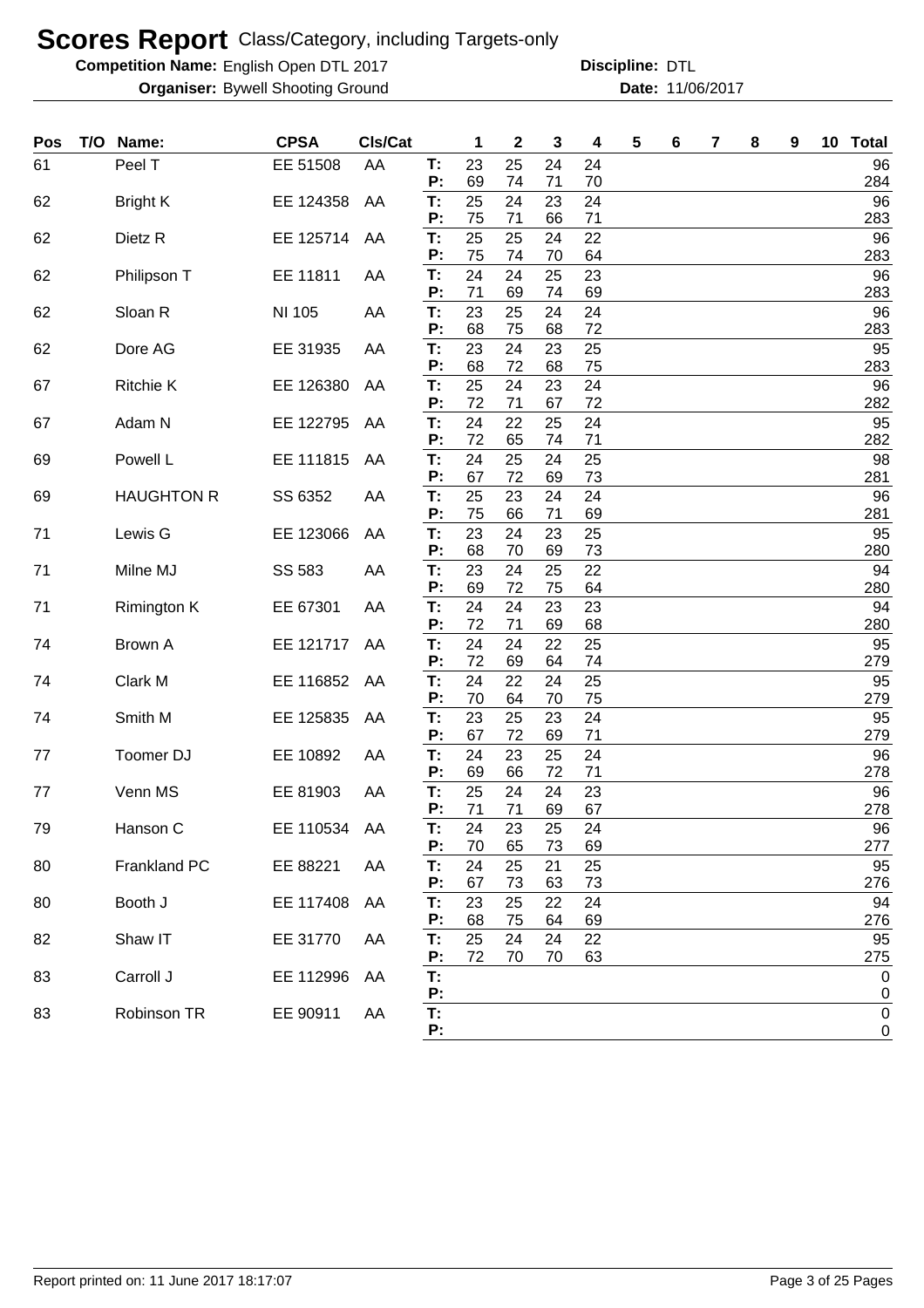**Competition Name:** English Open DTL 2017 **Discripline: DTL** 

**Organiser:** Bywell Shooting Ground **11/06/2017 Date:** 11/06/2017 **Discipline:**

| Pos | T/O | Name:               | <b>CPSA</b>   | CIs/Cat      |          | 1        | 2        | 3        | 4        | 5 | 6 | 7 | 8 | 9 | 10 | <b>Total</b> |
|-----|-----|---------------------|---------------|--------------|----------|----------|----------|----------|----------|---|---|---|---|---|----|--------------|
| 1   |     | Delf M              | EE 132851     | A            | T:<br>P: | 25<br>75 | 25<br>74 | 25<br>74 | 25<br>75 |   |   |   |   |   |    | 100<br>298   |
| 1   |     | Douglas I           | EE 33433      | A            | T:       | 25       | 25       | 25       | 25       |   |   |   |   |   |    | 100          |
| 3   |     | <b>MCGEEHAN S</b>   | <b>NI 34Q</b> | A            | P:<br>Т: | 73<br>24 | 75<br>25 | 75<br>25 | 75<br>25 |   |   |   |   |   |    | 298<br>99    |
|     |     |                     |               |              | P:       | 72       | 74       | 74       | 75       |   |   |   |   |   |    | 295          |
| 4   |     | Sheffield JH        | <b>EE 447</b> | A            | T:<br>P: | 24<br>70 | 25<br>74 | 25<br>75 | 25<br>75 |   |   |   |   |   |    | 99<br>294    |
| 5   |     | Rogers GT           | EE 4526       | A            | T:<br>P: | 24<br>72 | 25<br>74 | 25<br>74 | 25<br>73 |   |   |   |   |   |    | 99<br>293    |
| 5   |     | Wragg AD            | EE 121503     | A            | T:<br>P: | 25<br>73 | 25<br>74 | 24<br>71 | 25<br>75 |   |   |   |   |   |    | 99<br>293    |
| 7   |     | <b>McDonell A</b>   | SS 3621       | A            | T:<br>P: | 24<br>71 | 25<br>73 | 25<br>74 | 25<br>74 |   |   |   |   |   |    | 99<br>292    |
| 7   |     | <b>Turnes GR</b>    | EE 90649      | A            | T:<br>P: | 24<br>70 | 25<br>75 | 25<br>75 | 25<br>72 |   |   |   |   |   |    | 99<br>292    |
| 7   |     | <b>Whitelock S</b>  | EE 116773     | A            | T:<br>P: | 25<br>73 | 25<br>75 | 25<br>73 | 24<br>71 |   |   |   |   |   |    | 99<br>292    |
| 7   |     | Common T            | EE 10430      | A            | T:<br>P: | 24<br>72 | 25<br>74 | 25<br>74 | 24<br>72 |   |   |   |   |   |    | 98<br>292    |
| 7   |     | Joyce M             | EE 106226     | A            | T:<br>P: | 25<br>75 | 25<br>74 | 25<br>75 | 23<br>68 |   |   |   |   |   |    | 98<br>292    |
| 12  |     | Welham FW           | EE 51265      | A            | T:<br>P: | 25<br>71 | 25<br>73 | 25<br>73 | 25<br>74 |   |   |   |   |   |    | 100<br>291   |
| 12  |     | Beedan DM           | EE 90263      | A            | T:<br>P: | 25<br>74 | 24<br>71 | 24<br>71 | 25<br>75 |   |   |   |   |   |    | 98<br>291    |
| 12  |     | Duffy GP            | EE 3644       | A            | T:<br>P: | 25<br>75 | 24<br>70 | 25<br>75 | 24<br>71 |   |   |   |   |   |    | 98<br>291    |
| 12  |     | Neal PJ             | EE 32440      | A            | T:<br>P: | 24<br>71 | 24<br>72 | 25<br>75 | 25<br>73 |   |   |   |   |   |    | 98<br>291    |
| 16  |     | Roper I             | EE 123542     | A            | T:<br>P: | 25<br>72 | 24<br>70 | 25<br>72 | 25<br>75 |   |   |   |   |   |    | 99<br>289    |
| 16  |     | Johnstone S         | SS 3604       | A            | T:<br>Р: | 25<br>73 | 25<br>74 | 24<br>70 | 24<br>72 |   |   |   |   |   |    | 98<br>289    |
| 16  |     | Sayles G            | EE 119513     | A            | T:<br>P: | 25<br>74 | 25<br>75 | 24<br>70 | 24<br>70 |   |   |   |   |   |    | 98<br>289    |
| 16  |     | Coley H             | EE 126034 A   |              | Т:<br>P: | 24<br>72 | 24<br>72 | 25<br>74 | 24<br>71 |   |   |   |   |   |    | 97<br>289    |
| 20  |     | Laverick JM         | EE 118908     | - A          | T:<br>P: | 25<br>72 | 24<br>69 | 25<br>74 | 25<br>73 |   |   |   |   |   |    | 99<br>288    |
| 20  |     | <b>Brazier J</b>    | EE 132057 A   |              | T.<br>P: | 24<br>70 | 25<br>73 | 24<br>70 | 25<br>75 |   |   |   |   |   |    | 98<br>288    |
| 20  |     | Lazenby AG          | EE 49972      | A            | T.<br>P: | 25<br>72 | 25<br>74 | 24<br>72 | 24<br>70 |   |   |   |   |   |    | 98<br>288    |
| 20  |     | Logan WM            | EE 8111       | A            | T.<br>P: | 25<br>75 | 25<br>73 | 25<br>73 | 23<br>67 |   |   |   |   |   |    | 98<br>288    |
| 20  |     | Williams P          | EE 22000      | A            | T:<br>P: | 24<br>71 | 24<br>71 | 25<br>74 | 25<br>72 |   |   |   |   |   |    | 98<br>288    |
| 25  |     | Shankland GR        | SS 4001       | A            | T:<br>P: | 25<br>74 | 25<br>70 | 24<br>69 | 25<br>74 |   |   |   |   |   |    | 99<br>287    |
| 25  |     | <b>Brookes MJ</b>   | EE 31099      | A            | T:<br>P: | 25<br>74 | 25<br>74 | 25<br>73 | 23<br>66 |   |   |   |   |   |    | 98<br>287    |
| 25  |     | Pain C              | EE 99155      | A            | T:<br>P: | 24<br>69 | 24<br>72 | 25<br>72 | 25<br>74 |   |   |   |   |   |    | 98<br>287    |
| 25  |     | Titterington J      | EE 127613     | A            | Т:<br>P: | 24<br>68 | 24<br>70 | 25<br>75 | 25<br>74 |   |   |   |   |   |    | 98<br>287    |
| 25  |     | <b>Turkington M</b> | EE 109958     | $\mathsf{A}$ | T:<br>P: | 24<br>67 | 25<br>75 | 25<br>73 | 24<br>72 |   |   |   |   |   |    | 98<br>287    |
| 25  |     | Chapple RJ          | EE 668        | A            | T:<br>P: | 23<br>67 | 25<br>73 | 25<br>75 | 24<br>72 |   |   |   |   |   |    | 97<br>287    |

Report printed on: 11 June 2017 18:17:07 example 2018 31 Page 4 of 25 Pages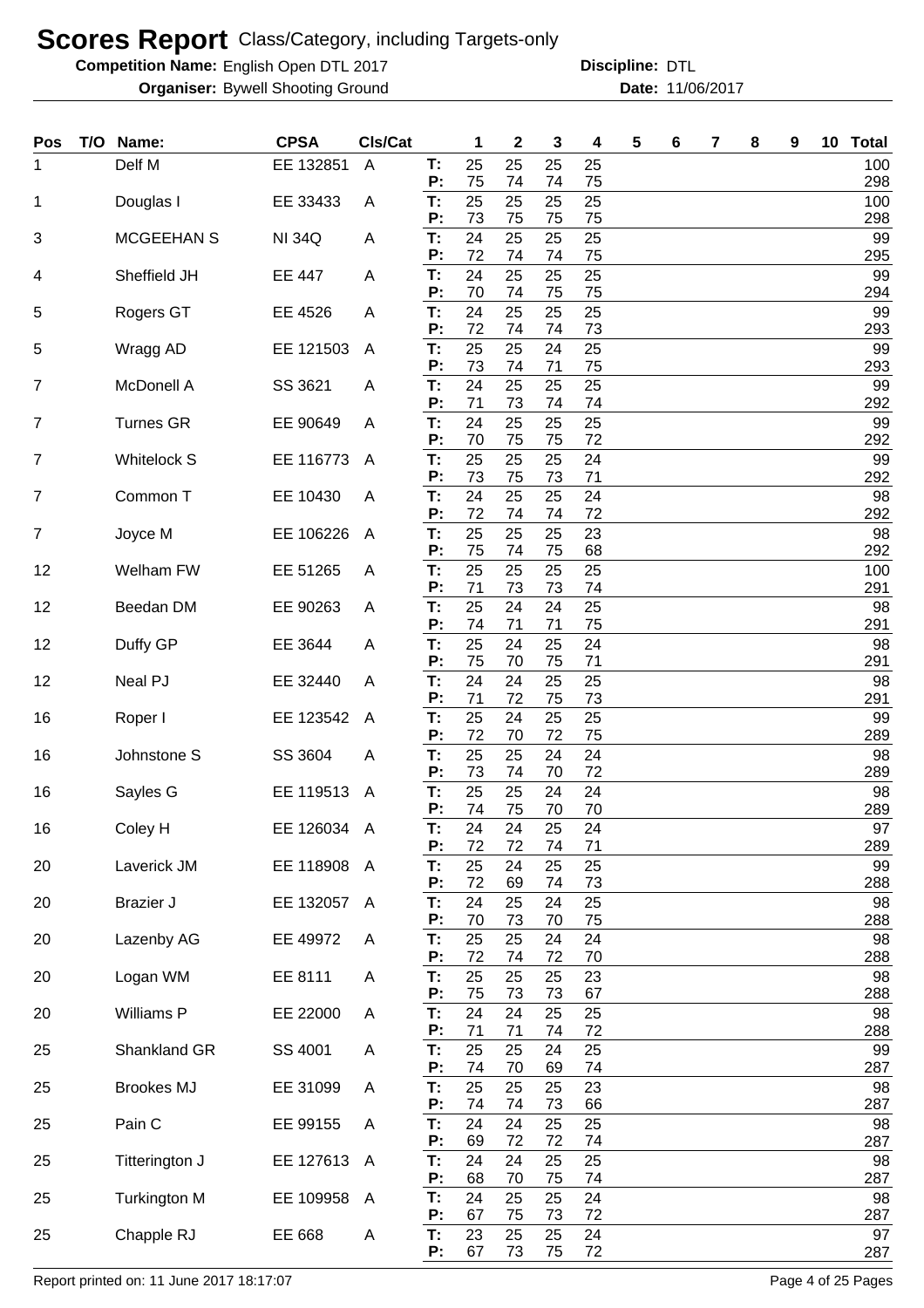**Competition Name:** English Open DTL 2017 **Discripline: DTL** 

**Organiser:** Bywell Shooting Ground **11/06/2017 Date:** 11/06/2017 **Discipline:**

| Pos | T/O Name:          | <b>CPSA</b> | CIs/Cat        |          | 1        | 2        | 3        | 4        | 5 | 6 | 7 | 8 | 9 | 10 | <b>Total</b> |
|-----|--------------------|-------------|----------------|----------|----------|----------|----------|----------|---|---|---|---|---|----|--------------|
| 25  | Stanbrook C        | EE 112079   | $\overline{A}$ | T:<br>P: | 25<br>72 | 23<br>69 | 25<br>74 | 24<br>72 |   |   |   |   |   |    | 97<br>287    |
| 32  | Singleton R        | EE 104392   | A              | T:       | 24       | 25       | 25       | 25       |   |   |   |   |   |    | 99           |
| 32  | O'Brien TO         | EE 116733   | A              | P:<br>Т: | 69<br>24 | 74<br>24 | 74<br>24 | 69<br>25 |   |   |   |   |   |    | 286<br>97    |
| 34  | Ayshford J         | EE 128715   | A              | P:<br>T: | 72<br>24 | 68<br>24 | 72<br>25 | 74<br>25 |   |   |   |   |   |    | 286<br>98    |
|     |                    |             |                | P:       | 69       | 71       | 72       | 73       |   |   |   |   |   |    | 285          |
| 34  | Harris C           | EE 127753   | A              | Т:<br>P: | 25<br>70 | 25<br>75 | 23<br>69 | 24<br>71 |   |   |   |   |   |    | 97<br>285    |
| 34  | <b>Hartley M</b>   | EE 118693   | A              | Т:<br>P: | 24<br>71 | 23<br>69 | 24<br>71 | 25<br>74 |   |   |   |   |   |    | 96<br>285    |
| 34  | Slassor AH         | EE 11665    | A              | Т:       | 25       | 25       | 22       | 24       |   |   |   |   |   |    | 96           |
| 34  | Smith <sub>C</sub> | SS 4375     | A              | P:<br>Т: | 75<br>24 | 74<br>24 | 66<br>25 | 70<br>23 |   |   |   |   |   |    | 285<br>96    |
|     |                    |             |                | P:       | 71       | 71       | 74       | 69       |   |   |   |   |   |    | 285          |
| 34  | Wright WJ          | SS 5152     | A              | T:<br>P: | 23<br>68 | 25<br>74 | 24<br>71 | 24<br>72 |   |   |   |   |   |    | 96<br>285    |
| 40  | DI Murro T         | SS 3431     | Α              | T:<br>P: | 25<br>72 | 23<br>66 | 25<br>74 | 25<br>72 |   |   |   |   |   |    | 98<br>284    |
| 40  | Cannon P           | EE 9386     | Α              | T.       | 24       | 24       | 24       | 25       |   |   |   |   |   |    | 97           |
| 40  | <b>Elwell RL</b>   | EE 115787   | A              | P:<br>T: | 68<br>25 | 72<br>24 | 71<br>24 | 73<br>24 |   |   |   |   |   |    | 284<br>97    |
|     |                    |             |                | P:<br>T: | 73<br>25 | 72       | 67       | 72       |   |   |   |   |   |    | 284          |
| 40  | <b>Howlett GK</b>  | EE 45553    | A              | P:       | 74       | 25<br>74 | 24<br>71 | 22<br>65 |   |   |   |   |   |    | 96<br>284    |
| 40  | Newton P           | EE 16875    | A              | T:<br>P: | 24<br>72 | 23<br>68 | 24<br>71 | 25<br>73 |   |   |   |   |   |    | 96<br>284    |
| 45  | Kitchen S          | EE 82169    | A              | T:       | 25       | 25       | 25       | 24       |   |   |   |   |   |    | 99           |
| 45  | Garrett D          | EE 124724   | A              | P:<br>Т: | 71<br>24 | 72<br>25 | 69<br>25 | 71<br>23 |   |   |   |   |   |    | 283<br>97    |
| 45  | Liddell C          | EE 118066   | A              | P:<br>T: | 70<br>24 | 73<br>25 | 71<br>23 | 69<br>25 |   |   |   |   |   |    | 283<br>97    |
|     |                    |             |                | P:       | 72       | 74       | 64       | 73       |   |   |   |   |   |    | 283          |
| 45  | Shaw M             | EE 109986   | A              | T.<br>P: | 24<br>70 | 25<br>75 | 24<br>71 | 24<br>67 |   |   |   |   |   |    | 97<br>283    |
| 45  | Bell D S           | EE 115868   | $\overline{A}$ | Т:<br>P: | 24<br>72 | 24<br>70 | 25<br>73 | 23<br>68 |   |   |   |   |   |    | 96<br>283    |
| 45  | Coley IJ           | EE 551      | A              | T:       | 22       | 25       | 25       | 24       |   |   |   |   |   |    | 96           |
| 45  | Miller JG          | SS 3059     | A              | P:<br>T. | 66<br>24 | 74<br>23 | 74<br>24 | 69<br>25 |   |   |   |   |   |    | 283<br>96    |
| 45  | Tinson R           | EE 131756   | $\mathsf{A}$   | P:<br>T: | 72<br>23 | 67<br>24 | 69<br>25 | 75<br>24 |   |   |   |   |   |    | 283<br>96    |
|     |                    |             |                | P:       | 68       | 70       | 73       | 72       |   |   |   |   |   |    | 283          |
| 53  | Kitchen CL         | EE 118936   | $\mathsf{A}$   | Т.<br>P: | 24<br>70 | 23<br>67 | 25<br>73 | 25<br>72 |   |   |   |   |   |    | 97<br>282    |
| 53  | Lovatt NJ          | EE 6151     | A              | T.<br>P: | 24<br>71 | 24<br>71 | 25<br>68 | 24<br>72 |   |   |   |   |   |    | 97<br>282    |
| 53  | <b>Stuart GA</b>   | SS 1492     | A              | T.       | 25       | 24       | 23       | 25       |   |   |   |   |   |    | 97           |
| 53  | Atkinson E         | EE 101102   | $\mathsf{A}$   | P:<br>T: | 73<br>24 | 70<br>25 | 66<br>23 | 73<br>24 |   |   |   |   |   |    | 282<br>96    |
|     |                    |             |                | P:       | 70       | 75       | 67       | 70       |   |   |   |   |   |    | 282          |
| 53  | Lewzey DG          | EE 11701    | A              | T:<br>P: | 24<br>71 | 25<br>75 | 24<br>68 | 23<br>68 |   |   |   |   |   |    | 96<br>282    |
| 58  | Leak A             | EE 68222    | A              | T.<br>P: | 24<br>68 | 24<br>68 | 24<br>70 | 25<br>75 |   |   |   |   |   |    | 97<br>281    |
| 58  | Thomas RC          | WW 1427     | A              | T:       | 25       | 23       | 24       | 25       |   |   |   |   |   |    | 97           |
| 58  | Crehan P           | EE 131948 A |                | P:<br>T: | 74<br>22 | 66<br>24 | 69<br>25 | 72<br>24 |   |   |   |   |   |    | 281<br>95    |
|     |                    |             |                | P:       | 64       | 71       | 75       | 71       |   |   |   |   |   |    | 281          |

Report printed on: 11 June 2017 18:17:07 Case 3 and 2018 18:19:07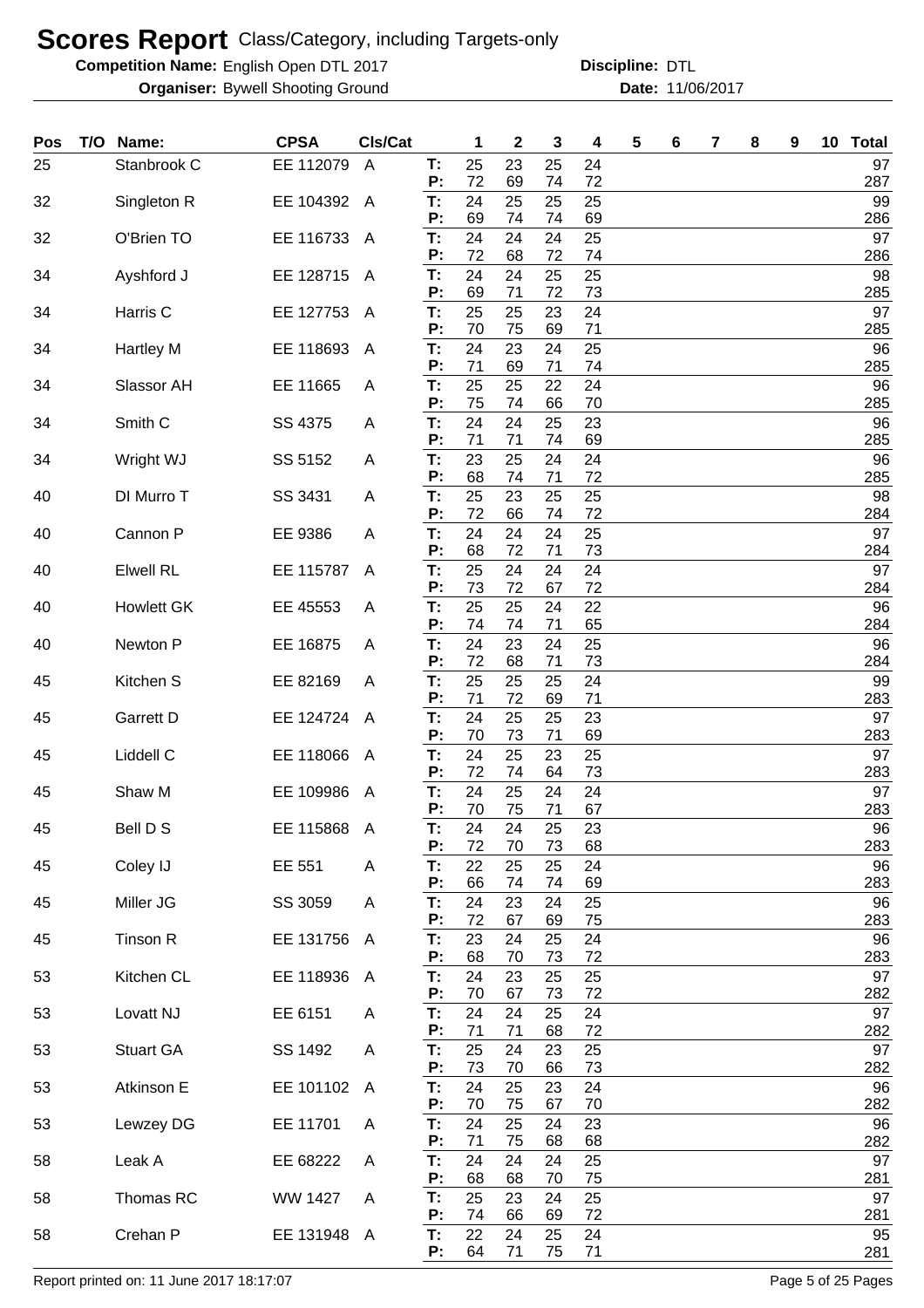**Competition Name:** English Open DTL 2017 **Discripline: DTL** 

**Organiser:** Bywell Shooting Ground **11/06/2017 Date:** 11/06/2017 **Discipline:**

| Pos | T/O | Name:                 | <b>CPSA</b>  | Cls/Cat |          | 1        | $\mathbf 2$ | 3        | 4        | 5 | 6 | 7 | 8 | 9 | 10 <sub>1</sub> | <b>Total</b> |
|-----|-----|-----------------------|--------------|---------|----------|----------|-------------|----------|----------|---|---|---|---|---|-----------------|--------------|
| 61  |     | Bourke K              | EE 134944    | $A^*$   | T:<br>P: | 25<br>72 | 24<br>70    | 24<br>68 | 24<br>70 |   |   |   |   |   |                 | 97<br>280    |
| 61  |     | Evans RA              | WW 2340      | A       | T:       | 24       | 22          | 25       | 25       |   |   |   |   |   |                 | 96           |
| 61  |     | Yes Fowkes A          | EE 105846    | A       | P:<br>Т. | 70<br>24 | 65<br>23    | 73<br>25 | 72<br>24 |   |   |   |   |   |                 | 280<br>96    |
|     |     |                       |              |         | P:       | 70       | 67          | 74       | 69       |   |   |   |   |   |                 | 280          |
| 61  |     | Havard N              | EE 13813     | A       | T:<br>P: | 24<br>70 | 23<br>67    | 25<br>73 | 24<br>70 |   |   |   |   |   |                 | 96<br>280    |
| 61  |     | O'Brien TI            | EE 100504    | A       | T:<br>P: | 23<br>68 | 24<br>71    | 24<br>72 | 25<br>69 |   |   |   |   |   |                 | 96<br>280    |
| 61  |     | <b>Whitehall A</b>    | EE 80993     | A       | T:       | 23       | 24          | 24       | 24       |   |   |   |   |   |                 | 95           |
| 67  |     | Thurnell I            | EE 2003      | A       | P:<br>T: | 69<br>24 | 71<br>25    | 71<br>23 | 69<br>25 |   |   |   |   |   |                 | 280<br>97    |
| 67  |     | Booth SR              | EE 92866     | A       | P:<br>Т. | 69<br>25 | 72<br>24    | 68<br>24 | 70<br>23 |   |   |   |   |   |                 | 279<br>96    |
| 67  |     | Curatolo <sub>N</sub> | <b>SS 98</b> | A       | P:<br>T: | 71<br>24 | 72<br>24    | 70<br>23 | 66<br>25 |   |   |   |   |   |                 | 279<br>96    |
|     |     |                       |              |         | P:       | 71       | 70          | 68       | 70       |   |   |   |   |   |                 | 279          |
| 67  |     | Jones GS              | EE 16367     | A       | T:<br>P: | 24<br>70 | 23<br>67    | 24<br>70 | 25<br>72 |   |   |   |   |   |                 | 96<br>279    |
| 67  |     | Lewis R               | WW 2691      | A       | T:       | 24       | 24          | 25       | 22       |   |   |   |   |   |                 | 95           |
| 67  |     | <b>Foxall A</b>       | EE 124509    | A       | P:<br>T: | 71<br>24 | 70<br>24    | 75<br>22 | 63<br>24 |   |   |   |   |   |                 | 279<br>94    |
|     |     |                       |              |         | P:       | 71       | 71          | 65       | 72       |   |   |   |   |   |                 | 279          |
| 73  |     | <b>McAllister E</b>   | SS 1505      | A       | T:<br>Р: | 25<br>73 | 24<br>69    | 22<br>66 | 24<br>70 |   |   |   |   |   |                 | 95<br>278    |
| 73  |     | Paige A               | EE 12950     | A       | T:       | 23       | 24          | 25       | 23       |   |   |   |   |   |                 | 95           |
| 73  |     | Parker P              | EE 94407     | A       | P:<br>T: | 67<br>25 | 72<br>23    | 74<br>23 | 65<br>24 |   |   |   |   |   |                 | 278<br>95    |
| 73  |     | Wilcoxson L           | EE 129381    | A       | Р:<br>T: | 75<br>25 | 65<br>22    | 69<br>25 | 69<br>23 |   |   |   |   |   |                 | 278<br>95    |
|     |     |                       |              |         | P:       | 75       | 65          | 73       | 65       |   |   |   |   |   |                 | 278          |
| 77  |     | Jones RM              | WW 2325      | A       | T:<br>P: | 23<br>65 | 24<br>66    | 25<br>72 | 25<br>74 |   |   |   |   |   |                 | 97<br>277    |
| 77  |     | Cole JT               | EE 108419    | A       | Т:<br>P: | 23<br>67 | 24<br>71    | 24       | 24<br>69 |   |   |   |   |   |                 | 95<br>277    |
| 77  |     | Bebbington C          | EE 115567 A  |         | т:       | 23       | 23          | 70<br>23 | 25       |   |   |   |   |   |                 | 94           |
| 77  |     | Weston C              | EE 67724     | A       | P:<br>T: | 68<br>24 | 67<br>24    | 69<br>24 | 73<br>22 |   |   |   |   |   |                 | 277<br>94    |
| 77  |     | Priestman D           | EE 122880    | A       | P:<br>T: | 71<br>23 | 69<br>25    | 71<br>24 | 66<br>21 |   |   |   |   |   |                 | 277<br>93    |
|     |     |                       |              |         | P:       | 69       | 75          | 70       | 63       |   |   |   |   |   |                 | 277          |
| 82  |     | <b>Bright RM</b>      | EE 41337     | A       | T:<br>P: | 24<br>66 | 25<br>73    | 25<br>70 | 24<br>67 |   |   |   |   |   |                 | 98<br>276    |
| 82  |     | Magill DW             | EE 43830     | A       | T:       | 25       | 24          | 25       | 23       |   |   |   |   |   |                 | 97           |
| 82  |     | <b>QUINN B</b>        | NI 6726      | A       | P:<br>T: | 70<br>23 | 70<br>23    | 71<br>25 | 65<br>24 |   |   |   |   |   |                 | 276<br>95    |
| 82  |     | <b>Taylor G</b>       | EE 109155    | A       | Ρ:<br>T: | 67<br>24 | 67<br>22    | 72<br>24 | 70<br>25 |   |   |   |   |   |                 | 276<br>95    |
|     |     |                       |              |         | Ρ:       | 69       | 64          | 71       | 72       |   |   |   |   |   |                 | 276          |
| 82  |     | Tate S                | EE 121345    | A       | T:<br>P: | 21<br>60 | 25<br>74    | 24<br>72 | 24<br>70 |   |   |   |   |   |                 | 94<br>276    |
| 82  |     | Holden L              | EE 129664    | A       | T:<br>P: | 22<br>65 | 23<br>67    | 23<br>69 | 25<br>75 |   |   |   |   |   |                 | 93<br>276    |
| 88  |     | Stewart G             | SS 3600      | Α       | Т.       | 23       | 25          | 21       | 25       |   |   |   |   |   |                 | 94           |
| 89  |     | Fisher R D            | EE 39107     | A       | P:<br>T: | 68<br>24 | 72<br>22    | 61<br>25 | 74<br>22 |   |   |   |   |   |                 | 275<br>93    |
|     |     |                       |              |         | P:       | 72       | 65          | 72       | 64       |   |   |   |   |   |                 | 273          |
| 90  |     | Booth M               | EE 103866    | A       | Т.<br>P: | 24<br>69 | 23<br>66    | 25<br>73 | 22<br>64 |   |   |   |   |   |                 | 94<br>272    |

Report printed on: 11 June 2017 18:17:07 example 2018 and the state of 25 Pages Page 6 of 25 Pages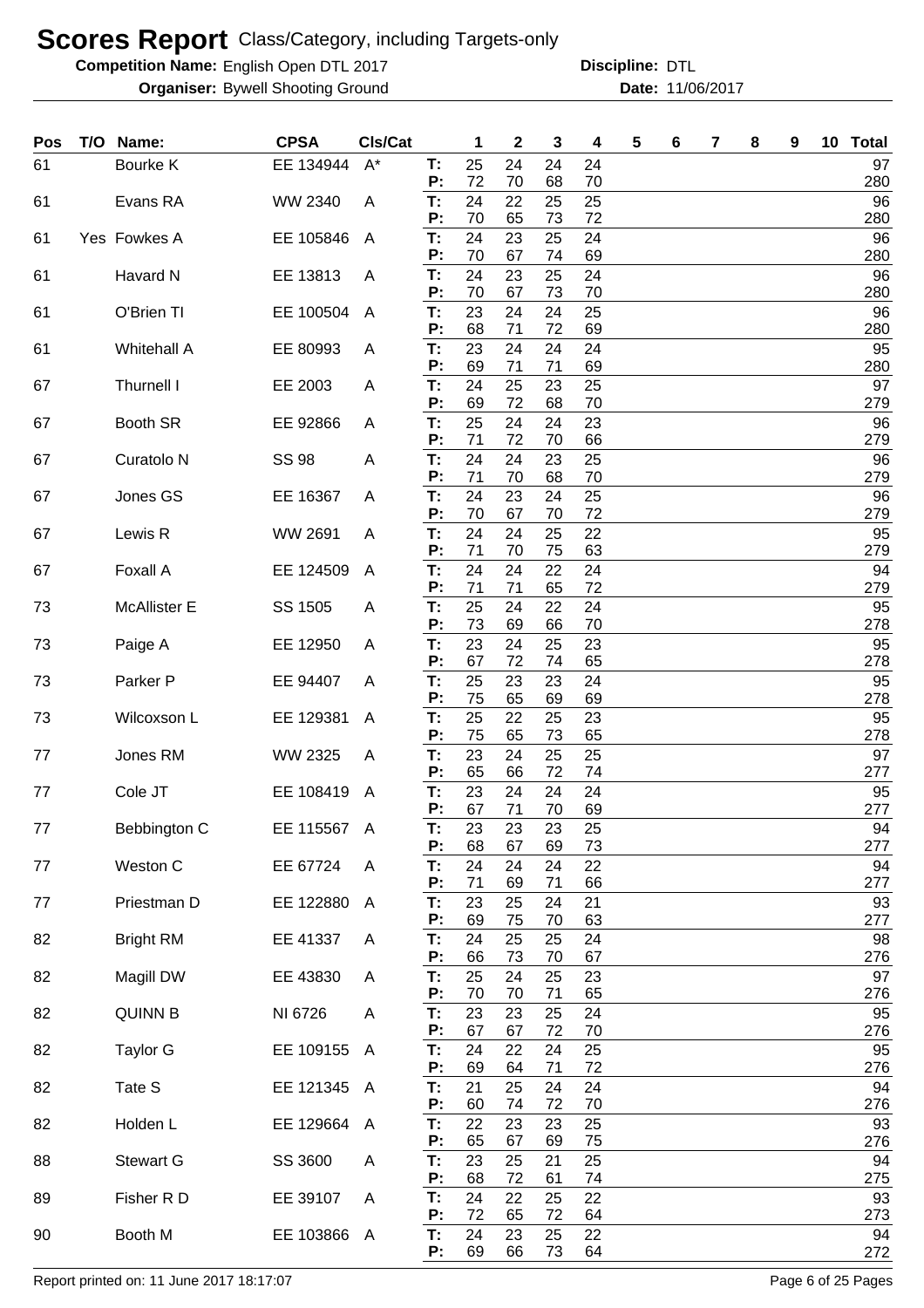**Competition Name:** English Open DTL 2017 **Discripline: DTL** 

| 90<br>MacDonough S<br>SS 750<br>24<br>25<br>25<br>20<br>94<br>A<br>T:<br>P:<br>69<br>73<br>72<br>58<br>272<br>T:<br>23<br>25<br>23<br>93<br>Peters G<br>EE 107384<br>22<br>90<br>$\overline{A}$<br>P:<br>68<br>71<br>68<br>272<br>65<br>23<br>22<br>23<br>93<br>Crossland G<br>EE 100441<br>T:<br>25<br>93<br>$\overline{A}$<br>62<br>68<br>68<br>271<br>P:<br>73<br>22<br>24<br>93<br>Ward P<br>EE 47976<br>24<br>23<br>93<br>A<br>Т:<br>65<br>271<br>P:<br>71<br>69<br>66<br>23<br>22<br>93<br>Gibson J<br>EE 128558<br>T:<br>25<br>23<br>95<br>$\overline{A}$<br>P:<br>69<br>62<br>66<br>270<br>73<br>T:<br>Auton M<br>EE 73339<br>23<br>21<br>25<br>93<br>96<br>24<br>A<br>62<br>72<br>P:<br>65<br>70<br>269<br>23<br>22<br>93<br>T:<br>25<br>23<br>96<br><b>Hodges PA</b><br>EE 74062<br>A<br>P:<br>67<br>64<br>71<br>67<br>269<br>24<br>T:<br>24<br>21<br>24<br>93<br>MacKay DM<br>SS 1111<br>96<br>A<br>P:<br>71<br>69<br>60<br>69<br>269<br><b>WW 280</b><br>T:<br>24<br>23<br>22<br>21<br>90<br>99<br><b>Roberts E</b><br>A<br>P:<br>70<br>68<br>65<br>62<br>265<br>T:<br>23<br>22<br>90<br>100<br>Fraser C<br>SS 3075<br>23<br>22<br>A<br>P:<br>67<br>68<br>65<br>264<br>64<br>T:<br>24<br>24<br>Moir TG<br>22<br>92<br>101<br>EE 67036<br>22<br>A<br>70<br>69<br>62<br>261<br>P:<br>60<br>22<br>23<br>24<br>91<br>101<br>Phillips<br>SS 6206<br>T:<br>22<br>A<br>64<br>66<br>67<br>261<br>P:<br>64<br>T:<br>22<br>20<br>23<br>103<br>EE 82924<br>25<br>90<br>Sharpstone HS<br>A<br>P:<br>59<br>259<br>66<br>68<br>66<br>24<br>88<br>21<br>22<br>104<br>Waugh PJ<br>EE 117256<br>T:<br>21<br>$\overline{A}$<br>255<br>69<br>61<br>59<br>P:<br>66<br>T:<br>23<br>22<br>18<br>87<br>Lazenby D<br>EE 49197<br>24<br>105<br>A<br>63<br>52<br>P:<br>66<br>70<br>251<br>16<br>81<br>T:<br>23<br>23<br>106<br>Fisher AJ<br>EE 72959<br>19<br>A<br>P:<br>67<br>65<br>53<br>47<br>232<br>72<br>Lloyd GW<br><b>WW 277</b><br>23<br>24<br>25<br>107<br>Т.<br>A<br>P:<br>67<br>71<br>73<br>211<br>T:<br>108<br><b>Byerley E</b><br>EE 5177<br>$\mathbf 0$<br>A<br>P:<br>0<br>T:<br>Smith WR<br>SS 4319<br>$\pmb{0}$<br>108<br>A<br>P:<br>0 | Pos | T/O | Name: | <b>CPSA</b> | CIs/Cat | 1 | $\mathbf 2$ | 3 | 4 | 5 | 6 | 7 | 8 | 9 | 10 | <b>Total</b> |
|------------------------------------------------------------------------------------------------------------------------------------------------------------------------------------------------------------------------------------------------------------------------------------------------------------------------------------------------------------------------------------------------------------------------------------------------------------------------------------------------------------------------------------------------------------------------------------------------------------------------------------------------------------------------------------------------------------------------------------------------------------------------------------------------------------------------------------------------------------------------------------------------------------------------------------------------------------------------------------------------------------------------------------------------------------------------------------------------------------------------------------------------------------------------------------------------------------------------------------------------------------------------------------------------------------------------------------------------------------------------------------------------------------------------------------------------------------------------------------------------------------------------------------------------------------------------------------------------------------------------------------------------------------------------------------------------------------------------------------------------------------------------------------------------------------------------------------------------------------------------------------------------------------------------------------------------------------------------------------------------------------------------------------------------------------------------------------------------------------------------------------------|-----|-----|-------|-------------|---------|---|-------------|---|---|---|---|---|---|---|----|--------------|
|                                                                                                                                                                                                                                                                                                                                                                                                                                                                                                                                                                                                                                                                                                                                                                                                                                                                                                                                                                                                                                                                                                                                                                                                                                                                                                                                                                                                                                                                                                                                                                                                                                                                                                                                                                                                                                                                                                                                                                                                                                                                                                                                          |     |     |       |             |         |   |             |   |   |   |   |   |   |   |    |              |
|                                                                                                                                                                                                                                                                                                                                                                                                                                                                                                                                                                                                                                                                                                                                                                                                                                                                                                                                                                                                                                                                                                                                                                                                                                                                                                                                                                                                                                                                                                                                                                                                                                                                                                                                                                                                                                                                                                                                                                                                                                                                                                                                          |     |     |       |             |         |   |             |   |   |   |   |   |   |   |    |              |
|                                                                                                                                                                                                                                                                                                                                                                                                                                                                                                                                                                                                                                                                                                                                                                                                                                                                                                                                                                                                                                                                                                                                                                                                                                                                                                                                                                                                                                                                                                                                                                                                                                                                                                                                                                                                                                                                                                                                                                                                                                                                                                                                          |     |     |       |             |         |   |             |   |   |   |   |   |   |   |    |              |
|                                                                                                                                                                                                                                                                                                                                                                                                                                                                                                                                                                                                                                                                                                                                                                                                                                                                                                                                                                                                                                                                                                                                                                                                                                                                                                                                                                                                                                                                                                                                                                                                                                                                                                                                                                                                                                                                                                                                                                                                                                                                                                                                          |     |     |       |             |         |   |             |   |   |   |   |   |   |   |    |              |
|                                                                                                                                                                                                                                                                                                                                                                                                                                                                                                                                                                                                                                                                                                                                                                                                                                                                                                                                                                                                                                                                                                                                                                                                                                                                                                                                                                                                                                                                                                                                                                                                                                                                                                                                                                                                                                                                                                                                                                                                                                                                                                                                          |     |     |       |             |         |   |             |   |   |   |   |   |   |   |    |              |
|                                                                                                                                                                                                                                                                                                                                                                                                                                                                                                                                                                                                                                                                                                                                                                                                                                                                                                                                                                                                                                                                                                                                                                                                                                                                                                                                                                                                                                                                                                                                                                                                                                                                                                                                                                                                                                                                                                                                                                                                                                                                                                                                          |     |     |       |             |         |   |             |   |   |   |   |   |   |   |    |              |
|                                                                                                                                                                                                                                                                                                                                                                                                                                                                                                                                                                                                                                                                                                                                                                                                                                                                                                                                                                                                                                                                                                                                                                                                                                                                                                                                                                                                                                                                                                                                                                                                                                                                                                                                                                                                                                                                                                                                                                                                                                                                                                                                          |     |     |       |             |         |   |             |   |   |   |   |   |   |   |    |              |
|                                                                                                                                                                                                                                                                                                                                                                                                                                                                                                                                                                                                                                                                                                                                                                                                                                                                                                                                                                                                                                                                                                                                                                                                                                                                                                                                                                                                                                                                                                                                                                                                                                                                                                                                                                                                                                                                                                                                                                                                                                                                                                                                          |     |     |       |             |         |   |             |   |   |   |   |   |   |   |    |              |
|                                                                                                                                                                                                                                                                                                                                                                                                                                                                                                                                                                                                                                                                                                                                                                                                                                                                                                                                                                                                                                                                                                                                                                                                                                                                                                                                                                                                                                                                                                                                                                                                                                                                                                                                                                                                                                                                                                                                                                                                                                                                                                                                          |     |     |       |             |         |   |             |   |   |   |   |   |   |   |    |              |
|                                                                                                                                                                                                                                                                                                                                                                                                                                                                                                                                                                                                                                                                                                                                                                                                                                                                                                                                                                                                                                                                                                                                                                                                                                                                                                                                                                                                                                                                                                                                                                                                                                                                                                                                                                                                                                                                                                                                                                                                                                                                                                                                          |     |     |       |             |         |   |             |   |   |   |   |   |   |   |    |              |
|                                                                                                                                                                                                                                                                                                                                                                                                                                                                                                                                                                                                                                                                                                                                                                                                                                                                                                                                                                                                                                                                                                                                                                                                                                                                                                                                                                                                                                                                                                                                                                                                                                                                                                                                                                                                                                                                                                                                                                                                                                                                                                                                          |     |     |       |             |         |   |             |   |   |   |   |   |   |   |    |              |
|                                                                                                                                                                                                                                                                                                                                                                                                                                                                                                                                                                                                                                                                                                                                                                                                                                                                                                                                                                                                                                                                                                                                                                                                                                                                                                                                                                                                                                                                                                                                                                                                                                                                                                                                                                                                                                                                                                                                                                                                                                                                                                                                          |     |     |       |             |         |   |             |   |   |   |   |   |   |   |    |              |
|                                                                                                                                                                                                                                                                                                                                                                                                                                                                                                                                                                                                                                                                                                                                                                                                                                                                                                                                                                                                                                                                                                                                                                                                                                                                                                                                                                                                                                                                                                                                                                                                                                                                                                                                                                                                                                                                                                                                                                                                                                                                                                                                          |     |     |       |             |         |   |             |   |   |   |   |   |   |   |    |              |
|                                                                                                                                                                                                                                                                                                                                                                                                                                                                                                                                                                                                                                                                                                                                                                                                                                                                                                                                                                                                                                                                                                                                                                                                                                                                                                                                                                                                                                                                                                                                                                                                                                                                                                                                                                                                                                                                                                                                                                                                                                                                                                                                          |     |     |       |             |         |   |             |   |   |   |   |   |   |   |    |              |
|                                                                                                                                                                                                                                                                                                                                                                                                                                                                                                                                                                                                                                                                                                                                                                                                                                                                                                                                                                                                                                                                                                                                                                                                                                                                                                                                                                                                                                                                                                                                                                                                                                                                                                                                                                                                                                                                                                                                                                                                                                                                                                                                          |     |     |       |             |         |   |             |   |   |   |   |   |   |   |    |              |
|                                                                                                                                                                                                                                                                                                                                                                                                                                                                                                                                                                                                                                                                                                                                                                                                                                                                                                                                                                                                                                                                                                                                                                                                                                                                                                                                                                                                                                                                                                                                                                                                                                                                                                                                                                                                                                                                                                                                                                                                                                                                                                                                          |     |     |       |             |         |   |             |   |   |   |   |   |   |   |    |              |
|                                                                                                                                                                                                                                                                                                                                                                                                                                                                                                                                                                                                                                                                                                                                                                                                                                                                                                                                                                                                                                                                                                                                                                                                                                                                                                                                                                                                                                                                                                                                                                                                                                                                                                                                                                                                                                                                                                                                                                                                                                                                                                                                          |     |     |       |             |         |   |             |   |   |   |   |   |   |   |    |              |
|                                                                                                                                                                                                                                                                                                                                                                                                                                                                                                                                                                                                                                                                                                                                                                                                                                                                                                                                                                                                                                                                                                                                                                                                                                                                                                                                                                                                                                                                                                                                                                                                                                                                                                                                                                                                                                                                                                                                                                                                                                                                                                                                          |     |     |       |             |         |   |             |   |   |   |   |   |   |   |    |              |
|                                                                                                                                                                                                                                                                                                                                                                                                                                                                                                                                                                                                                                                                                                                                                                                                                                                                                                                                                                                                                                                                                                                                                                                                                                                                                                                                                                                                                                                                                                                                                                                                                                                                                                                                                                                                                                                                                                                                                                                                                                                                                                                                          |     |     |       |             |         |   |             |   |   |   |   |   |   |   |    |              |
|                                                                                                                                                                                                                                                                                                                                                                                                                                                                                                                                                                                                                                                                                                                                                                                                                                                                                                                                                                                                                                                                                                                                                                                                                                                                                                                                                                                                                                                                                                                                                                                                                                                                                                                                                                                                                                                                                                                                                                                                                                                                                                                                          |     |     |       |             |         |   |             |   |   |   |   |   |   |   |    |              |
|                                                                                                                                                                                                                                                                                                                                                                                                                                                                                                                                                                                                                                                                                                                                                                                                                                                                                                                                                                                                                                                                                                                                                                                                                                                                                                                                                                                                                                                                                                                                                                                                                                                                                                                                                                                                                                                                                                                                                                                                                                                                                                                                          |     |     |       |             |         |   |             |   |   |   |   |   |   |   |    |              |
|                                                                                                                                                                                                                                                                                                                                                                                                                                                                                                                                                                                                                                                                                                                                                                                                                                                                                                                                                                                                                                                                                                                                                                                                                                                                                                                                                                                                                                                                                                                                                                                                                                                                                                                                                                                                                                                                                                                                                                                                                                                                                                                                          |     |     |       |             |         |   |             |   |   |   |   |   |   |   |    |              |
|                                                                                                                                                                                                                                                                                                                                                                                                                                                                                                                                                                                                                                                                                                                                                                                                                                                                                                                                                                                                                                                                                                                                                                                                                                                                                                                                                                                                                                                                                                                                                                                                                                                                                                                                                                                                                                                                                                                                                                                                                                                                                                                                          |     |     |       |             |         |   |             |   |   |   |   |   |   |   |    |              |
|                                                                                                                                                                                                                                                                                                                                                                                                                                                                                                                                                                                                                                                                                                                                                                                                                                                                                                                                                                                                                                                                                                                                                                                                                                                                                                                                                                                                                                                                                                                                                                                                                                                                                                                                                                                                                                                                                                                                                                                                                                                                                                                                          |     |     |       |             |         |   |             |   |   |   |   |   |   |   |    |              |
|                                                                                                                                                                                                                                                                                                                                                                                                                                                                                                                                                                                                                                                                                                                                                                                                                                                                                                                                                                                                                                                                                                                                                                                                                                                                                                                                                                                                                                                                                                                                                                                                                                                                                                                                                                                                                                                                                                                                                                                                                                                                                                                                          |     |     |       |             |         |   |             |   |   |   |   |   |   |   |    |              |
|                                                                                                                                                                                                                                                                                                                                                                                                                                                                                                                                                                                                                                                                                                                                                                                                                                                                                                                                                                                                                                                                                                                                                                                                                                                                                                                                                                                                                                                                                                                                                                                                                                                                                                                                                                                                                                                                                                                                                                                                                                                                                                                                          |     |     |       |             |         |   |             |   |   |   |   |   |   |   |    |              |
|                                                                                                                                                                                                                                                                                                                                                                                                                                                                                                                                                                                                                                                                                                                                                                                                                                                                                                                                                                                                                                                                                                                                                                                                                                                                                                                                                                                                                                                                                                                                                                                                                                                                                                                                                                                                                                                                                                                                                                                                                                                                                                                                          |     |     |       |             |         |   |             |   |   |   |   |   |   |   |    |              |
|                                                                                                                                                                                                                                                                                                                                                                                                                                                                                                                                                                                                                                                                                                                                                                                                                                                                                                                                                                                                                                                                                                                                                                                                                                                                                                                                                                                                                                                                                                                                                                                                                                                                                                                                                                                                                                                                                                                                                                                                                                                                                                                                          |     |     |       |             |         |   |             |   |   |   |   |   |   |   |    |              |
|                                                                                                                                                                                                                                                                                                                                                                                                                                                                                                                                                                                                                                                                                                                                                                                                                                                                                                                                                                                                                                                                                                                                                                                                                                                                                                                                                                                                                                                                                                                                                                                                                                                                                                                                                                                                                                                                                                                                                                                                                                                                                                                                          |     |     |       |             |         |   |             |   |   |   |   |   |   |   |    |              |
|                                                                                                                                                                                                                                                                                                                                                                                                                                                                                                                                                                                                                                                                                                                                                                                                                                                                                                                                                                                                                                                                                                                                                                                                                                                                                                                                                                                                                                                                                                                                                                                                                                                                                                                                                                                                                                                                                                                                                                                                                                                                                                                                          |     |     |       |             |         |   |             |   |   |   |   |   |   |   |    |              |
|                                                                                                                                                                                                                                                                                                                                                                                                                                                                                                                                                                                                                                                                                                                                                                                                                                                                                                                                                                                                                                                                                                                                                                                                                                                                                                                                                                                                                                                                                                                                                                                                                                                                                                                                                                                                                                                                                                                                                                                                                                                                                                                                          |     |     |       |             |         |   |             |   |   |   |   |   |   |   |    |              |
|                                                                                                                                                                                                                                                                                                                                                                                                                                                                                                                                                                                                                                                                                                                                                                                                                                                                                                                                                                                                                                                                                                                                                                                                                                                                                                                                                                                                                                                                                                                                                                                                                                                                                                                                                                                                                                                                                                                                                                                                                                                                                                                                          |     |     |       |             |         |   |             |   |   |   |   |   |   |   |    |              |
|                                                                                                                                                                                                                                                                                                                                                                                                                                                                                                                                                                                                                                                                                                                                                                                                                                                                                                                                                                                                                                                                                                                                                                                                                                                                                                                                                                                                                                                                                                                                                                                                                                                                                                                                                                                                                                                                                                                                                                                                                                                                                                                                          |     |     |       |             |         |   |             |   |   |   |   |   |   |   |    |              |
|                                                                                                                                                                                                                                                                                                                                                                                                                                                                                                                                                                                                                                                                                                                                                                                                                                                                                                                                                                                                                                                                                                                                                                                                                                                                                                                                                                                                                                                                                                                                                                                                                                                                                                                                                                                                                                                                                                                                                                                                                                                                                                                                          |     |     |       |             |         |   |             |   |   |   |   |   |   |   |    |              |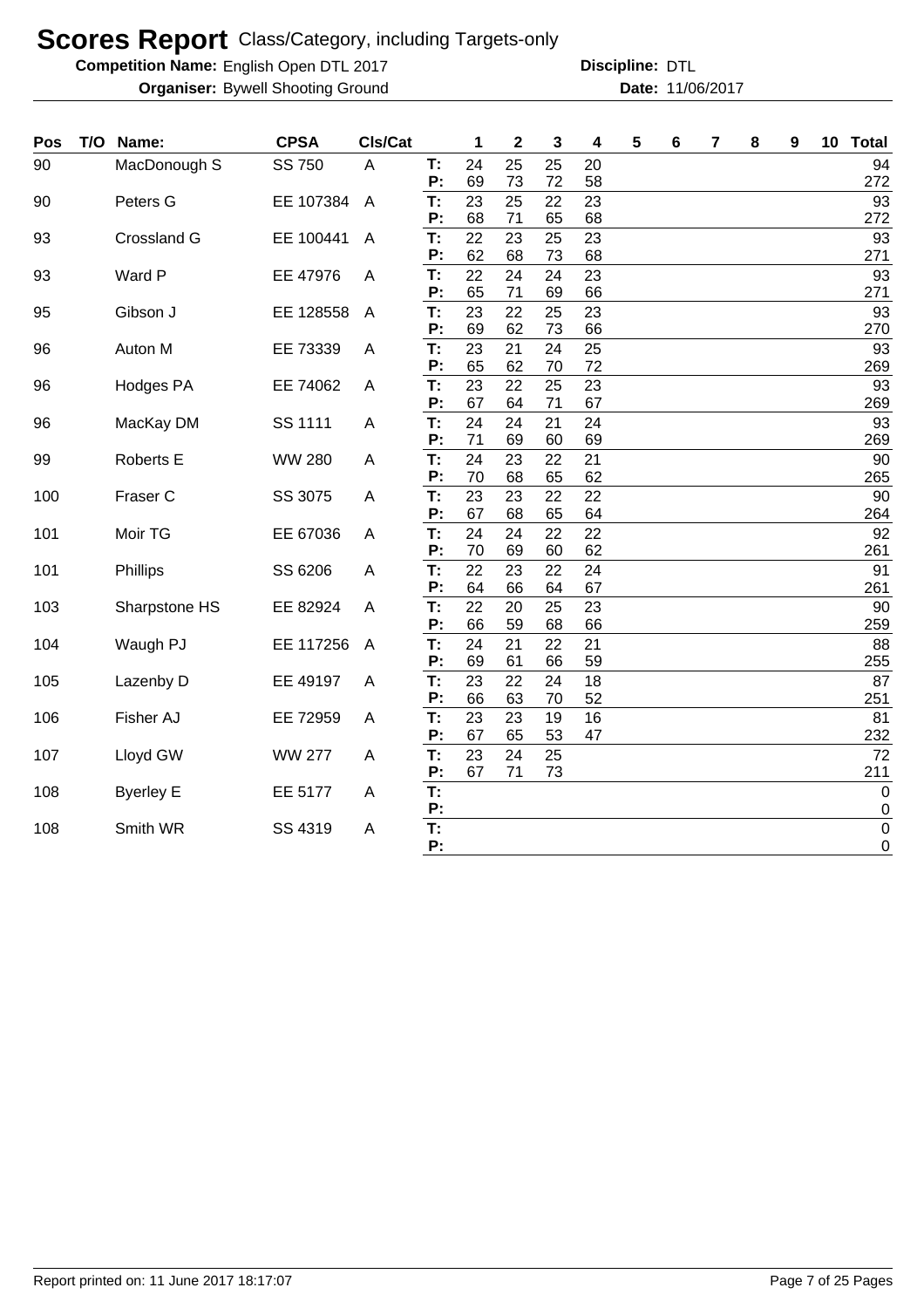**Competition Name:** English Open DTL 2017 **Discripline: DTL** 

**Organiser:** Bywell Shooting Ground **11/06/2017 Date:** 11/06/2017 **Discipline:**

| Pos            | T/O | Name:              | <b>CPSA</b>     | Cls/Cat |          | 1        | $\boldsymbol{2}$ | 3        | 4        | 5 | 6 | 7 | 8 | 9 | 10 Total   |
|----------------|-----|--------------------|-----------------|---------|----------|----------|------------------|----------|----------|---|---|---|---|---|------------|
| 1              |     | Tate JL            | EE 126341       | B       | T:<br>P: | 25<br>74 | 25<br>72         | 25<br>73 | 25<br>75 |   |   |   |   |   | 100<br>294 |
| $\overline{2}$ |     | Scott N            | SS 5385         | B       | T:       | 25       | 25               | 25       | 24       |   |   |   |   |   | 99         |
|                |     |                    |                 |         | Ρ.<br>T: | 71<br>24 | 75<br>25         | 74       | 71       |   |   |   |   |   | 291<br>99  |
| 3              |     | Williams MJ        | WW 2481         | В       | P:       | 71       | 74               | 25<br>70 | 25<br>74 |   |   |   |   |   | 289        |
| 3              |     | <b>GILMARTIN D</b> | NI 10639        | B       | T:<br>P: | 25<br>73 | 24<br>72         | 25<br>74 | 24<br>70 |   |   |   |   |   | 98<br>289  |
| 3              |     | <b>Turner JM</b>   | <b>WW 455</b>   | B       | T:<br>P: | 25<br>73 | 23<br>69         | 25<br>75 | 24<br>72 |   |   |   |   |   | 97<br>289  |
| 6              |     | Twigger C          | EE 51803        | B       | T:<br>P: | 25<br>75 | 25<br>75         | 25<br>74 | 21<br>62 |   |   |   |   |   | 96<br>286  |
| $\overline{7}$ |     | Leightley JJ       | EE 127623       | B       | T:<br>Ρ: | 25<br>70 | 25<br>73         | 24<br>71 | 24<br>71 |   |   |   |   |   | 98<br>285  |
| $\overline{7}$ |     | Maclennan W        | EE 114460       | B       | T:<br>Ρ. | 24<br>72 | 24<br>72         | 24<br>69 | 25<br>72 |   |   |   |   |   | 97<br>285  |
| $\overline{7}$ |     | Aldous J           | EE 58140        | B       | T:<br>P: | 25<br>74 | 24<br>72         | 25<br>74 | 22<br>65 |   |   |   |   |   | 96<br>285  |
| 10             |     | Hails R            | EE 39058        | В       | T:<br>Ρ. | 24<br>71 | 24<br>72         | 23<br>69 | 25<br>72 |   |   |   |   |   | 96<br>284  |
| 10             |     | Sharpe R           | EE 124036       | B       | T:<br>Р: | 25<br>74 | 23<br>68         | 25<br>74 | 23<br>68 |   |   |   |   |   | 96<br>284  |
| 12             |     | Hart RJ            | EE 126945       | B       | T:<br>P: | 24<br>69 | 25<br>73         | 25<br>72 | 24<br>69 |   |   |   |   |   | 98<br>283  |
| 12             |     | Lang P             | EE 113674       | B       | T:<br>Ρ: | 25<br>73 | 23<br>67         | 25<br>72 | 24<br>71 |   |   |   |   |   | 97<br>283  |
| 12             |     | Osborne P          | EE 130791       | B       | T:<br>P: | 23<br>68 | 24<br>70         | 25<br>74 | 24<br>71 |   |   |   |   |   | 96<br>283  |
| 15             |     | SHIELS E           | II M10199       | B       | T:<br>Ρ: | 25<br>75 | 25<br>70         | 24<br>69 | 23<br>68 |   |   |   |   |   | 97<br>282  |
| 15             |     | Eley S             | EE 125207       | B       | T:<br>Ρ: | 25<br>73 | 24<br>72         | 23<br>66 | 24<br>71 |   |   |   |   |   | 96<br>282  |
| 17             |     | <b>EWING N</b>     | <b>NI 112MM</b> | В       | T:<br>P: | 23<br>68 | 24<br>71         | 24<br>68 | 25<br>74 |   |   |   |   |   | 96<br>281  |
| 18             |     | Cameron AH         | SS 4231         | В       | T:<br>Ρ: | 24<br>71 | 24<br>71         | 23<br>67 | 24<br>71 |   |   |   |   |   | 95<br>280  |
| 19             |     | Hall JR            | EE 10460        | B       | Т:<br>P: | 25<br>70 | 23<br>66         | 25<br>72 | 25<br>71 |   |   |   |   |   | 98<br>279  |
| 19             |     | Galashan TJ        | SS 2186         | B       | T:<br>Ρ: | 24<br>69 | 25<br>72         | 23<br>67 | 24<br>71 |   |   |   |   |   | 96<br>279  |
| 19             |     | Rowan              | SS 6213         | B       | T:<br>P: | 25<br>75 | 25<br>74         | 22<br>64 | 22<br>66 |   |   |   |   |   | 94<br>279  |
| 22             |     | Foster I           | EE 128050       | B       | T:<br>P: | 23<br>67 | 25<br>74         | 24<br>69 | 24<br>68 |   |   |   |   |   | 96<br>278  |
| 22             |     | Jones AG           | EE 110758       | B       | T:<br>P: | 25<br>73 | 24<br>70         | 23<br>66 | 24<br>69 |   |   |   |   |   | 96<br>278  |
| 22             |     | Nutter G           | EE 88429        | B       | T:<br>P: | 24<br>71 | 24<br>70         | 22<br>64 | 25<br>73 |   |   |   |   |   | 95<br>278  |
| 22             |     | Routledge A        | EE 101328       | B       | T:<br>Ρ: | 24<br>71 | 24<br>69         | 24<br>72 | 23<br>66 |   |   |   |   |   | 95<br>278  |
| 22             |     | Taylor J           | EE 95589        | B       | T:<br>P: | 23<br>68 | 23<br>66         | 24<br>72 | 25<br>72 |   |   |   |   |   | 95<br>278  |
| 27             |     | Child M            | EE 128471       | B       | T:<br>P: | 24<br>70 | 25<br>73         | 24<br>68 | 23<br>66 |   |   |   |   |   | 96<br>277  |
| 27             |     | Brown R            | SS 5071         | B       | T:<br>P: | 23<br>66 | 23<br>68         | 25<br>75 | 23<br>68 |   |   |   |   |   | 94<br>277  |
| 29             |     | Davies E           | WW 1414         | B       | T:<br>P: | 22<br>66 | 25<br>74         | 24<br>70 | 22<br>66 |   |   |   |   |   | 93<br>276  |
| 29             |     | Vining J           | EE 23945        | B       | T:<br>P: | 21<br>62 | 22<br>64         | 25<br>75 | 25<br>75 |   |   |   |   |   | 93<br>276  |

Report printed on: 11 June 2017 18:17:07 example 2018 and the state of the Page 8 of 25 Pages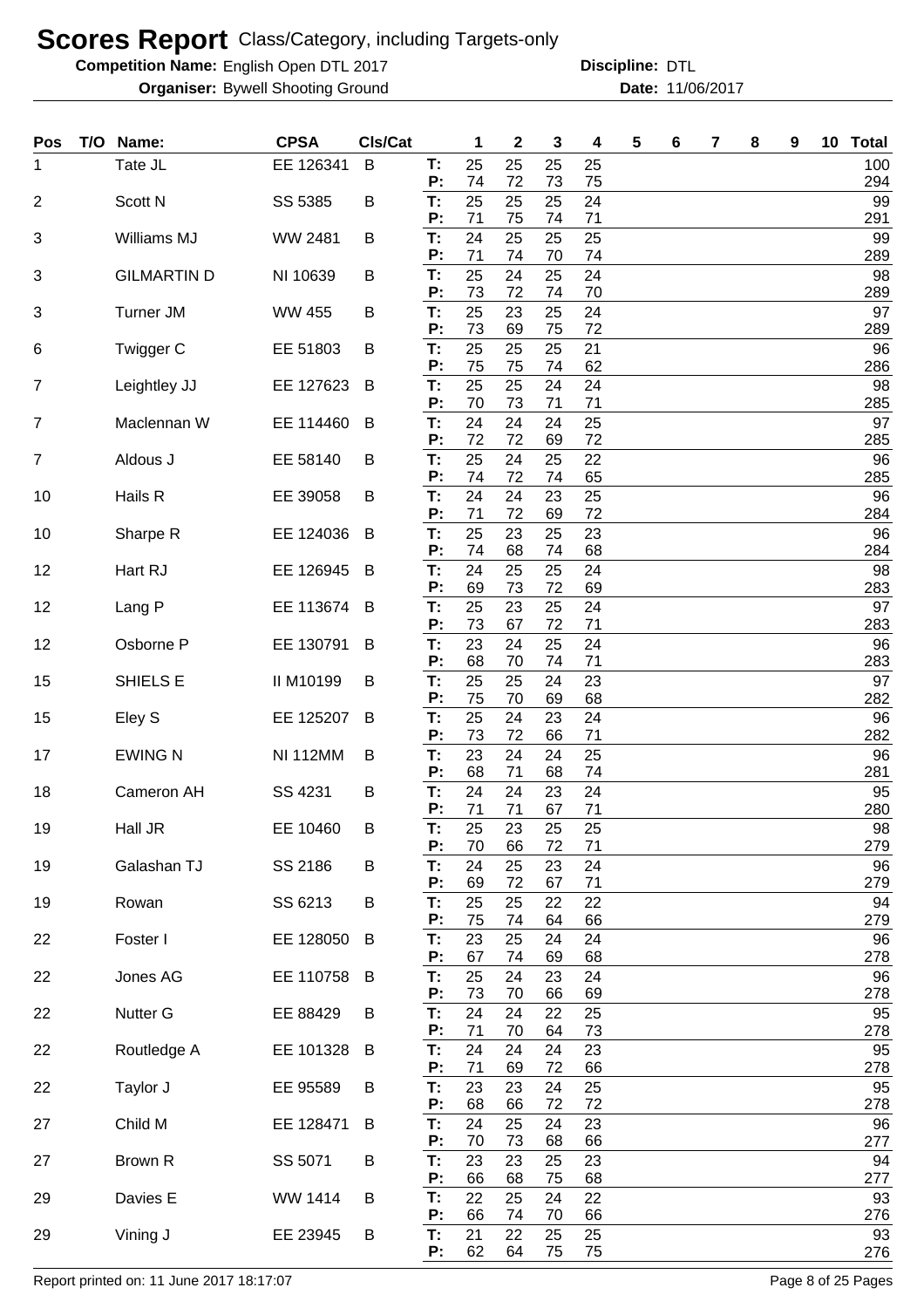**Competition Name:** English Open DTL 2017 **Discripline: DTL** 

**Organiser:** Bywell Shooting Ground **11/06/2017 Date:** 11/06/2017 **Discipline:**

| Pos | T/O Name:          | <b>CPSA</b> | CIs/Cat |          | 1        | 2        | 3        | 4        | 5 | 6 | 7 | 8 | 9 | 10 | <b>Total</b> |
|-----|--------------------|-------------|---------|----------|----------|----------|----------|----------|---|---|---|---|---|----|--------------|
| 31  | MacDonald A        | SS 1746     | B       | T:<br>P: | 24<br>68 | 23<br>67 | 25<br>70 | 24<br>70 |   |   |   |   |   |    | 96<br>275    |
| 32  | Stanbrook D        | EE 112080   | B       | T:       | 23       | 22       | 25       | 24       |   |   |   |   |   |    | 94           |
| 32  | <b>Fairhurst B</b> | EE 130261   | B       | P:<br>Т: | 66<br>24 | 66<br>23 | 73<br>23 | 69<br>23 |   |   |   |   |   |    | 274<br>93    |
|     |                    |             |         | P:       | 70       | 67       | 69       | 68       |   |   |   |   |   |    | 274          |
| 32  | Yes Aisthorpe BS   | EE 37136    | B       | T:<br>P: | 24<br>72 | 22<br>65 | 21<br>63 | 25<br>74 |   |   |   |   |   |    | 92<br>274    |
| 35  | SHIELS AM          | II M10097   | B       | Т:<br>P: | 25<br>73 | 25<br>71 | 21<br>60 | 23<br>69 |   |   |   |   |   |    | 94<br>273    |
| 35  | Abrams M           | EE 96322    | B       | T:<br>P: | 25<br>75 | 22<br>65 | 23<br>66 | 23<br>67 |   |   |   |   |   |    | 93<br>273    |
| 35  | Bradnam J          | EE 1705     | B       | T:<br>P: | 23<br>66 | 25<br>74 | 24<br>70 | 21<br>63 |   |   |   |   |   |    | 93<br>273    |
| 35  | <b>Reid ES</b>     | SS 951      | B       | T:<br>P: | 22<br>64 | 23<br>67 | 24<br>72 | 24<br>70 |   |   |   |   |   |    | 93<br>273    |
| 35  | <b>Whiting A</b>   | EE 132790   | B       | T:<br>P: | 24<br>70 | 24<br>71 | 22<br>65 | 23<br>67 |   |   |   |   |   |    | 93<br>273    |
| 40  | Hall LC            | EE 132017   | B       | T:       | 22       | 23       | 25       | 24       |   |   |   |   |   |    | 94           |
| 40  | <b>Barclay</b>     | SS 6202     | B       | P:<br>T: | 64<br>25 | 66<br>22 | 72<br>23 | 70<br>23 |   |   |   |   |   |    | 272<br>93    |
| 40  | Yes Wright DA      | EE 53922    | B       | P:<br>T: | 74<br>24 | 65<br>20 | 66<br>25 | 67<br>24 |   |   |   |   |   |    | 272<br>93    |
|     |                    |             |         | P:       | 70       | 58       | 75       | 69       |   |   |   |   |   |    | 272          |
| 40  | Rautenberg C       | SS 1117     | B       | T:<br>P: | 25<br>73 | 22<br>65 | 22<br>65 | 23<br>69 |   |   |   |   |   |    | 92<br>272    |
| 44  | Kling RJ           | SS 4978     | B       | T:<br>P: | 24<br>72 | 23<br>69 | 23<br>68 | 21<br>62 |   |   |   |   |   |    | 91<br>271    |
| 45  | Taberner DA        | EE 11531    | B       | T:       | 23       | 23       | 24       | 23       |   |   |   |   |   |    | 93           |
| 45  | Whitehead B        | EE 130305   | B       | P:<br>T. | 69<br>23 | 64<br>23 | 69<br>22 | 68<br>24 |   |   |   |   |   |    | 270<br>92    |
| 47  | Anderson G         | EE 127893   | B       | P:<br>T: | 68<br>22 | 67<br>22 | 64<br>24 | 71<br>25 |   |   |   |   |   |    | 270<br>93    |
| 47  | Amos DG            | EE 56201    | B       | Р:<br>T: | 63<br>24 | 61<br>23 | 71<br>23 | 74<br>22 |   |   |   |   |   |    | 269<br>92    |
| 47  | <b>Rollings PT</b> | EE 16886    | B       | P:<br>Т: | 68<br>23 | 68<br>23 | 69<br>22 | 64<br>23 |   |   |   |   |   |    | 269<br>91    |
| 50  | Lewis RJ           | EE 12352    | B       | P:<br>T: | 67<br>24 | 67<br>22 | 66<br>24 | 69<br>25 |   |   |   |   |   |    | 269<br>95    |
| 50  | Hancock P          | EE 109234   |         | P:<br>T. | 69<br>22 | 64<br>23 | 67<br>23 | 68<br>23 |   |   |   |   |   |    | 268<br>91    |
|     |                    |             | B       | P:       | 64       | 68       | 67       | 69       |   |   |   |   |   |    | 268          |
| 52  | Ramshaw D          | EE 121737   | B       | Т.<br>P: | 25<br>72 | 21<br>60 | 23<br>68 | 23<br>67 |   |   |   |   |   |    | 92<br>267    |
| 52  | Chapman R          | EE 1696     | В       | T.       | 23       | 22       | 24       | 22       |   |   |   |   |   |    | 91           |
| 52  | Webb GA            | EE 8641     | B       | P:<br>T: | 69<br>23 | 63<br>24 | 72<br>21 | 63<br>23 |   |   |   |   |   |    | 267<br>91    |
| 55  | <b>GREY D</b>      | NI U119MM B |         | P:<br>Т: | 67<br>23 | 71<br>23 | 61<br>23 | 68<br>21 |   |   |   |   |   |    | 267<br>90    |
|     |                    |             |         | P:       | 69       | 68       | 67       | 62       |   |   |   |   |   |    | 266          |
| 56  | Olden RD           | EE 86078    | B       | T:<br>P: | 24<br>72 | 23<br>68 | 22<br>65 | 21<br>60 |   |   |   |   |   |    | 90<br>265    |
| 57  | Hitchmough J       | EE 105606   | B       | T:<br>P: | 25<br>71 | 21<br>60 | 24<br>65 | 23<br>68 |   |   |   |   |   |    | 93<br>264    |
| 57  | Mineham G          | EE 85468    | В       | T:       | 22<br>63 | 22<br>65 | 25       | 23       |   |   |   |   |   |    | 92           |
| 59  | Pape S             | EE 95558    | В       | P:<br>T: | 23       | 24       | 70<br>24 | 66<br>21 |   |   |   |   |   |    | 264<br>92    |
| 59  | Jacobs BJ          | EE 56060    | B       | P:<br>T: | 68<br>24 | 69<br>24 | 68<br>22 | 58<br>21 |   |   |   |   |   |    | 263<br>91    |
|     |                    |             |         | P:       | 70       | 69       | 65       | 59       |   |   |   |   |   |    | 263          |

Report printed on: 11 June 2017 18:17:07 example 2018 and the example of 25 Pages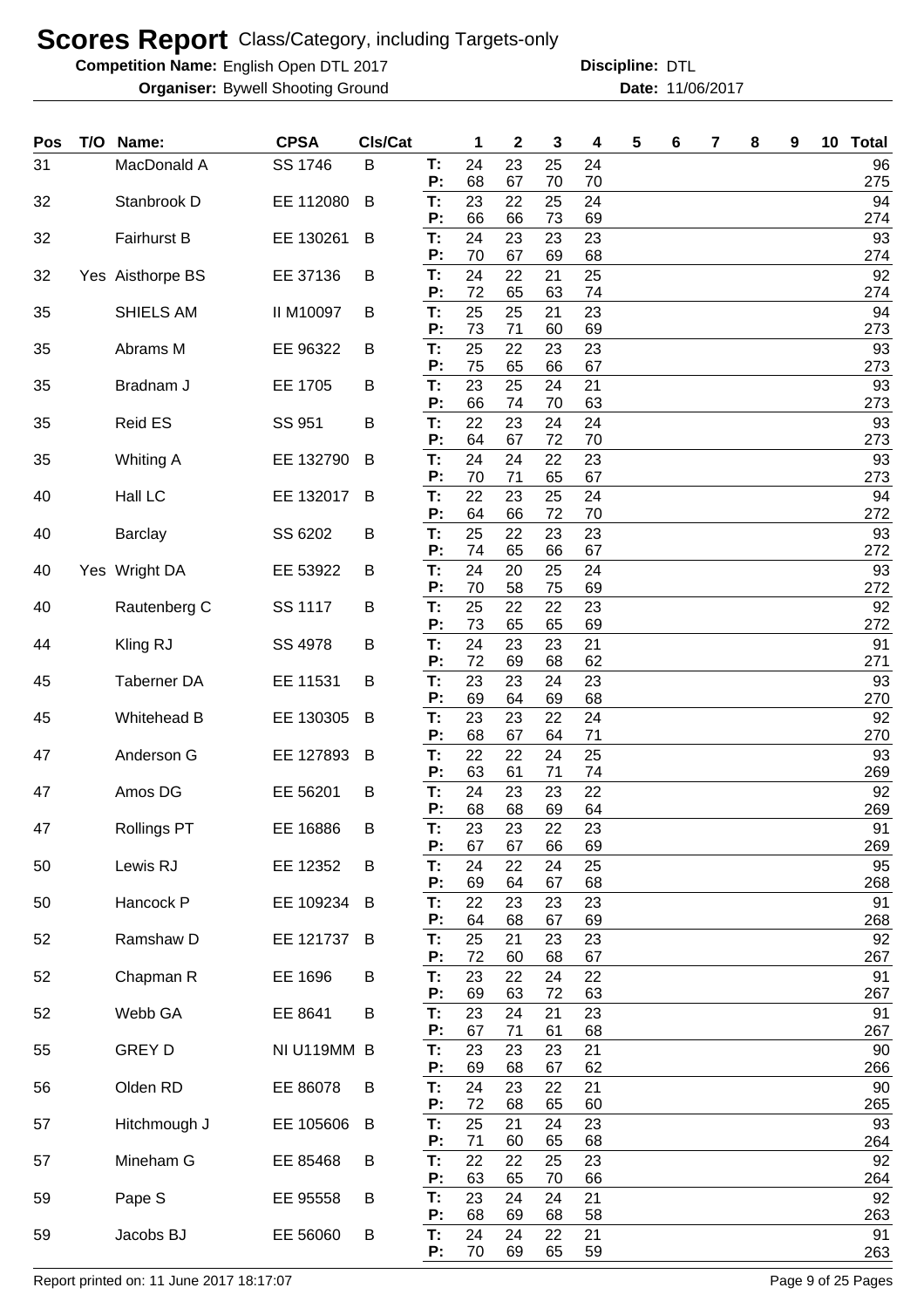**Competition Name:** English Open DTL 2017 **Discripline: DTL** 

| Pos | T/O Name:         | <b>CPSA</b>     | Cls/Cat |          | 1        | $\mathbf 2$ | 3        | 4        | 5 | 6 | 7 | 8 | 9 | 10 Total            |
|-----|-------------------|-----------------|---------|----------|----------|-------------|----------|----------|---|---|---|---|---|---------------------|
| 59  | <b>MCCAULEY S</b> | <b>NI 113MM</b> | B       | T:<br>P: | 22<br>64 | 23<br>68    | 22<br>63 | 23<br>68 |   |   |   |   |   | 90<br>263           |
| 59  | <b>Brent D</b>    | EE 118283       | B       | Т:<br>P: | 23<br>67 | 23<br>68    | 21<br>63 | 22<br>65 |   |   |   |   |   | 89<br>263           |
| 63  | Moore J           | EE 117810       | B       | T:<br>P: | 22<br>63 | 22<br>62    | 24<br>66 | 24<br>71 |   |   |   |   |   | 92<br>262           |
| 63  | Yes Hayes P       | EE 27745        | В       | T:       | 23<br>65 | 22<br>63    | 24<br>69 | 22<br>65 |   |   |   |   |   | 91<br>262           |
| 63  | <b>Thurnell M</b> | EE 19666        | В       | Ρ.<br>T: | 23       | 23          | 22       | 21       |   |   |   |   |   | 89                  |
| 66  | Yes Bentham DJ    | EE 68760        | B       | Ρ.<br>T: | 68<br>23 | 65<br>23    | 66<br>24 | 63<br>22 |   |   |   |   |   | 262<br>92           |
| 66  | Hollowbread P     | EE 128610       | B       | Ρ:<br>T: | 65<br>23 | 67<br>23    | 66<br>23 | 63<br>22 |   |   |   |   |   | 261<br>91           |
| 68  | Allen KA          | EE 116558       | B       | Ρ:<br>T: | 66<br>22 | 63<br>22    | 67<br>24 | 65<br>22 |   |   |   |   |   | 261<br>90           |
| 68  | Aas R             | EE 126245       | B       | Ρ:<br>T: | 64<br>22 | 65<br>23    | 71<br>21 | 60<br>23 |   |   |   |   |   | 260<br>89           |
| 68  | Ackroyd CA        | EE 72230        | B       | P:<br>T: | 63<br>23 | 67<br>20    | 62<br>21 | 68<br>25 |   |   |   |   |   | 260<br>89           |
| 68  | Yes Bonati S      | EE 80409        | В       | Ρ:<br>T: | 68<br>23 | 58<br>21    | 62<br>24 | 72<br>21 |   |   |   |   |   | 260<br>89           |
|     |                   |                 |         | Ρ:       | 68       | 60          | 70       | 62       |   |   |   |   |   | 260                 |
| 72  | Johnson PW        | EE 129744       | B       | T:<br>Ρ: | 25<br>70 | 23<br>68    | 22<br>62 | 20<br>58 |   |   |   |   |   | 90<br>258           |
| 72  | Semmens GR        | EE 48347        | B       | T:<br>P: | 23<br>66 | 20<br>55    | 23<br>67 | 24<br>70 |   |   |   |   |   | 90<br>258           |
| 74  | Sherlock T        | EE 15314        | В       | T:<br>Ρ: | 20<br>57 | 23<br>65    | 24<br>70 | 21<br>63 |   |   |   |   |   | 88<br>255           |
| 75  | Robinson B        | EE 11735        | В       | T:<br>Ρ: | 20<br>59 | 22<br>66    | 24<br>68 | 21<br>61 |   |   |   |   |   | 87<br>254           |
| 76  | <b>Ridley DJ</b>  | EE 31260        | В       | T:       | 24<br>69 | 23          | 23       | 18<br>53 |   |   |   |   |   | 88<br>253           |
| 77  | Madolell R        | EE 134420       | B       | Ρ:<br>T: | 20       | 63<br>23    | 68<br>21 | 23       |   |   |   |   |   | 87                  |
| 77  | McFarlane D       | <b>SS 733</b>   | B       | P:<br>T: | 57<br>24 | 65<br>20    | 58<br>22 | 68<br>19 |   |   |   |   |   | 248<br>85           |
| 79  | Thickbroom R      | EE 9340         | в       | Ρ:<br>T: | 71<br>24 | 59<br>23    | 63<br>16 | 55<br>24 |   |   |   |   |   | 248<br>87           |
| 80  | Edmond S          | WW 2696         | B       | P:<br>T: | 67<br>21 | 67<br>23    | 45<br>21 | 66<br>20 |   |   |   |   |   | 245<br>85           |
| 81  | Hanson JA         | EE 121918       | B       | P:<br>T: | 60<br>23 | 64<br>24    | 60<br>19 | 60<br>18 |   |   |   |   |   | 244<br>84           |
| 82  | Yes Stennett P    | EE 48595        | B       | Ρ:<br>T: | 62<br>21 | 72<br>21    | 56<br>20 | 53<br>22 |   |   |   |   |   | 243<br>84           |
| 83  | Skinner J         | SS 4254         | B       | Ρ:<br>T: | 59<br>21 | 61<br>21    | 57<br>18 | 64<br>18 |   |   |   |   |   | 241<br>78           |
| 84  | Relton KE         | EE 18110        | B       | Ρ.<br>T: | 61<br>18 | 60<br>17    | 53<br>19 | 51<br>12 |   |   |   |   |   | 225<br>66           |
| 85  | Nicholson D       | EE 99703        | B       | P:<br>T: | 52       | 47          | 55       | 34       |   |   |   |   |   | 188<br>$\mathbf 0$  |
|     |                   |                 |         | P:       |          |             |          |          |   |   |   |   |   | 0                   |
| 85  | Rayner J          | EE 132433       | B       | T:<br>P: |          |             |          |          |   |   |   |   |   | 0<br>$\overline{0}$ |
| 85  | <b>VOICS R</b>    | SS 6378         | B       | T:<br>P: |          |             |          |          |   |   |   |   |   | $\pmb{0}$<br>0      |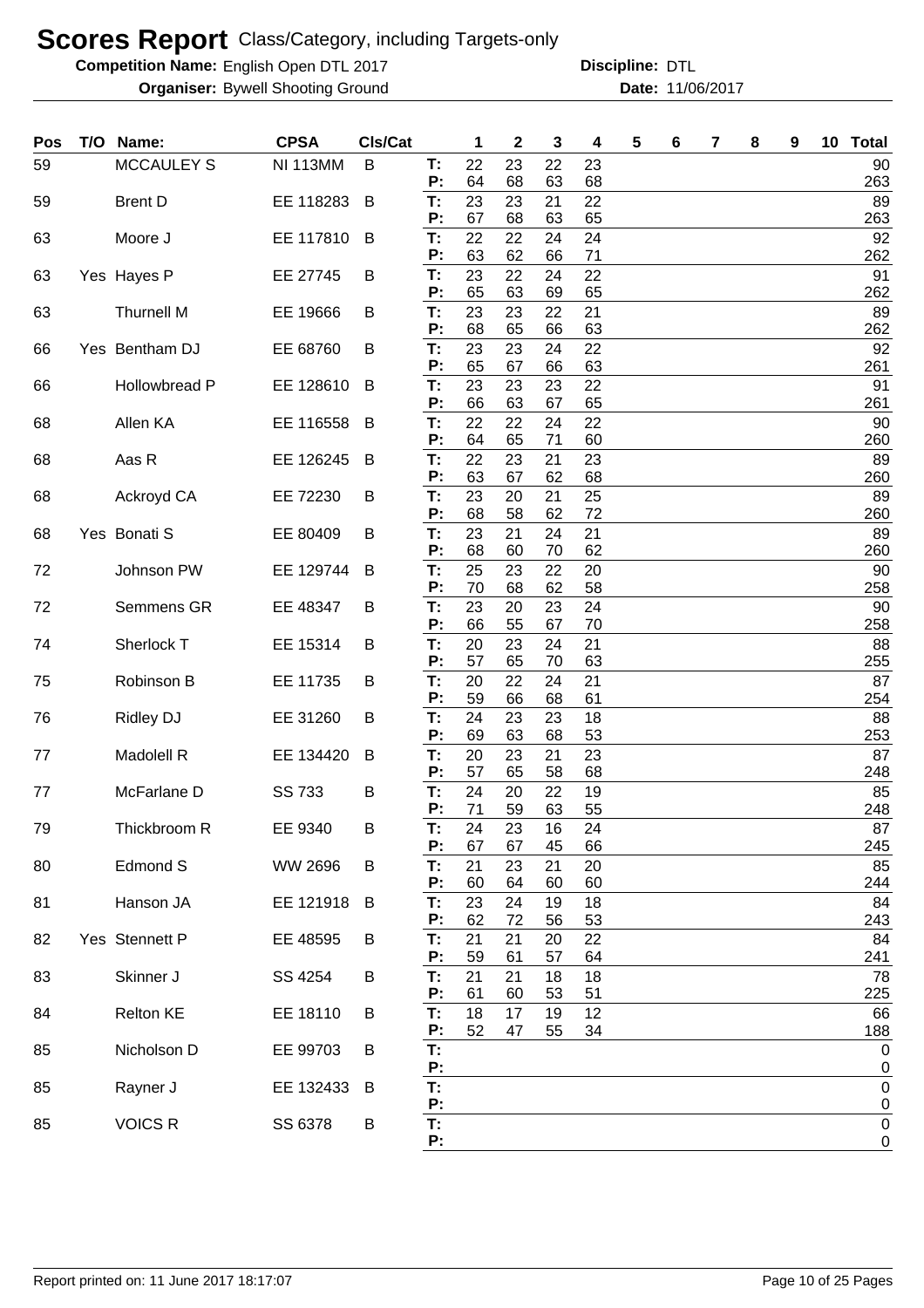**Competition Name:** English Open DTL 2017 **Discripline: DTL** 

**Organiser:** Bywell Shooting Ground **11/06/2017 Date:** 11/06/2017 **Discipline:**

| Knibbs J<br>EE 133182<br>$\mathsf{C}$<br>24<br>25<br>24<br>23<br>T:<br>96<br>1<br>P:<br>72<br>73<br>68<br>283<br>70<br>23<br>24<br>25<br>96<br><b>Cutter E</b><br>EE 133666<br>T.<br>24<br>2<br>C<br>P:<br>66<br>72<br>73<br>280<br>69<br>22<br>22<br>25<br>92<br>Tate G<br>T:<br>23<br>3<br>EE 48253<br>C<br>66<br>65<br>P:<br>69<br>74<br>274<br>24<br>23<br>92<br>EE 132058<br>21<br>24<br><b>Brazier J</b><br>T:<br>C<br>4<br>72<br>68<br>68<br>P:<br>62<br>270<br>23<br>22<br>23<br>92<br>T:<br>24<br><b>Burns T</b><br>EE 134537<br>5<br>C<br>P:<br>64<br>65<br>67<br>71<br>267<br>23<br>22<br>91<br>EE 128021<br>22<br>24<br>Odam S<br>Т:<br>6<br>C<br>62<br>67<br>71<br>P:<br>64<br>264<br>23<br>23<br>24<br>93<br>7<br>Cox L<br>EE 99378<br>T:<br>23<br>C<br>65<br>63<br>68<br>262<br>P:<br>66<br>25<br><b>Bellamy D</b><br>T:<br>22<br>20<br>90<br>EE 67979<br>C<br>23<br>8<br>P:<br>71<br>63<br>60<br>261<br>67<br>23<br>24<br>21<br>89<br>Yes Norman T<br>EE 114298<br>T:<br>21<br>9<br>C<br>65<br>70<br>63<br>62<br>260<br>P:<br><b>Barnett DG</b><br>23<br>20<br>21<br>88<br>9<br>EE 38494<br>T:<br>24<br>C<br>P:<br>68<br>59<br>72<br>260<br>61<br>18<br>88<br>Shirt R<br>EE 130714<br>T:<br>25<br>23<br>22<br>9<br>C<br>53<br>260<br>P:<br>74<br>68<br>65<br>25<br>22<br>89<br>SS 3415<br>T:<br>19<br>23<br>12<br>Christie<br>C<br>73<br>64<br>52<br>67<br>256<br>P:<br>T:<br>22<br>89<br>SS 4998<br>23<br>22<br>22<br>12<br>Naisby<br>C<br>P:<br>62<br>67<br>256<br>63<br>64<br>22<br>88<br>Doble C<br>EE 134655<br>T:<br>22<br>24<br>20<br>$C^*$<br>14<br>62<br>P:<br>64<br>58<br>254<br>70<br>23<br>91<br>Jenkins R<br>SS 3513<br>T:<br>24<br>23<br>21<br>C<br>15<br>64<br>68<br>62<br>59<br>P:<br>253<br>87<br>EE 110874<br>T:<br>22<br>15<br><b>Barratt A</b><br>23<br>22<br>20<br>C<br>63<br>253<br>69<br>62<br>59<br>P:<br>EE 133477<br>24<br>87<br>Mooney G<br>T:<br>18<br>23<br>22<br>17<br>C<br>69<br>51<br>251<br>P:<br>65<br>66<br>Price D R<br>EE 124947<br>T:<br>19<br>22<br>22<br>86<br>23<br>18<br>C<br>P:<br>55<br>63<br>65<br>67<br>250<br>19<br>Vale M<br>EE 128702<br>$\mathsf{C}$<br>22<br>23<br>19<br>22<br>86<br>т:<br>63<br>249<br>68<br>55<br>63<br>P:<br>Venn S<br>EE 83093<br>T:<br>21<br>22<br>20<br>84<br>20<br>C<br>21<br>63<br>246<br>65<br>61<br>P:<br>57<br>T:<br>Eales MJ<br>EE 11026<br>19<br>24<br>22<br>86<br>21<br>C<br>21<br>P:<br>55<br>245<br>63<br>66<br>61<br><b>MARSH S</b><br>EE 137032<br>T:<br>20<br>86<br>$C^*$<br>21<br>23<br>22<br>22<br>P:<br>57<br>56<br>67<br>64<br>244<br>Holden J<br>84<br>22<br>EE 7229<br>C<br>T:<br>20<br>19<br>21<br>24<br>P:<br>57<br>55<br>62<br>70<br>244<br>T:<br>18<br>Yes Stennett JP<br>EE 43985<br>23<br>82<br>C<br>21<br>20<br>24<br>52<br>69<br>59<br>242<br>P:<br>62<br>24<br>Pattinson A<br>EE 126532<br>T:<br>20<br>21<br>85<br>25<br>C<br>20<br>63<br>241<br>P:<br>65<br>55<br>58<br>19<br>21<br>22<br>84<br>Roberts T<br>EE 134284<br>T:<br>25<br>22<br>C<br>P:<br>54<br>62<br>62<br>241<br>63<br>18<br>23<br>Yes Holden R<br>EE 70248<br>18<br>82<br>27<br>T:<br>23<br>C<br>53<br>53<br>237<br>P:<br>65<br>66<br>19<br>23<br>Whitehead C<br>T:<br>22<br>85<br>EE 130306<br>21<br>28<br>C<br>51<br>63<br>236<br>P:<br>64<br>58<br>22<br>Bowman R<br>T:<br>20<br>20<br>79<br>29<br>EE 132388<br>17<br>C<br>P:<br>64<br>59<br>230<br>50<br>57<br>20<br>21<br>81<br>30<br>Wright R<br>EE 114659 C<br>19<br>21<br>Т. | <b>Pos</b> | T/O Name: | <b>CPSA</b> | CIs/Cat |    | 1  | $\mathbf{2}$ | 3  | 4  | 5 | 6 | 7 | 8 | 9 | 10 <sub>1</sub> | <b>Total</b> |
|----------------------------------------------------------------------------------------------------------------------------------------------------------------------------------------------------------------------------------------------------------------------------------------------------------------------------------------------------------------------------------------------------------------------------------------------------------------------------------------------------------------------------------------------------------------------------------------------------------------------------------------------------------------------------------------------------------------------------------------------------------------------------------------------------------------------------------------------------------------------------------------------------------------------------------------------------------------------------------------------------------------------------------------------------------------------------------------------------------------------------------------------------------------------------------------------------------------------------------------------------------------------------------------------------------------------------------------------------------------------------------------------------------------------------------------------------------------------------------------------------------------------------------------------------------------------------------------------------------------------------------------------------------------------------------------------------------------------------------------------------------------------------------------------------------------------------------------------------------------------------------------------------------------------------------------------------------------------------------------------------------------------------------------------------------------------------------------------------------------------------------------------------------------------------------------------------------------------------------------------------------------------------------------------------------------------------------------------------------------------------------------------------------------------------------------------------------------------------------------------------------------------------------------------------------------------------------------------------------------------------------------------------------------------------------------------------------------------------------------------------------------------------------------------------------------------------------------------------------------------------------------------------------------------------------------------------------------------------------------------------------------------------------------------------------------------------------------------------------------------------------------------------------------------------------------------------------------------------------------------------------------------------------------------------------------------------------------------------------------------------------------------------------------------------|------------|-----------|-------------|---------|----|----|--------------|----|----|---|---|---|---|---|-----------------|--------------|
|                                                                                                                                                                                                                                                                                                                                                                                                                                                                                                                                                                                                                                                                                                                                                                                                                                                                                                                                                                                                                                                                                                                                                                                                                                                                                                                                                                                                                                                                                                                                                                                                                                                                                                                                                                                                                                                                                                                                                                                                                                                                                                                                                                                                                                                                                                                                                                                                                                                                                                                                                                                                                                                                                                                                                                                                                                                                                                                                                                                                                                                                                                                                                                                                                                                                                                                                                                                                                            |            |           |             |         |    |    |              |    |    |   |   |   |   |   |                 |              |
|                                                                                                                                                                                                                                                                                                                                                                                                                                                                                                                                                                                                                                                                                                                                                                                                                                                                                                                                                                                                                                                                                                                                                                                                                                                                                                                                                                                                                                                                                                                                                                                                                                                                                                                                                                                                                                                                                                                                                                                                                                                                                                                                                                                                                                                                                                                                                                                                                                                                                                                                                                                                                                                                                                                                                                                                                                                                                                                                                                                                                                                                                                                                                                                                                                                                                                                                                                                                                            |            |           |             |         |    |    |              |    |    |   |   |   |   |   |                 |              |
|                                                                                                                                                                                                                                                                                                                                                                                                                                                                                                                                                                                                                                                                                                                                                                                                                                                                                                                                                                                                                                                                                                                                                                                                                                                                                                                                                                                                                                                                                                                                                                                                                                                                                                                                                                                                                                                                                                                                                                                                                                                                                                                                                                                                                                                                                                                                                                                                                                                                                                                                                                                                                                                                                                                                                                                                                                                                                                                                                                                                                                                                                                                                                                                                                                                                                                                                                                                                                            |            |           |             |         |    |    |              |    |    |   |   |   |   |   |                 |              |
|                                                                                                                                                                                                                                                                                                                                                                                                                                                                                                                                                                                                                                                                                                                                                                                                                                                                                                                                                                                                                                                                                                                                                                                                                                                                                                                                                                                                                                                                                                                                                                                                                                                                                                                                                                                                                                                                                                                                                                                                                                                                                                                                                                                                                                                                                                                                                                                                                                                                                                                                                                                                                                                                                                                                                                                                                                                                                                                                                                                                                                                                                                                                                                                                                                                                                                                                                                                                                            |            |           |             |         |    |    |              |    |    |   |   |   |   |   |                 |              |
|                                                                                                                                                                                                                                                                                                                                                                                                                                                                                                                                                                                                                                                                                                                                                                                                                                                                                                                                                                                                                                                                                                                                                                                                                                                                                                                                                                                                                                                                                                                                                                                                                                                                                                                                                                                                                                                                                                                                                                                                                                                                                                                                                                                                                                                                                                                                                                                                                                                                                                                                                                                                                                                                                                                                                                                                                                                                                                                                                                                                                                                                                                                                                                                                                                                                                                                                                                                                                            |            |           |             |         |    |    |              |    |    |   |   |   |   |   |                 |              |
|                                                                                                                                                                                                                                                                                                                                                                                                                                                                                                                                                                                                                                                                                                                                                                                                                                                                                                                                                                                                                                                                                                                                                                                                                                                                                                                                                                                                                                                                                                                                                                                                                                                                                                                                                                                                                                                                                                                                                                                                                                                                                                                                                                                                                                                                                                                                                                                                                                                                                                                                                                                                                                                                                                                                                                                                                                                                                                                                                                                                                                                                                                                                                                                                                                                                                                                                                                                                                            |            |           |             |         |    |    |              |    |    |   |   |   |   |   |                 |              |
|                                                                                                                                                                                                                                                                                                                                                                                                                                                                                                                                                                                                                                                                                                                                                                                                                                                                                                                                                                                                                                                                                                                                                                                                                                                                                                                                                                                                                                                                                                                                                                                                                                                                                                                                                                                                                                                                                                                                                                                                                                                                                                                                                                                                                                                                                                                                                                                                                                                                                                                                                                                                                                                                                                                                                                                                                                                                                                                                                                                                                                                                                                                                                                                                                                                                                                                                                                                                                            |            |           |             |         |    |    |              |    |    |   |   |   |   |   |                 |              |
|                                                                                                                                                                                                                                                                                                                                                                                                                                                                                                                                                                                                                                                                                                                                                                                                                                                                                                                                                                                                                                                                                                                                                                                                                                                                                                                                                                                                                                                                                                                                                                                                                                                                                                                                                                                                                                                                                                                                                                                                                                                                                                                                                                                                                                                                                                                                                                                                                                                                                                                                                                                                                                                                                                                                                                                                                                                                                                                                                                                                                                                                                                                                                                                                                                                                                                                                                                                                                            |            |           |             |         |    |    |              |    |    |   |   |   |   |   |                 |              |
|                                                                                                                                                                                                                                                                                                                                                                                                                                                                                                                                                                                                                                                                                                                                                                                                                                                                                                                                                                                                                                                                                                                                                                                                                                                                                                                                                                                                                                                                                                                                                                                                                                                                                                                                                                                                                                                                                                                                                                                                                                                                                                                                                                                                                                                                                                                                                                                                                                                                                                                                                                                                                                                                                                                                                                                                                                                                                                                                                                                                                                                                                                                                                                                                                                                                                                                                                                                                                            |            |           |             |         |    |    |              |    |    |   |   |   |   |   |                 |              |
|                                                                                                                                                                                                                                                                                                                                                                                                                                                                                                                                                                                                                                                                                                                                                                                                                                                                                                                                                                                                                                                                                                                                                                                                                                                                                                                                                                                                                                                                                                                                                                                                                                                                                                                                                                                                                                                                                                                                                                                                                                                                                                                                                                                                                                                                                                                                                                                                                                                                                                                                                                                                                                                                                                                                                                                                                                                                                                                                                                                                                                                                                                                                                                                                                                                                                                                                                                                                                            |            |           |             |         |    |    |              |    |    |   |   |   |   |   |                 |              |
|                                                                                                                                                                                                                                                                                                                                                                                                                                                                                                                                                                                                                                                                                                                                                                                                                                                                                                                                                                                                                                                                                                                                                                                                                                                                                                                                                                                                                                                                                                                                                                                                                                                                                                                                                                                                                                                                                                                                                                                                                                                                                                                                                                                                                                                                                                                                                                                                                                                                                                                                                                                                                                                                                                                                                                                                                                                                                                                                                                                                                                                                                                                                                                                                                                                                                                                                                                                                                            |            |           |             |         |    |    |              |    |    |   |   |   |   |   |                 |              |
|                                                                                                                                                                                                                                                                                                                                                                                                                                                                                                                                                                                                                                                                                                                                                                                                                                                                                                                                                                                                                                                                                                                                                                                                                                                                                                                                                                                                                                                                                                                                                                                                                                                                                                                                                                                                                                                                                                                                                                                                                                                                                                                                                                                                                                                                                                                                                                                                                                                                                                                                                                                                                                                                                                                                                                                                                                                                                                                                                                                                                                                                                                                                                                                                                                                                                                                                                                                                                            |            |           |             |         |    |    |              |    |    |   |   |   |   |   |                 |              |
|                                                                                                                                                                                                                                                                                                                                                                                                                                                                                                                                                                                                                                                                                                                                                                                                                                                                                                                                                                                                                                                                                                                                                                                                                                                                                                                                                                                                                                                                                                                                                                                                                                                                                                                                                                                                                                                                                                                                                                                                                                                                                                                                                                                                                                                                                                                                                                                                                                                                                                                                                                                                                                                                                                                                                                                                                                                                                                                                                                                                                                                                                                                                                                                                                                                                                                                                                                                                                            |            |           |             |         |    |    |              |    |    |   |   |   |   |   |                 |              |
|                                                                                                                                                                                                                                                                                                                                                                                                                                                                                                                                                                                                                                                                                                                                                                                                                                                                                                                                                                                                                                                                                                                                                                                                                                                                                                                                                                                                                                                                                                                                                                                                                                                                                                                                                                                                                                                                                                                                                                                                                                                                                                                                                                                                                                                                                                                                                                                                                                                                                                                                                                                                                                                                                                                                                                                                                                                                                                                                                                                                                                                                                                                                                                                                                                                                                                                                                                                                                            |            |           |             |         |    |    |              |    |    |   |   |   |   |   |                 |              |
|                                                                                                                                                                                                                                                                                                                                                                                                                                                                                                                                                                                                                                                                                                                                                                                                                                                                                                                                                                                                                                                                                                                                                                                                                                                                                                                                                                                                                                                                                                                                                                                                                                                                                                                                                                                                                                                                                                                                                                                                                                                                                                                                                                                                                                                                                                                                                                                                                                                                                                                                                                                                                                                                                                                                                                                                                                                                                                                                                                                                                                                                                                                                                                                                                                                                                                                                                                                                                            |            |           |             |         |    |    |              |    |    |   |   |   |   |   |                 |              |
|                                                                                                                                                                                                                                                                                                                                                                                                                                                                                                                                                                                                                                                                                                                                                                                                                                                                                                                                                                                                                                                                                                                                                                                                                                                                                                                                                                                                                                                                                                                                                                                                                                                                                                                                                                                                                                                                                                                                                                                                                                                                                                                                                                                                                                                                                                                                                                                                                                                                                                                                                                                                                                                                                                                                                                                                                                                                                                                                                                                                                                                                                                                                                                                                                                                                                                                                                                                                                            |            |           |             |         |    |    |              |    |    |   |   |   |   |   |                 |              |
|                                                                                                                                                                                                                                                                                                                                                                                                                                                                                                                                                                                                                                                                                                                                                                                                                                                                                                                                                                                                                                                                                                                                                                                                                                                                                                                                                                                                                                                                                                                                                                                                                                                                                                                                                                                                                                                                                                                                                                                                                                                                                                                                                                                                                                                                                                                                                                                                                                                                                                                                                                                                                                                                                                                                                                                                                                                                                                                                                                                                                                                                                                                                                                                                                                                                                                                                                                                                                            |            |           |             |         |    |    |              |    |    |   |   |   |   |   |                 |              |
|                                                                                                                                                                                                                                                                                                                                                                                                                                                                                                                                                                                                                                                                                                                                                                                                                                                                                                                                                                                                                                                                                                                                                                                                                                                                                                                                                                                                                                                                                                                                                                                                                                                                                                                                                                                                                                                                                                                                                                                                                                                                                                                                                                                                                                                                                                                                                                                                                                                                                                                                                                                                                                                                                                                                                                                                                                                                                                                                                                                                                                                                                                                                                                                                                                                                                                                                                                                                                            |            |           |             |         |    |    |              |    |    |   |   |   |   |   |                 |              |
|                                                                                                                                                                                                                                                                                                                                                                                                                                                                                                                                                                                                                                                                                                                                                                                                                                                                                                                                                                                                                                                                                                                                                                                                                                                                                                                                                                                                                                                                                                                                                                                                                                                                                                                                                                                                                                                                                                                                                                                                                                                                                                                                                                                                                                                                                                                                                                                                                                                                                                                                                                                                                                                                                                                                                                                                                                                                                                                                                                                                                                                                                                                                                                                                                                                                                                                                                                                                                            |            |           |             |         |    |    |              |    |    |   |   |   |   |   |                 |              |
|                                                                                                                                                                                                                                                                                                                                                                                                                                                                                                                                                                                                                                                                                                                                                                                                                                                                                                                                                                                                                                                                                                                                                                                                                                                                                                                                                                                                                                                                                                                                                                                                                                                                                                                                                                                                                                                                                                                                                                                                                                                                                                                                                                                                                                                                                                                                                                                                                                                                                                                                                                                                                                                                                                                                                                                                                                                                                                                                                                                                                                                                                                                                                                                                                                                                                                                                                                                                                            |            |           |             |         |    |    |              |    |    |   |   |   |   |   |                 |              |
|                                                                                                                                                                                                                                                                                                                                                                                                                                                                                                                                                                                                                                                                                                                                                                                                                                                                                                                                                                                                                                                                                                                                                                                                                                                                                                                                                                                                                                                                                                                                                                                                                                                                                                                                                                                                                                                                                                                                                                                                                                                                                                                                                                                                                                                                                                                                                                                                                                                                                                                                                                                                                                                                                                                                                                                                                                                                                                                                                                                                                                                                                                                                                                                                                                                                                                                                                                                                                            |            |           |             |         |    |    |              |    |    |   |   |   |   |   |                 |              |
|                                                                                                                                                                                                                                                                                                                                                                                                                                                                                                                                                                                                                                                                                                                                                                                                                                                                                                                                                                                                                                                                                                                                                                                                                                                                                                                                                                                                                                                                                                                                                                                                                                                                                                                                                                                                                                                                                                                                                                                                                                                                                                                                                                                                                                                                                                                                                                                                                                                                                                                                                                                                                                                                                                                                                                                                                                                                                                                                                                                                                                                                                                                                                                                                                                                                                                                                                                                                                            |            |           |             |         |    |    |              |    |    |   |   |   |   |   |                 |              |
|                                                                                                                                                                                                                                                                                                                                                                                                                                                                                                                                                                                                                                                                                                                                                                                                                                                                                                                                                                                                                                                                                                                                                                                                                                                                                                                                                                                                                                                                                                                                                                                                                                                                                                                                                                                                                                                                                                                                                                                                                                                                                                                                                                                                                                                                                                                                                                                                                                                                                                                                                                                                                                                                                                                                                                                                                                                                                                                                                                                                                                                                                                                                                                                                                                                                                                                                                                                                                            |            |           |             |         |    |    |              |    |    |   |   |   |   |   |                 |              |
|                                                                                                                                                                                                                                                                                                                                                                                                                                                                                                                                                                                                                                                                                                                                                                                                                                                                                                                                                                                                                                                                                                                                                                                                                                                                                                                                                                                                                                                                                                                                                                                                                                                                                                                                                                                                                                                                                                                                                                                                                                                                                                                                                                                                                                                                                                                                                                                                                                                                                                                                                                                                                                                                                                                                                                                                                                                                                                                                                                                                                                                                                                                                                                                                                                                                                                                                                                                                                            |            |           |             |         |    |    |              |    |    |   |   |   |   |   |                 |              |
|                                                                                                                                                                                                                                                                                                                                                                                                                                                                                                                                                                                                                                                                                                                                                                                                                                                                                                                                                                                                                                                                                                                                                                                                                                                                                                                                                                                                                                                                                                                                                                                                                                                                                                                                                                                                                                                                                                                                                                                                                                                                                                                                                                                                                                                                                                                                                                                                                                                                                                                                                                                                                                                                                                                                                                                                                                                                                                                                                                                                                                                                                                                                                                                                                                                                                                                                                                                                                            |            |           |             |         |    |    |              |    |    |   |   |   |   |   |                 |              |
|                                                                                                                                                                                                                                                                                                                                                                                                                                                                                                                                                                                                                                                                                                                                                                                                                                                                                                                                                                                                                                                                                                                                                                                                                                                                                                                                                                                                                                                                                                                                                                                                                                                                                                                                                                                                                                                                                                                                                                                                                                                                                                                                                                                                                                                                                                                                                                                                                                                                                                                                                                                                                                                                                                                                                                                                                                                                                                                                                                                                                                                                                                                                                                                                                                                                                                                                                                                                                            |            |           |             |         |    |    |              |    |    |   |   |   |   |   |                 |              |
|                                                                                                                                                                                                                                                                                                                                                                                                                                                                                                                                                                                                                                                                                                                                                                                                                                                                                                                                                                                                                                                                                                                                                                                                                                                                                                                                                                                                                                                                                                                                                                                                                                                                                                                                                                                                                                                                                                                                                                                                                                                                                                                                                                                                                                                                                                                                                                                                                                                                                                                                                                                                                                                                                                                                                                                                                                                                                                                                                                                                                                                                                                                                                                                                                                                                                                                                                                                                                            |            |           |             |         |    |    |              |    |    |   |   |   |   |   |                 |              |
|                                                                                                                                                                                                                                                                                                                                                                                                                                                                                                                                                                                                                                                                                                                                                                                                                                                                                                                                                                                                                                                                                                                                                                                                                                                                                                                                                                                                                                                                                                                                                                                                                                                                                                                                                                                                                                                                                                                                                                                                                                                                                                                                                                                                                                                                                                                                                                                                                                                                                                                                                                                                                                                                                                                                                                                                                                                                                                                                                                                                                                                                                                                                                                                                                                                                                                                                                                                                                            |            |           |             |         |    |    |              |    |    |   |   |   |   |   |                 |              |
|                                                                                                                                                                                                                                                                                                                                                                                                                                                                                                                                                                                                                                                                                                                                                                                                                                                                                                                                                                                                                                                                                                                                                                                                                                                                                                                                                                                                                                                                                                                                                                                                                                                                                                                                                                                                                                                                                                                                                                                                                                                                                                                                                                                                                                                                                                                                                                                                                                                                                                                                                                                                                                                                                                                                                                                                                                                                                                                                                                                                                                                                                                                                                                                                                                                                                                                                                                                                                            |            |           |             |         |    |    |              |    |    |   |   |   |   |   |                 |              |
|                                                                                                                                                                                                                                                                                                                                                                                                                                                                                                                                                                                                                                                                                                                                                                                                                                                                                                                                                                                                                                                                                                                                                                                                                                                                                                                                                                                                                                                                                                                                                                                                                                                                                                                                                                                                                                                                                                                                                                                                                                                                                                                                                                                                                                                                                                                                                                                                                                                                                                                                                                                                                                                                                                                                                                                                                                                                                                                                                                                                                                                                                                                                                                                                                                                                                                                                                                                                                            |            |           |             |         |    |    |              |    |    |   |   |   |   |   |                 |              |
|                                                                                                                                                                                                                                                                                                                                                                                                                                                                                                                                                                                                                                                                                                                                                                                                                                                                                                                                                                                                                                                                                                                                                                                                                                                                                                                                                                                                                                                                                                                                                                                                                                                                                                                                                                                                                                                                                                                                                                                                                                                                                                                                                                                                                                                                                                                                                                                                                                                                                                                                                                                                                                                                                                                                                                                                                                                                                                                                                                                                                                                                                                                                                                                                                                                                                                                                                                                                                            |            |           |             |         |    |    |              |    |    |   |   |   |   |   |                 |              |
|                                                                                                                                                                                                                                                                                                                                                                                                                                                                                                                                                                                                                                                                                                                                                                                                                                                                                                                                                                                                                                                                                                                                                                                                                                                                                                                                                                                                                                                                                                                                                                                                                                                                                                                                                                                                                                                                                                                                                                                                                                                                                                                                                                                                                                                                                                                                                                                                                                                                                                                                                                                                                                                                                                                                                                                                                                                                                                                                                                                                                                                                                                                                                                                                                                                                                                                                                                                                                            |            |           |             |         |    |    |              |    |    |   |   |   |   |   |                 |              |
|                                                                                                                                                                                                                                                                                                                                                                                                                                                                                                                                                                                                                                                                                                                                                                                                                                                                                                                                                                                                                                                                                                                                                                                                                                                                                                                                                                                                                                                                                                                                                                                                                                                                                                                                                                                                                                                                                                                                                                                                                                                                                                                                                                                                                                                                                                                                                                                                                                                                                                                                                                                                                                                                                                                                                                                                                                                                                                                                                                                                                                                                                                                                                                                                                                                                                                                                                                                                                            |            |           |             |         |    |    |              |    |    |   |   |   |   |   |                 |              |
|                                                                                                                                                                                                                                                                                                                                                                                                                                                                                                                                                                                                                                                                                                                                                                                                                                                                                                                                                                                                                                                                                                                                                                                                                                                                                                                                                                                                                                                                                                                                                                                                                                                                                                                                                                                                                                                                                                                                                                                                                                                                                                                                                                                                                                                                                                                                                                                                                                                                                                                                                                                                                                                                                                                                                                                                                                                                                                                                                                                                                                                                                                                                                                                                                                                                                                                                                                                                                            |            |           |             |         |    |    |              |    |    |   |   |   |   |   |                 |              |
|                                                                                                                                                                                                                                                                                                                                                                                                                                                                                                                                                                                                                                                                                                                                                                                                                                                                                                                                                                                                                                                                                                                                                                                                                                                                                                                                                                                                                                                                                                                                                                                                                                                                                                                                                                                                                                                                                                                                                                                                                                                                                                                                                                                                                                                                                                                                                                                                                                                                                                                                                                                                                                                                                                                                                                                                                                                                                                                                                                                                                                                                                                                                                                                                                                                                                                                                                                                                                            |            |           |             |         |    |    |              |    |    |   |   |   |   |   |                 |              |
|                                                                                                                                                                                                                                                                                                                                                                                                                                                                                                                                                                                                                                                                                                                                                                                                                                                                                                                                                                                                                                                                                                                                                                                                                                                                                                                                                                                                                                                                                                                                                                                                                                                                                                                                                                                                                                                                                                                                                                                                                                                                                                                                                                                                                                                                                                                                                                                                                                                                                                                                                                                                                                                                                                                                                                                                                                                                                                                                                                                                                                                                                                                                                                                                                                                                                                                                                                                                                            |            |           |             |         |    |    |              |    |    |   |   |   |   |   |                 |              |
|                                                                                                                                                                                                                                                                                                                                                                                                                                                                                                                                                                                                                                                                                                                                                                                                                                                                                                                                                                                                                                                                                                                                                                                                                                                                                                                                                                                                                                                                                                                                                                                                                                                                                                                                                                                                                                                                                                                                                                                                                                                                                                                                                                                                                                                                                                                                                                                                                                                                                                                                                                                                                                                                                                                                                                                                                                                                                                                                                                                                                                                                                                                                                                                                                                                                                                                                                                                                                            |            |           |             |         | P: | 57 | 54           | 60 | 58 |   |   |   |   |   |                 | 229          |

Report printed on: 11 June 2017 18:17:07 example 2018 18:00 Page 11 of 25 Pages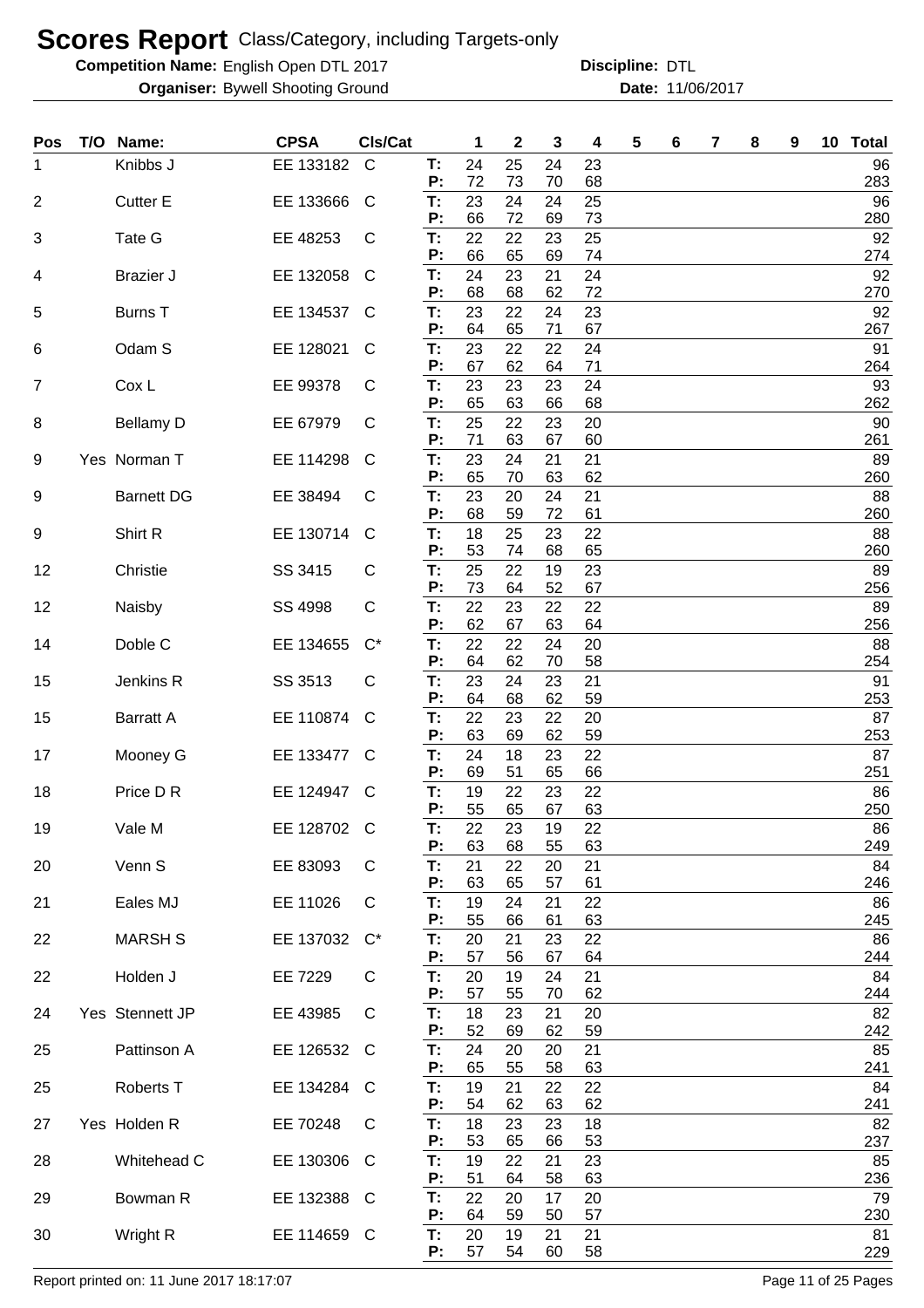**Competition Name:** English Open DTL 2017 **Discripline: DTL** 

| Pos | T/O | Name:             | <b>CPSA</b> | CIs/Cat      |    |    | 2  | 3  | 4  | 5 | 6 | 7 | 8 | 9 | 10 | <b>Total</b> |
|-----|-----|-------------------|-------------|--------------|----|----|----|----|----|---|---|---|---|---|----|--------------|
| 31  |     | Robinson DC       | EE 80808    | C            | Т: | 16 | 22 | 21 | 21 |   |   |   |   |   |    | 80           |
|     |     |                   |             |              | P: | 47 | 63 | 58 | 60 |   |   |   |   |   |    | 228          |
| 31  |     | <b>Black A</b>    | EE 106448   | C            | Т: | 20 | 20 | 17 | 22 |   |   |   |   |   |    | 79           |
|     |     |                   |             |              | P: | 59 | 57 | 49 | 63 |   |   |   |   |   |    | 228          |
| 33  |     | <b>Relton S</b>   | EE 136026   | $C^*$        | Т: | 21 | 19 | 22 | 18 |   |   |   |   |   |    | 80           |
|     |     |                   |             |              | P: | 60 | 52 | 64 | 49 |   |   |   |   |   |    | 225          |
| 34  |     | Sinclair J        | SS 1647     | C            | Т. | 19 | 22 | 18 | 18 |   |   |   |   |   |    | 77           |
|     |     |                   |             |              | Р: | 55 | 64 | 53 | 51 |   |   |   |   |   |    | 223          |
| 35  |     | Jacobs FA         | EE 96394    | C            | Т: | 20 | 17 | 18 | 18 |   |   |   |   |   |    | 73           |
|     |     |                   |             |              | P: | 58 | 51 | 54 | 52 |   |   |   |   |   |    | 215          |
| 36  |     | <b>Black A</b>    | EE 129677   | <sub>C</sub> | Т: | 22 | 22 | 17 | 17 |   |   |   |   |   |    | 78           |
|     |     |                   |             |              | P: | 55 | 63 | 46 | 48 |   |   |   |   |   |    | 212          |
| 37  |     | Smith M           | EE 119189   | C            | Т: | 14 | 20 | 20 | 20 |   |   |   |   |   |    | 74           |
|     |     |                   |             |              | P: | 39 | 55 | 56 | 59 |   |   |   |   |   |    | 209          |
| 38  |     | Yes Reynard W     | EE 136495   | $C^*$        | Т: | 23 | 17 | 19 | 19 |   |   |   |   |   |    | 78           |
|     |     |                   |             |              | P: | 60 | 46 | 50 | 49 |   |   |   |   |   |    | 205          |
| 39  |     | Sharpstone S      | EE 7008     | $\mathsf{C}$ | Т. | 14 | 16 | 13 | 10 |   |   |   |   |   |    | 53           |
|     |     |                   |             |              | P: | 42 | 41 | 38 | 27 |   |   |   |   |   |    | 148          |
| 40  |     | <b>Edwards FJ</b> | WW 109      | C            | T: | 19 | 18 |    |    |   |   |   |   |   |    | 37           |
|     |     |                   |             |              | P: | 52 | 50 |    |    |   |   |   |   |   |    | 102          |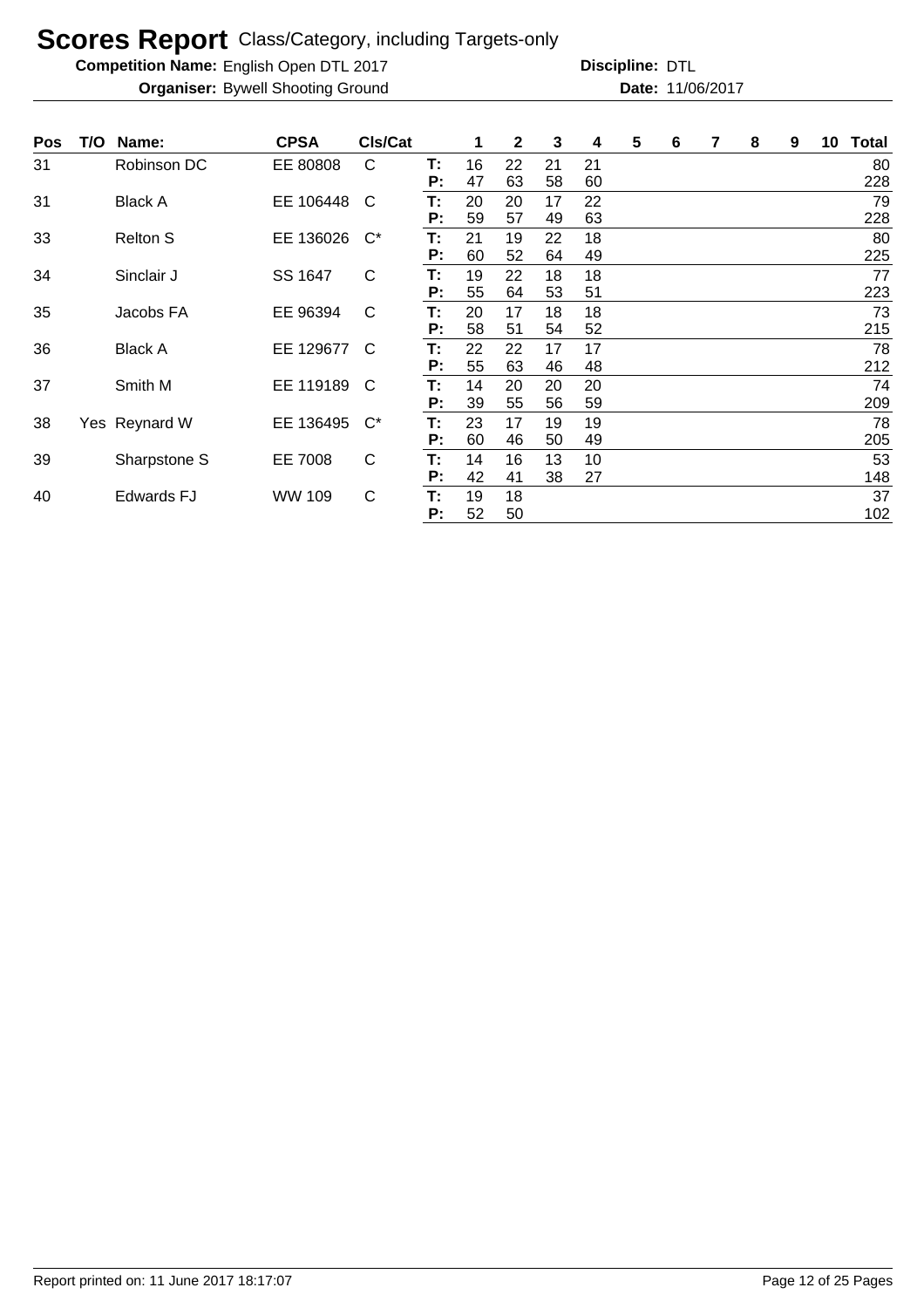**Competition Name:** English Open DTL 2017 **Discripline: DTL** 

| <b>Pos</b>     | T/O | Name:            | <b>CPSA</b> | <b>CIs/Cat</b> |          |          | $\mathbf{2}$ | 3        | 4        | 5 | 6 | 7 | 8 | 9 | 10 | <b>Total</b>             |
|----------------|-----|------------------|-------------|----------------|----------|----------|--------------|----------|----------|---|---|---|---|---|----|--------------------------|
| 1              |     | Williams MJ      | WW 2481     | <b>CLT</b>     | Т:<br>P: | 24<br>71 | 25<br>74     | 25<br>70 | 25<br>74 |   |   |   |   |   |    | 99<br>289                |
| 2              |     | Sharpe R         | EE 124036   | <b>CLT</b>     | T:<br>P: | 25<br>74 | 23<br>68     | 25<br>74 | 23<br>68 |   |   |   |   |   |    | 96<br>284                |
| $\sqrt{3}$     |     | Knibbs J         | EE 133182   | <b>CLT</b>     | T:<br>P: | 24<br>72 | 25<br>73     | 24<br>70 | 23<br>68 |   |   |   |   |   |    | 96<br>283                |
| 4              |     | Thurnell I       | EE 2003     | <b>CLT</b>     | Т:<br>P: | 24<br>69 | 25<br>72     | 23<br>68 | 25<br>70 |   |   |   |   |   |    | 97<br>279                |
| $\overline{5}$ |     | Hall LC          | EE 132017   | <b>CLT</b>     | Т:<br>P: | 22<br>64 | 23<br>66     | 25<br>72 | 24<br>70 |   |   |   |   |   |    | 94<br>272                |
| 6              |     | <b>Brazier J</b> | EE 132058   | <b>CLT</b>     | T:<br>P: | 24<br>68 | 23<br>68     | 21<br>62 | 24<br>72 |   |   |   |   |   |    | 92<br>270                |
| $\overline{7}$ |     | Burns T          | EE 134537   | <b>CLT</b>     | T:<br>P: | 23<br>64 | 22<br>65     | 24<br>71 | 23<br>67 |   |   |   |   |   |    | 92<br>267                |
| 8              |     | Doble C          | EE 134655   | <b>CLT</b>     | T:<br>P: | 22<br>64 | 22<br>62     | 24<br>70 | 20<br>58 |   |   |   |   |   |    | 88<br>254                |
| 9              |     | Roberts T        | EE 134284   | <b>CLT</b>     | Т:<br>P: | 19<br>54 | 21<br>62     | 22<br>63 | 22<br>62 |   |   |   |   |   |    | 84<br>241                |
| 10             |     | <b>Black A</b>   | EE 129677   | <b>CLT</b>     | T:<br>P: | 22<br>55 | 22<br>63     | 17<br>46 | 17<br>48 |   |   |   |   |   |    | 78<br>212                |
| 11             |     | Rayner J         | EE 132433   | <b>CLT</b>     | Т:<br>P: |          |              |          |          |   |   |   |   |   |    | $\mathbf 0$<br>$\pmb{0}$ |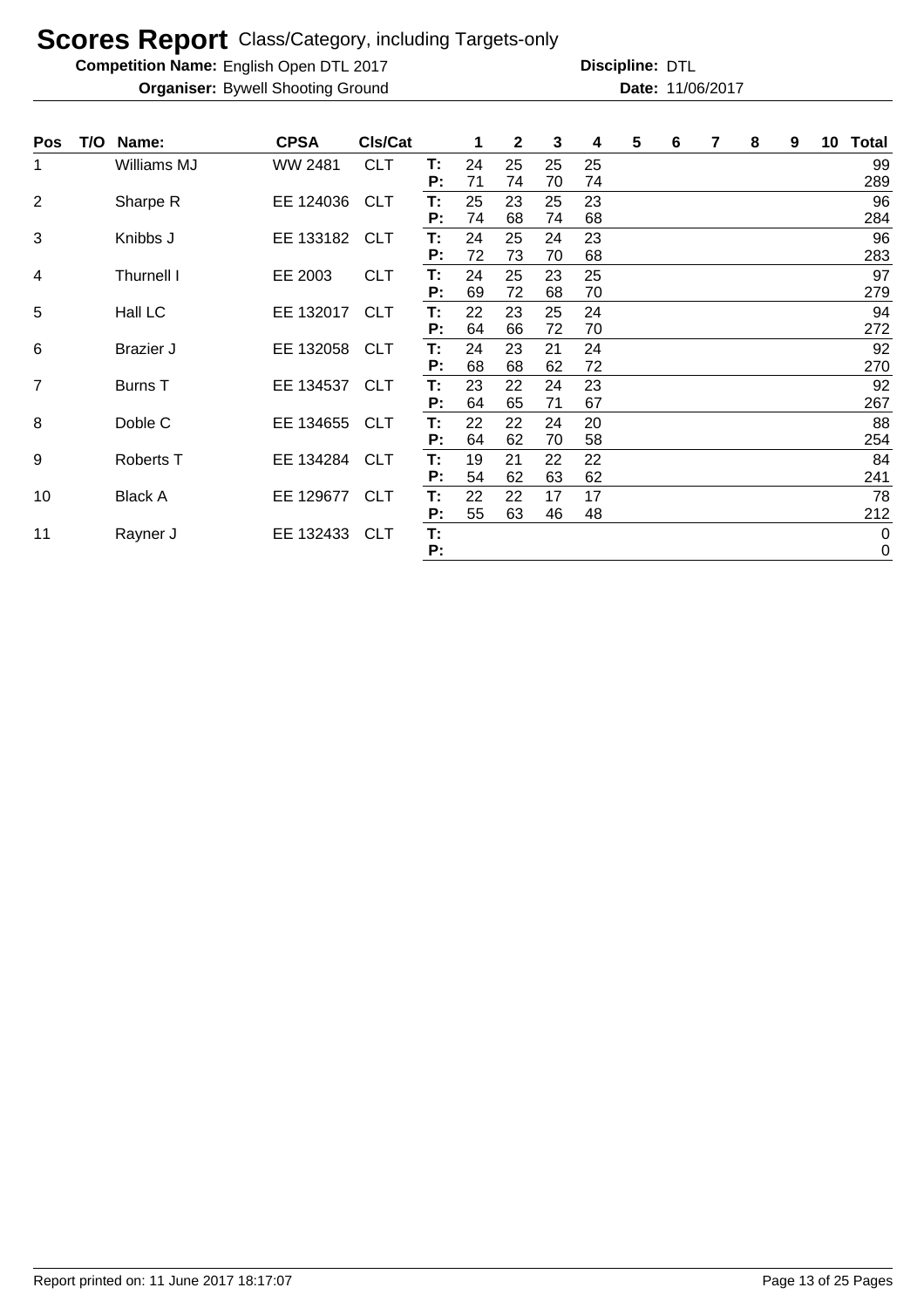**Competition Name:** English Open DTL 2017 **Discripline: DTL** 

| <b>Pos</b> | T/O | Name:             | <b>CPSA</b>     | CIs/Cat    |          |          | 2        | 3        | 4        | 5 | 6 | 7 | 8 | 9 | 10 | Total      |
|------------|-----|-------------------|-----------------|------------|----------|----------|----------|----------|----------|---|---|---|---|---|----|------------|
| 1          |     | Jones RE          | WW 2324         | <b>JNR</b> | Т.<br>P: | 25<br>74 | 25<br>75 | 25<br>71 | 25<br>74 |   |   |   |   |   |    | 100<br>294 |
| 1          |     | Tate JL           | EE 126341       | <b>JNR</b> | T:<br>P: | 25<br>74 | 25<br>72 | 25<br>73 | 25<br>75 |   |   |   |   |   |    | 100<br>294 |
| 3          |     | Coley H           | EE 126034       | <b>JNR</b> | T:<br>P: | 24<br>72 | 24<br>72 | 25<br>74 | 24<br>71 |   |   |   |   |   |    | 97<br>289  |
| 4          |     | Brazier J         | EE 132057       | <b>JNR</b> | Т:<br>P: | 24<br>70 | 25<br>73 | 24<br>70 | 25<br>75 |   |   |   |   |   |    | 98<br>288  |
| 5          |     | Ruane J           | EE 129118       | <b>JNR</b> | Т:<br>P: | 25<br>73 | 24<br>71 | 23<br>68 | 25<br>75 |   |   |   |   |   |    | 97<br>287  |
| 6          |     | <b>MCCAULEY T</b> | <b>NI 14500</b> | <b>JNR</b> | T:<br>P: | 24<br>66 | 25<br>74 | 25<br>72 | 25<br>74 |   |   |   |   |   |    | 99<br>286  |
| 6          |     | Vining OB         | EE 124318       | <b>JNR</b> | Т:<br>P: | 25<br>70 | 25<br>72 | 25<br>72 | 24<br>72 |   |   |   |   |   |    | 99<br>286  |
| 8          |     | Harris C          | EE 127753       | <b>JNR</b> | Т:<br>P: | 25<br>70 | 25<br>75 | 23<br>69 | 24<br>71 |   |   |   |   |   |    | 97<br>285  |
| 9          |     | Tinson R          | EE 131756       | <b>JNR</b> | Т.<br>P: | 23<br>68 | 24<br>70 | 25<br>73 | 24<br>72 |   |   |   |   |   |    | 96<br>283  |
| 10         |     | Lewis G           | EE 123066       | <b>JNR</b> | T:<br>P: | 23<br>68 | 24<br>70 | 23<br>69 | 25<br>73 |   |   |   |   |   |    | 95<br>280  |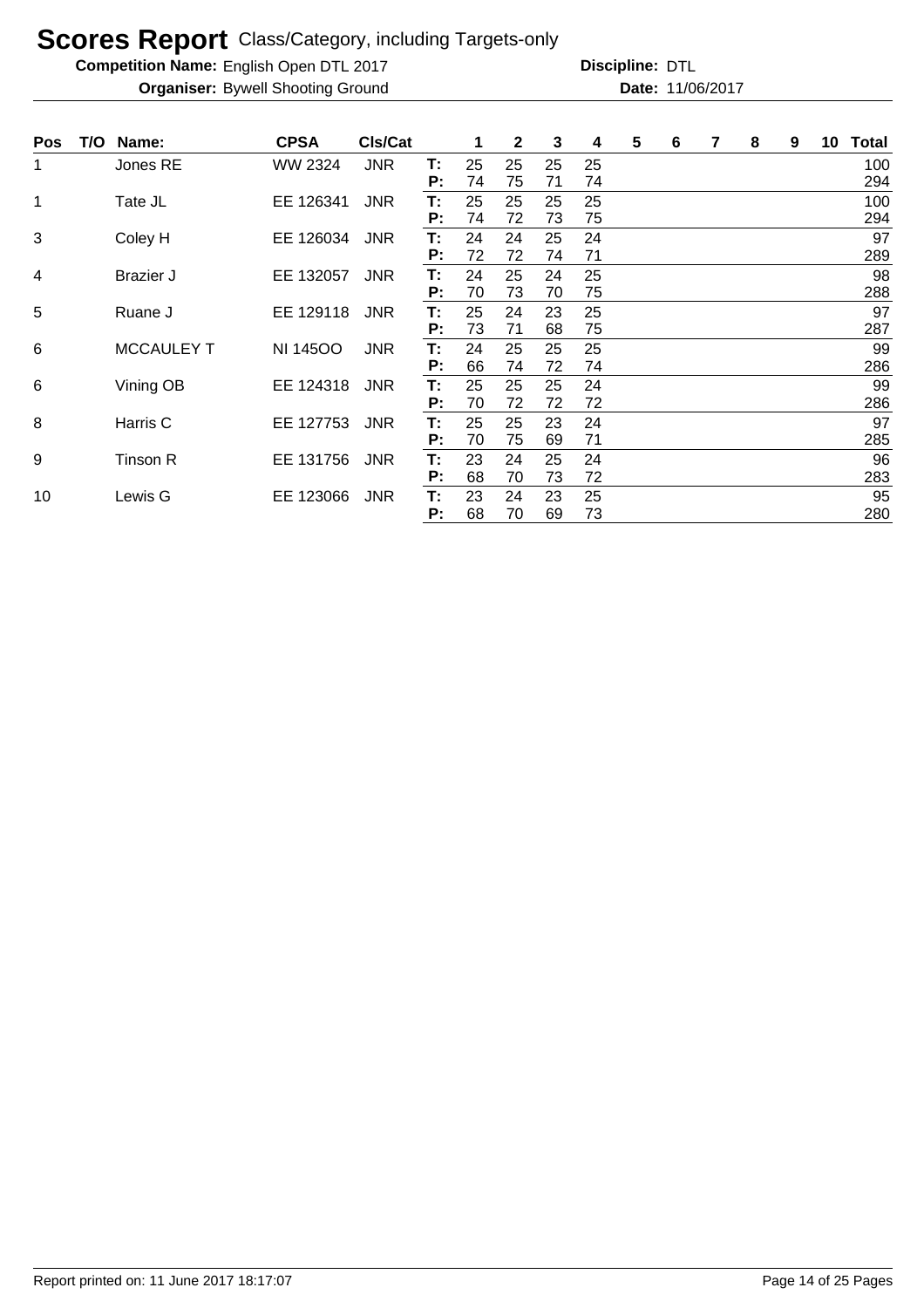**Competition Name:** English Open DTL 2017 **Discripline: DTL** 

| Pos            | T/O Name:          | <b>CPSA</b>      | CIs/Cat    |                | 1              | 2              | 3              | 4              | 5 | 6 | 7 | 8 | 9 | 10 Total         |
|----------------|--------------------|------------------|------------|----------------|----------------|----------------|----------------|----------------|---|---|---|---|---|------------------|
| 1              | Holden E           | EE 7226          | LDY        | T:<br>P:       | 24<br>71       | 25<br>73       | 24<br>72       | 25<br>74       |   |   |   |   |   | 98<br>290        |
| $\overline{2}$ | <b>GILMARTIN D</b> | NI 10639         | LDY        | T:             | 25             | 24             | 25             | 24             |   |   |   |   |   | 98               |
|                | Stanbrook C        | EE 112079        | LDY        | P:<br>T:       | 73<br>25       | 72<br>23       | 74<br>25       | 70<br>24       |   |   |   |   |   | 289<br>97        |
| 3              |                    |                  |            | P:             | 72             | 69             | 74             | 72             |   |   |   |   |   | 287              |
| 4              | Smith <sub>C</sub> | SS 4375          | LDY        | T:<br>P:       | 24<br>71       | 24<br>71       | 25<br>74       | 23<br>69       |   |   |   |   |   | 96<br>285        |
| 5              | <b>Bright K</b>    | EE 124358        | LDY        | T:<br>P:       | 25<br>75       | 24<br>71       | 23<br>66       | 24<br>71       |   |   |   |   |   | 96<br>283        |
| 6              | Kitchen CL         | EE 118936        | LDY        | T:<br>P:       | 24<br>70       | 23<br>67       | 25<br>73       | 25<br>72       |   |   |   |   |   | 97<br>282        |
| $\overline{7}$ | Powell L           | EE 111815        | LDY        | T:<br>P:       | 24<br>67       | 25<br>72       | 24<br>69       | 25<br>73       |   |   |   |   |   | 98<br>281        |
| 8              | Thurnell I         | EE 2003          | LDY        | T:<br>P:       | 24<br>69       | 25<br>72       | 23<br>68       | 25<br>70       |   |   |   |   |   | 97<br>279        |
| 9              | <b>QUINN B</b>     | NI 6726          | LDY        | T:             | 23             | 23             | 25             | 24             |   |   |   |   |   | 95               |
| 10             | SHIELS AM          | <b>II M10097</b> | <b>LDY</b> | P:<br>T:       | 67<br>25       | 67<br>25       | 72<br>21       | 70<br>23       |   |   |   |   |   | 276<br>94        |
|                |                    |                  |            | P:             | 73             | 71             | 60             | 69             |   |   |   |   |   | 273              |
| 11             | Hall LC            | EE 132017        | LDY        | T:<br>P:       | 22<br>64       | 23<br>66       | 25<br>72       | 24<br>70       |   |   |   |   |   | 94<br>272        |
| 11             | <b>Barclay</b>     | SS 6202          | LDY        | T:<br>P:       | 25<br>74       | 22<br>65       | 23<br>66       | 23<br>67       |   |   |   |   |   | 93<br>272        |
| 13             | Hitchmough J       | EE 105606        | LDY        | T:             | 25             | 21             | 24             | 23             |   |   |   |   |   | 93               |
| 13             | Odam S             | EE 128021        | <b>LDY</b> | P:<br>T:       | 71<br>23       | 60<br>22       | 65<br>22       | 68<br>24       |   |   |   |   |   | 264<br>91        |
| 13             | Fraser C           | SS 3075          | LDY        | P:<br>T:       | 67<br>23       | 62<br>23       | 64<br>22       | 71<br>22       |   |   |   |   |   | 264<br>90        |
| 16             | <b>MCCAULEY S</b>  | <b>NI 113MM</b>  | <b>LDY</b> | Ρ.<br>T:       | 67<br>22       | 68<br>23       | 65<br>22       | 64<br>23       |   |   |   |   |   | 264<br>90        |
|                |                    |                  |            | P:             | 64             | 68             | 63             | 68             |   |   |   |   |   | 263              |
| 17             | Moore J            | EE 117810        | LDY        | T:<br>P:       | 22<br>63       | 22<br>62       | 24<br>66       | 24<br>71       |   |   |   |   |   | 92<br>262        |
| 18             | <b>Bellamy D</b>   | EE 67979         | LDY        | Τ.<br>P:       | 25<br>71       | 22<br>63       | 23<br>67       | 20<br>60       |   |   |   |   |   | 90<br>261        |
| 19             | Allen KA           | EE 116558        | <b>LDY</b> | Т:<br>P:       | 22<br>64       | 22<br>65       | 24<br>71       | 22<br>60       |   |   |   |   |   | 90<br>260        |
| 19             | <b>Barnett DG</b>  | EE 38494         | LDY        | T:             | 23             | 20             | 24             | 21             |   |   |   |   |   | 88               |
| 21             | Christie           | SS 3415          | LDY        | P:<br>T:       | 68<br>25       | 59<br>22       | 72<br>19       | 61<br>23       |   |   |   |   |   | 260<br>89        |
|                |                    |                  |            | P:             | 73             | 64             | 52             | 67             |   |   |   |   |   | 256              |
| 22             | Venn S             | EE 83093         | LDY        | T:<br>P:       | 21<br>63       | 22<br>65       | 20<br>57       | 21<br>61       |   |   |   |   |   | 84<br>246        |
| 23             | Hanson JA          | EE 121918        | LDY        | T:<br>Ρ.       | 23<br>62       | 24<br>72       | 19<br>56       | 18<br>53       |   |   |   |   |   | 84<br>243        |
| 24             | Yes Stennett JP    | EE 43985         | LDY        | T:<br>P:       | 18<br>52       | 23<br>69       | 21<br>62       | 20<br>59       |   |   |   |   |   | 82<br>242        |
| 25             | Whitehead C        | EE 130306        | LDY        | T:<br>P:       | 19<br>51       | 22<br>64       | 21<br>58       | 23<br>63       |   |   |   |   |   | 85<br>236        |
| 26             | Fisher AJ          | EE 72959         | LDY        | T:<br>Р:       | 23<br>67       | 23             | 19<br>53       | 16             |   |   |   |   |   | 81               |
| 27             | <b>Relton S</b>    | EE 136026        | LDY        | T:             | 21             | 65<br>19       | 22             | 47<br>18       |   |   |   |   |   | 232<br>80        |
| 28             | Jacobs FA          | EE 96394         | LDY        | P:<br>T:       | 60<br>20       | 52<br>17       | 64<br>18       | 49<br>18       |   |   |   |   |   | 225<br>73        |
| 29             | Sharpstone S       | EE 7008          | LDY        | P:<br>Т.<br>P: | 58<br>14<br>42 | 51<br>16<br>41 | 54<br>13<br>38 | 52<br>10<br>27 |   |   |   |   |   | 215<br>53<br>148 |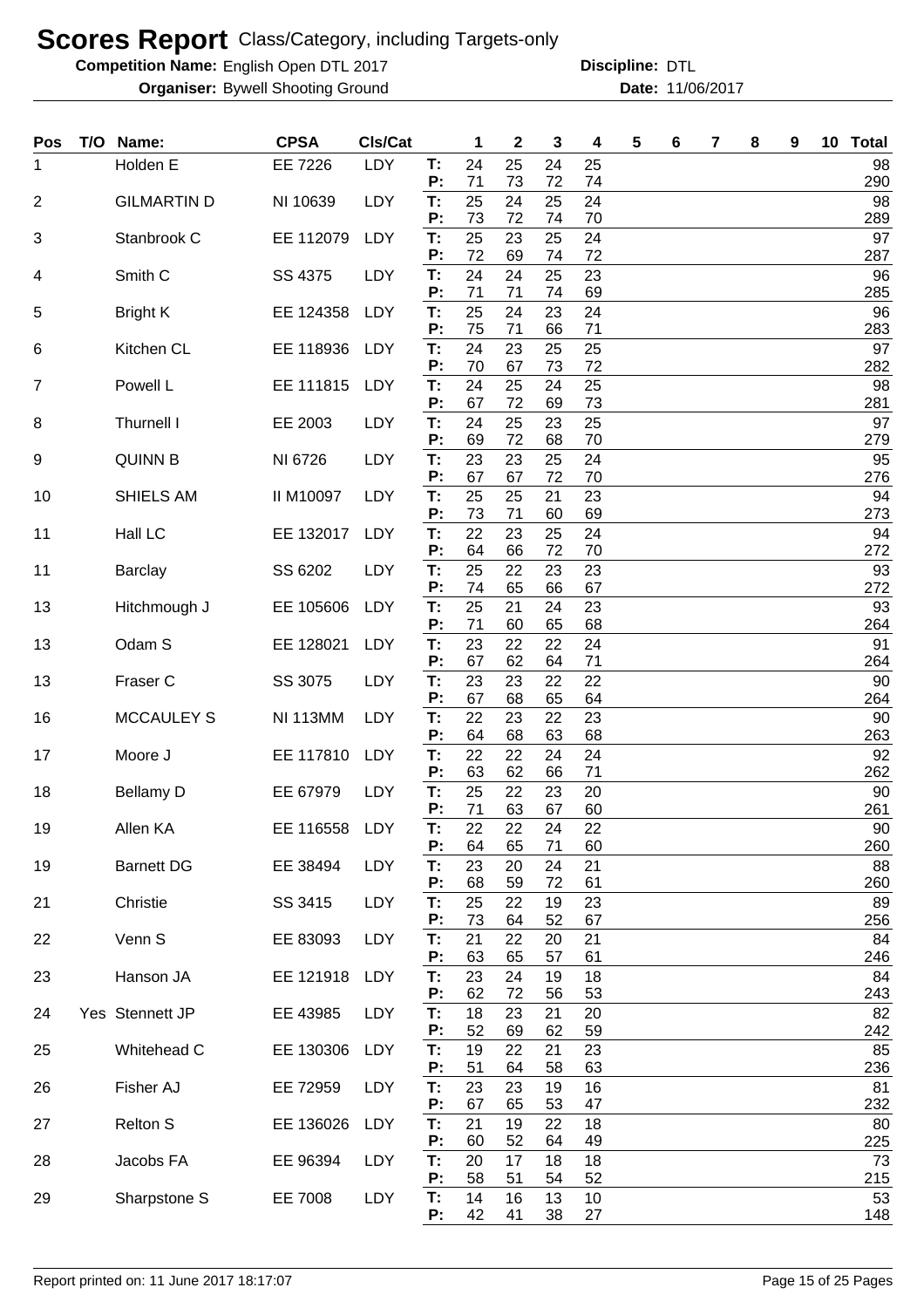**Competition Name:** English Open DTL 2017 **Discripline: DTL** 

**Organiser:** Bywell Shooting Ground **11/06/2017 Date:** 11/06/2017 **Discipline:**

| <b>Pos</b> | T/O Name:       | <b>CPSA</b>   | Cls/Cat    |          | 1        | $\mathbf{2}$ | 3        | 4        | 5 | 6 | 7 | 8 | 9 | 10 <sub>1</sub> | <b>Total</b> |
|------------|-----------------|---------------|------------|----------|----------|--------------|----------|----------|---|---|---|---|---|-----------------|--------------|
| 1          | Coxhead A       | EE 95707      | <b>SNR</b> | Т:<br>P: | 25<br>74 | 25<br>75     | 25<br>74 | 25<br>75 |   |   |   |   |   |                 | 100<br>298   |
| 1          | Delf M          | EE 132851     | <b>SNR</b> | T:       | 25       | 25           | 25       | 25       |   |   |   |   |   |                 | 100          |
| 1          | Douglas I       | EE 33433      | <b>SNR</b> | P:<br>T: | 75<br>25 | 74<br>25     | 74<br>25 | 75<br>25 |   |   |   |   |   |                 | 298<br>100   |
| 4          | Eaton N         | EE 1213       | <b>SNR</b> | P:<br>T: | 73<br>25 | 75<br>25     | 75<br>25 | 75<br>25 |   |   |   |   |   |                 | 298<br>100   |
|            |                 |               |            | P:       | 74       | 73           | 75       | 75       |   |   |   |   |   |                 | 297          |
| 4          | Lewis RC        | WW 2233       | <b>SNR</b> | T:<br>P: | 25<br>74 | 25<br>75     | 25<br>74 | 25<br>74 |   |   |   |   |   |                 | 100<br>297   |
| 4          | Singleton JR    | EE 95522      | <b>SNR</b> | T:<br>P: | 25<br>74 | 25<br>74     | 25<br>74 | 25<br>75 |   |   |   |   |   |                 | 100<br>297   |
| 4          | <b>Turner P</b> | EE 97011      | <b>SNR</b> | T:       | 25<br>74 | 25           | 25<br>75 | 25<br>75 |   |   |   |   |   |                 | 100          |
| 8          | Chaplow P       | EE 300        | <b>SNR</b> | P:<br>T: | 25       | 73<br>25     | 25       | 25       |   |   |   |   |   |                 | 297<br>100   |
| 8          | Morgan PR       | <b>WW 376</b> | <b>SNR</b> | P:<br>T: | 75<br>25 | 73<br>25     | 75<br>25 | 73<br>25 |   |   |   |   |   |                 | 296<br>100   |
|            |                 |               |            | P:       | 74<br>25 | 74           | 74       | 74       |   |   |   |   |   |                 | 296          |
| 8          | Mullarkey ID    | EE 71316      | <b>SNR</b> | T:<br>P: | 74       | 25<br>74     | 25<br>74 | 25<br>74 |   |   |   |   |   |                 | 100<br>296   |
| 8          | Weston D        | EE 106227     | <b>SNR</b> | T:<br>P: | 25<br>73 | 25<br>74     | 25<br>75 | 25<br>74 |   |   |   |   |   |                 | 100<br>296   |
| 12         | Kirby L         | EE 115837     | <b>SNR</b> | T:       | 25       | 25           | 25       | 25       |   |   |   |   |   |                 | 100          |
| 12         | Patterson I     | EE 115291     | <b>SNR</b> | P:<br>T: | 74<br>25 | 75<br>25     | 73<br>25 | 73<br>25 |   |   |   |   |   |                 | 295<br>100   |
| 12         | Chapman NP      | EE 64228      | <b>SNR</b> | P:<br>T: | 74<br>25 | 74<br>25     | 74<br>25 | 73<br>24 |   |   |   |   |   |                 | 295<br>99    |
|            |                 |               |            | P:       | 74       | 75           | 74       | 72       |   |   |   |   |   |                 | 295          |
| 12         | MCGEEHAN S      | <b>NI 34Q</b> | <b>SNR</b> | T:<br>P: | 24<br>72 | 25<br>74     | 25<br>74 | 25<br>75 |   |   |   |   |   |                 | 99<br>295    |
| 12         | Smith S         | EE 105655     | <b>SNR</b> | T:<br>P: | 24<br>71 | 25<br>75     | 25<br>74 | 25<br>75 |   |   |   |   |   |                 | 99<br>295    |
| 12         | <b>Turner M</b> | EE 109672     | <b>SNR</b> | T:       | 25       | 25           | 25       | 24       |   |   |   |   |   |                 | 99           |
| 18         | Gennard S       | SS 4342       | <b>SNR</b> | P:<br>T: | 73<br>25 | 75<br>25     | 75<br>25 | 72<br>25 |   |   |   |   |   |                 | 295<br>100   |
| 18         | Knibbs AM       | EE 1257       | <b>SNR</b> | P:<br>Т: | 74<br>25 | 74<br>25     | 74<br>25 | 72<br>25 |   |   |   |   |   |                 | 294<br>100   |
|            |                 |               |            | P:       | 73       | 74           | 74       | 73       |   |   |   |   |   |                 | 294          |
| 18         | Smith KM        | SS 3656       | <b>SNR</b> | T:<br>P: | 25<br>72 | 25<br>74     | 25<br>74 | 25<br>74 |   |   |   |   |   |                 | 100<br>294   |
| 18         | Hetherington AJ | SS 695        | <b>SNR</b> | T:<br>P: | 25<br>74 | 25<br>74     | 25<br>74 | 24<br>72 |   |   |   |   |   |                 | 99<br>294    |
| 22         | Masson S        | SS 4125       | <b>SNR</b> | Τ.       | 25       | 24           | 25       | 25       |   |   |   |   |   |                 | 99           |
| 22         | McLean DW       | EE 124811     | <b>SNR</b> | P:<br>T: | 75<br>25 | 70<br>25     | 75<br>24 | 73<br>25 |   |   |   |   |   |                 | 293<br>99    |
|            |                 |               |            | P:       | 74       | 73           | 71       | 75       |   |   |   |   |   |                 | 293          |
| 22         | Relph P         | EE 105605     | <b>SNR</b> | T:<br>P: | 25<br>74 | 24<br>72     | 25<br>72 | 25<br>75 |   |   |   |   |   |                 | 99<br>293    |
| 22         | Wragg AD        | EE 121503     | <b>SNR</b> | T:<br>P: | 25<br>73 | 25<br>74     | 24<br>71 | 25<br>75 |   |   |   |   |   |                 | 99<br>293    |
| 22         | Price D         | EE 133087     | <b>SNR</b> | T:       | 24       | 25           | 24       | 25       |   |   |   |   |   |                 | 98           |
| 27         | Armstrong W     | NI 326        | <b>SNR</b> | Ρ.<br>T: | 71<br>25 | 75<br>25     | 72<br>25 | 75<br>24 |   |   |   |   |   |                 | 293<br>99    |
| 27         | McDonell A      | SS 3621       | <b>SNR</b> | P:<br>T: | 75<br>24 | 72<br>25     | 74<br>25 | 71<br>25 |   |   |   |   |   |                 | 292<br>99    |
|            |                 |               |            | P:       | 71       | 73           | 74       | 74       |   |   |   |   |   |                 | 292          |
| 27         | Moule CW        | EE 43566      | <b>SNR</b> | T:<br>P: | 25<br>73 | 25<br>73     | 25<br>74 | 24<br>72 |   |   |   |   |   |                 | 99<br>292    |
| 27         | Shaw MA         | EE 96250      | <b>SNR</b> | T:<br>P: | 25<br>73 | 25<br>74     | 25<br>75 | 24<br>70 |   |   |   |   |   |                 | 99<br>292    |

Report printed on: 11 June 2017 18:17:07 example 2018 18:07 Page 16 of 25 Pages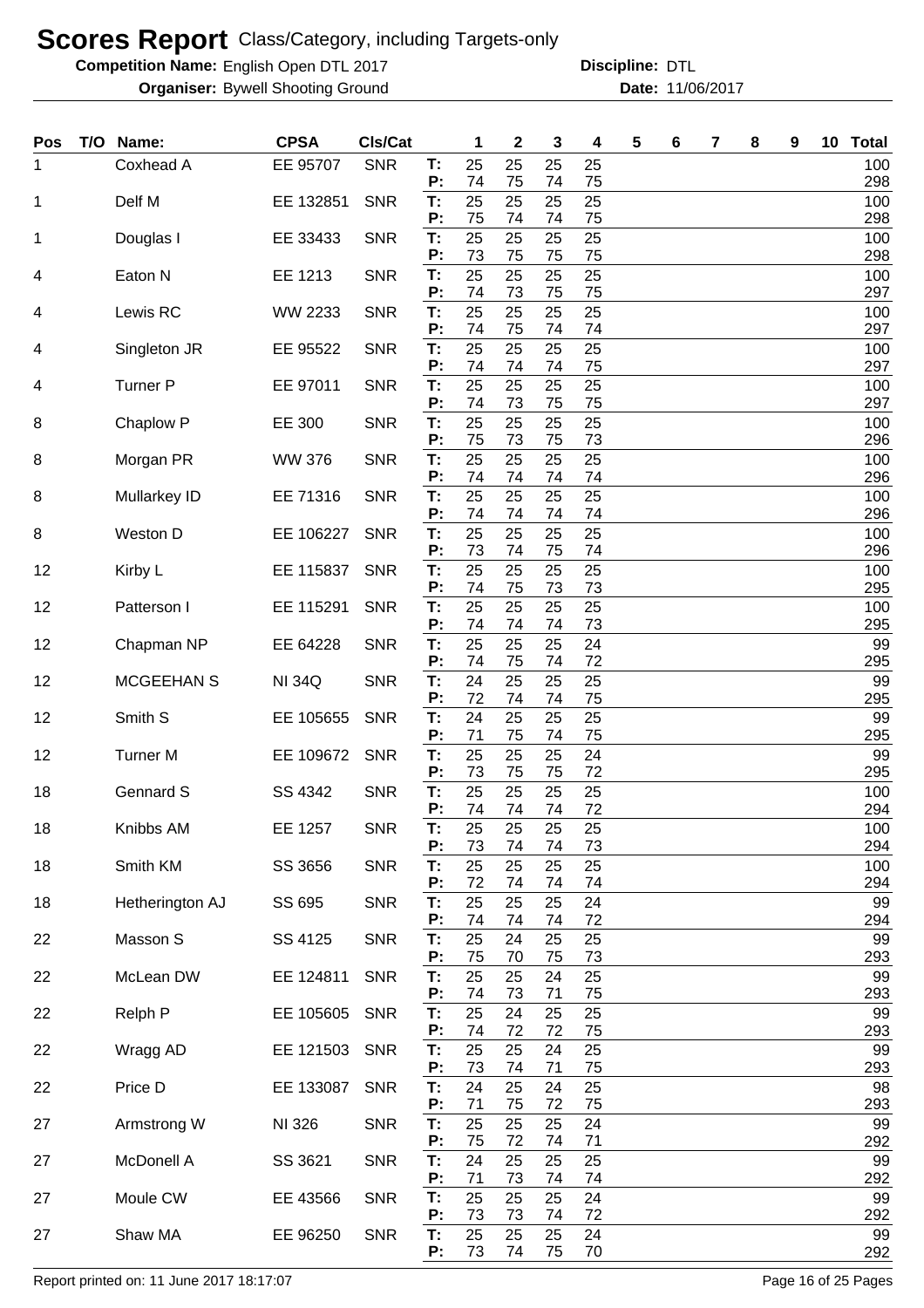**Competition Name:** English Open DTL 2017 **Discripline: DTL** 

| Pos | T/O | Name:              | <b>CPSA</b>   | CIs/Cat    |          | 1        | 2        | 3        | 4        | 5 | 6 | 7 | 8 | 9 | 10 <sub>1</sub> | <b>Total</b> |
|-----|-----|--------------------|---------------|------------|----------|----------|----------|----------|----------|---|---|---|---|---|-----------------|--------------|
| 27  |     | <b>Turnes GR</b>   | EE 90649      | <b>SNR</b> | T:<br>P: | 24<br>70 | 25<br>75 | 25<br>75 | 25<br>72 |   |   |   |   |   |                 | 99<br>292    |
| 27  |     | <b>Whitelock S</b> | EE 116773     | <b>SNR</b> | T:<br>Р: | 25<br>73 | 25<br>75 | 25<br>73 | 24<br>71 |   |   |   |   |   |                 | 99<br>292    |
| 27  |     | Common T           | EE 10430      | <b>SNR</b> | T:       | 24       | 25       | 25       | 24       |   |   |   |   |   |                 | 98           |
| 27  |     | Joyce M            | EE 106226     | <b>SNR</b> | Р:<br>T: | 72<br>25 | 74<br>25 | 74<br>25 | 72<br>23 |   |   |   |   |   |                 | 292<br>98    |
| 35  |     | Welham FW          | EE 51265      | <b>SNR</b> | P:<br>T: | 75<br>25 | 74<br>25 | 75<br>25 | 68<br>25 |   |   |   |   |   |                 | 292<br>100   |
| 35  |     | Caithness D I      | SS 4176       | <b>SNR</b> | P:<br>T: | 71<br>24 | 73<br>25 | 73<br>25 | 74<br>25 |   |   |   |   |   |                 | 291<br>99    |
|     |     |                    |               |            | P:       | 71       | 74       | 72       | 74       |   |   |   |   |   |                 | 291          |
| 35  |     | Greenlaw R         | SS 4436       | <b>SNR</b> | T.<br>P: | 24<br>70 | 25<br>73 | 25<br>75 | 25<br>73 |   |   |   |   |   |                 | 99<br>291    |
| 35  |     | Holden RJ          | EE 7228       | <b>SNR</b> | T:<br>P: | 25<br>74 | 24<br>71 | 25<br>74 | 25<br>72 |   |   |   |   |   |                 | 99<br>291    |
| 35  |     | <b>Woolley CM</b>  | EE 111369     | <b>SNR</b> | T:<br>P: | 24<br>68 | 25<br>73 | 25<br>75 | 25<br>75 |   |   |   |   |   |                 | 99<br>291    |
| 35  |     | Beedan DM          | EE 90263      | <b>SNR</b> | T.<br>P: | 25<br>74 | 24<br>71 | 24<br>71 | 25<br>75 |   |   |   |   |   |                 | 98<br>291    |
| 35  |     | Jeminson M         | EE 128899     | <b>SNR</b> | T.       | 24       | 25       | 25       | 24       |   |   |   |   |   |                 | 98           |
| 35  |     | Neal PJ            | EE 32440      | <b>SNR</b> | P:<br>T: | 70<br>24 | 75<br>24 | 75<br>25 | 71<br>25 |   |   |   |   |   |                 | 291<br>98    |
| 43  |     | Sheldrake M        | EE 129704     | <b>SNR</b> | P:<br>T. | 71<br>25 | 72<br>25 | 75<br>25 | 73<br>24 |   |   |   |   |   |                 | 291<br>99    |
| 43  |     | Allan SJ           | SS 1650       | <b>SNR</b> | P:<br>T: | 72<br>24 | 74<br>25 | 74<br>25 | 70<br>24 |   |   |   |   |   |                 | 290<br>98    |
| 43  |     |                    |               |            | P:<br>T: | 70<br>25 | 75<br>24 | 74<br>24 | 71<br>25 |   |   |   |   |   |                 | 290<br>98    |
|     |     | Gilchrist J        | SS 3234       | <b>SNR</b> | P:       | 75       | 71       | 70       | 74       |   |   |   |   |   |                 | 290          |
| 43  |     | McBay I            | SS 4205       | <b>SNR</b> | Т:<br>P: | 25<br>74 | 23<br>67 | 25<br>75 | 25<br>74 |   |   |   |   |   |                 | 98<br>290    |
| 43  |     | Mccoy G            | II 3628       | <b>SNR</b> | T:<br>P: | 24<br>69 | 24<br>72 | 25<br>75 | 25<br>74 |   |   |   |   |   |                 | 98<br>290    |
| 48  |     | Hall R             | EE 12999      | <b>SNR</b> | T:<br>P: | 25<br>74 | 25<br>73 | 25<br>72 | 24<br>70 |   |   |   |   |   |                 | 99<br>289    |
| 48  |     | Roper I            | EE 123542     | <b>SNR</b> | T:       | 25       | 24       | 25       | 25       |   |   |   |   |   |                 | 99           |
| 48  |     | Johnstone S        | SS 3604       | <b>SNR</b> | P:<br>T: | 72<br>25 | 70<br>25 | 72<br>24 | 75<br>24 |   |   |   |   |   |                 | 289<br>98    |
| 48  |     | Snell A            | EE 117867     | <b>SNR</b> | P:<br>T: | 73<br>25 | 74<br>25 | 70<br>24 | 72<br>24 |   |   |   |   |   |                 | 289<br>98    |
| 48  |     | Wragg A            | EE 105904     | <b>SNR</b> | P:<br>T: | 74<br>24 | 73<br>25 | 70<br>24 | 72<br>25 |   |   |   |   |   |                 | 289<br>98    |
| 48  |     | <b>Turner JM</b>   | <b>WW 455</b> | <b>SNR</b> | P:<br>T: | 70<br>25 | 74<br>23 | 71<br>25 | 74<br>24 |   |   |   |   |   |                 | 289<br>97    |
|     |     |                    |               |            | P:       | 73       | 69       | 75       | 72       |   |   |   |   |   |                 | 289          |
| 54  |     | Faulkner RM        | WW 1759       | <b>SNR</b> | T:<br>P: | 25<br>71 | 24<br>70 | 25<br>73 | 25<br>74 |   |   |   |   |   |                 | 99<br>288    |
| 54  |     | Laverick JM        | EE 118908     | <b>SNR</b> | Т.<br>P: | 25<br>72 | 24<br>69 | 25<br>74 | 25<br>73 |   |   |   |   |   |                 | 99<br>288    |
| 54  |     | <b>Barnett J</b>   | EE 6247       | <b>SNR</b> | Т.<br>P: | 23<br>67 | 25<br>73 | 25<br>74 | 25<br>74 |   |   |   |   |   |                 | 98<br>288    |
| 54  |     | Lazenby AG         | EE 49972      | <b>SNR</b> | T:       | 25       | 25       | 24       | 24       |   |   |   |   |   |                 | 98           |
| 54  |     | Williams P         | EE 22000      | <b>SNR</b> | Ρ.<br>T. | 72<br>24 | 74<br>24 | 72<br>25 | 70<br>25 |   |   |   |   |   |                 | 288<br>98    |
| 59  |     | Doherty J          | <b>II 370</b> | <b>SNR</b> | Ρ.<br>T. | 71<br>25 | 71<br>24 | 74<br>25 | 72<br>24 |   |   |   |   |   |                 | 288<br>98    |
| 59  |     | Evans PA           | WW 2241       | <b>SNR</b> | P:<br>T. | 71<br>25 | 72<br>25 | 73<br>25 | 71<br>23 |   |   |   |   |   |                 | 287<br>98    |
|     |     |                    |               |            | P:       | 75       | 72       | 72       | 68       |   |   |   |   |   |                 | 287          |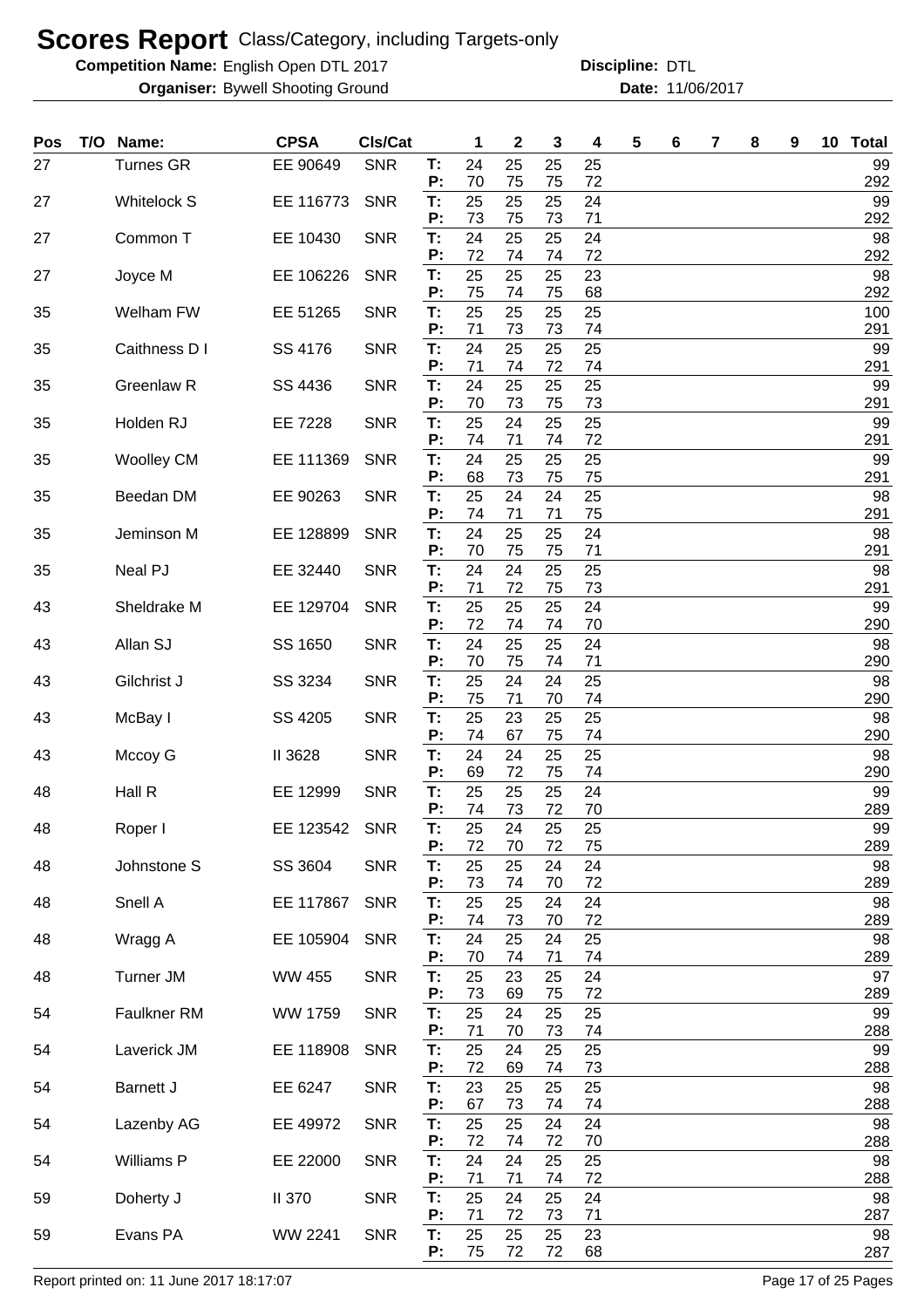**Competition Name:** English Open DTL 2017 **Discripline: DTL** 

**Organiser:** Bywell Shooting Ground **11/06/2017 Date:** 11/06/2017 **Discipline:**

| 24<br>24<br>59<br>EE 127613<br><b>SNR</b><br>25<br>25<br>Titterington J<br>T:<br>70<br>P:<br>68<br>74<br>75   | 98<br>287 |
|---------------------------------------------------------------------------------------------------------------|-----------|
| 24<br>25<br>23<br><b>Furber ES</b><br>EE 26175<br>T:<br>25<br>59<br><b>SNR</b>                                | 97        |
| 73<br>P:<br>71<br>68<br>75<br>25<br>25<br>23<br>T:<br>24<br>59<br>Greenstock A<br>EE 97568<br><b>SNR</b>      | 287<br>97 |
| 73<br>75<br>72<br>67<br>P:<br>23<br>25<br>24                                                                  | 287<br>97 |
| Linnell J<br>T:<br>25<br>59<br>EE 128135<br><b>SNR</b><br>P:<br>67<br>74<br>72<br>74                          | 287       |
| 25<br>24<br>23<br>Harris M<br>T:<br>24<br>59<br>EE 60088<br><b>SNR</b><br>P:<br>75<br>72<br>69<br>71          | 96<br>287 |
| 23<br>25<br>25<br>T:<br>25<br><b>Bellamy JM</b><br>EE 10984<br><b>SNR</b><br>66                               | 98        |
| 71<br>67<br>P:<br>74<br>74<br>25<br>25<br>24<br>Bond K<br><b>SNR</b><br>T:<br>24<br>EE 6792<br>66             | 286<br>98 |
| P:<br>70<br>73<br>72<br>71<br>24<br>24<br>25<br>T:<br>24<br>O'Brien TO<br>EE 116733<br><b>SNR</b><br>66       | 286<br>97 |
| P:<br>72<br>68<br>72<br>74                                                                                    | 286       |
| 25<br><b>SNR</b><br>23<br>24<br>24<br>Mccauley<br><b>NI 337</b><br>T:<br>66<br>P:<br>75<br>69<br>71<br>71     | 96<br>286 |
| 25<br>25<br>21<br>25<br>Twigger C<br>EE 51803<br><b>SNR</b><br>T:<br>66<br>P:<br>75<br>75<br>62<br>74         | 96<br>286 |
| T:<br>24<br>24<br>25<br>71<br>Ayshford J<br>EE 128715<br><b>SNR</b><br>25                                     | 98        |
| P:<br>69<br>71<br>72<br>73<br>25<br>25<br>24<br>24<br>Leightley JJ<br>EE 127623<br><b>SNR</b><br>T:<br>71     | 285<br>98 |
| P:<br>73<br>71<br>71<br>70                                                                                    | 285       |
| T:<br>24<br>23<br>24<br>25<br>Hartley M<br>EE 118693<br><b>SNR</b><br>71<br>P:<br>71<br>69<br>71<br>74        | 96<br>285 |
| T:<br>23<br>25<br>SS 5152<br><b>SNR</b><br>24<br>24<br>71<br>Wright WJ                                        | 96        |
| P:<br>68<br>74<br>71<br>72<br>T:<br>25<br>23<br>25<br>DI Murro T<br><b>SNR</b><br>25<br>75<br>SS 3431         | 285<br>98 |
| 72<br>P:<br>66<br>74<br>72<br>T:<br>24<br>24<br>Cannon P<br>EE 9386<br><b>SNR</b><br>24<br>25<br>75           | 284<br>97 |
| P:<br>68<br>72<br>71<br>73                                                                                    | 284       |
| 25<br>24<br><b>Elwell RL</b><br><b>SNR</b><br>T:<br>24<br>24<br>EE 115787<br>75<br>P:<br>73<br>72<br>72<br>67 | 97<br>284 |
| 25<br><b>SNR</b><br>T:<br>25<br>24<br>22<br><b>Howlett GK</b><br>EE 45553<br>75                               | 96        |
| P:<br>74<br>74<br>71<br>65<br>Kitchen S<br>EE 82169<br><b>SNR</b><br>25<br>79<br>25<br>Т:<br>25<br>24         | 284<br>99 |
| P:<br>71<br>72<br>69<br>71<br>Hart RJ<br>EE 126945<br><b>SNR</b><br>T:<br>24<br>25<br>25<br>79<br>24          | 283<br>98 |
| 69<br>P:<br>73<br>72<br>69                                                                                    | 283       |
| Garrett D<br>EE 124724<br>Τ.<br>24<br><b>SNR</b><br>25<br>25<br>23<br>79<br>P:<br>70<br>69<br>73<br>71        | 97<br>283 |
| Lang P<br>25<br>79<br>EE 113674<br><b>SNR</b><br>Τ.<br>23<br>25<br>24<br>73<br>71<br>P:<br>67<br>72           | 97<br>283 |
| Shaw M<br>24<br>EE 109986<br><b>SNR</b><br>T:<br>25<br>24<br>24<br>79                                         | 97        |
| P:<br>70<br>75<br>67<br>71<br>T:<br>25<br>Dietz R<br>EE 125714<br><b>SNR</b><br>25<br>22<br>79<br>24          | 283<br>96 |
| P:<br>75<br>64<br>74<br>70                                                                                    | 283       |
| Osborne P<br>EE 130791<br><b>SNR</b><br>T:<br>23<br>24<br>25<br>24<br>79<br>P:<br>68<br>70<br>71<br>74        | 96<br>283 |
| T:<br>Sloan R<br><b>SNR</b><br>23<br>24<br>NI 105<br>25<br>24<br>79                                           | 96        |
| 72<br>P:<br>68<br>75<br>68<br>SHIELS E<br><b>SNR</b><br>T:<br>25<br>23<br>87<br>II M10199<br>25<br>24         | 283<br>97 |
| 70<br>68<br>P:<br>75<br>69<br>25<br>24<br>T:<br>24<br>23<br>87<br>Eley S<br>EE 125207<br><b>SNR</b>           | 282<br>96 |
| 73<br>72<br>71<br>P:<br>66                                                                                    | 282       |
| 25<br>24<br>24<br><b>Ritchie K</b><br>EE 126380<br>T:<br>23<br>87<br><b>SNR</b><br>P:<br>72<br>72<br>71<br>67 | 96<br>282 |
| 24<br>24<br>Adam N<br>22<br>25<br>87<br>EE 122795 SNR<br>T:<br>P:<br>72<br>65<br>74<br>71                     | 95<br>282 |

Report printed on: 11 June 2017 18:17:07 example 2018 of 25 Pages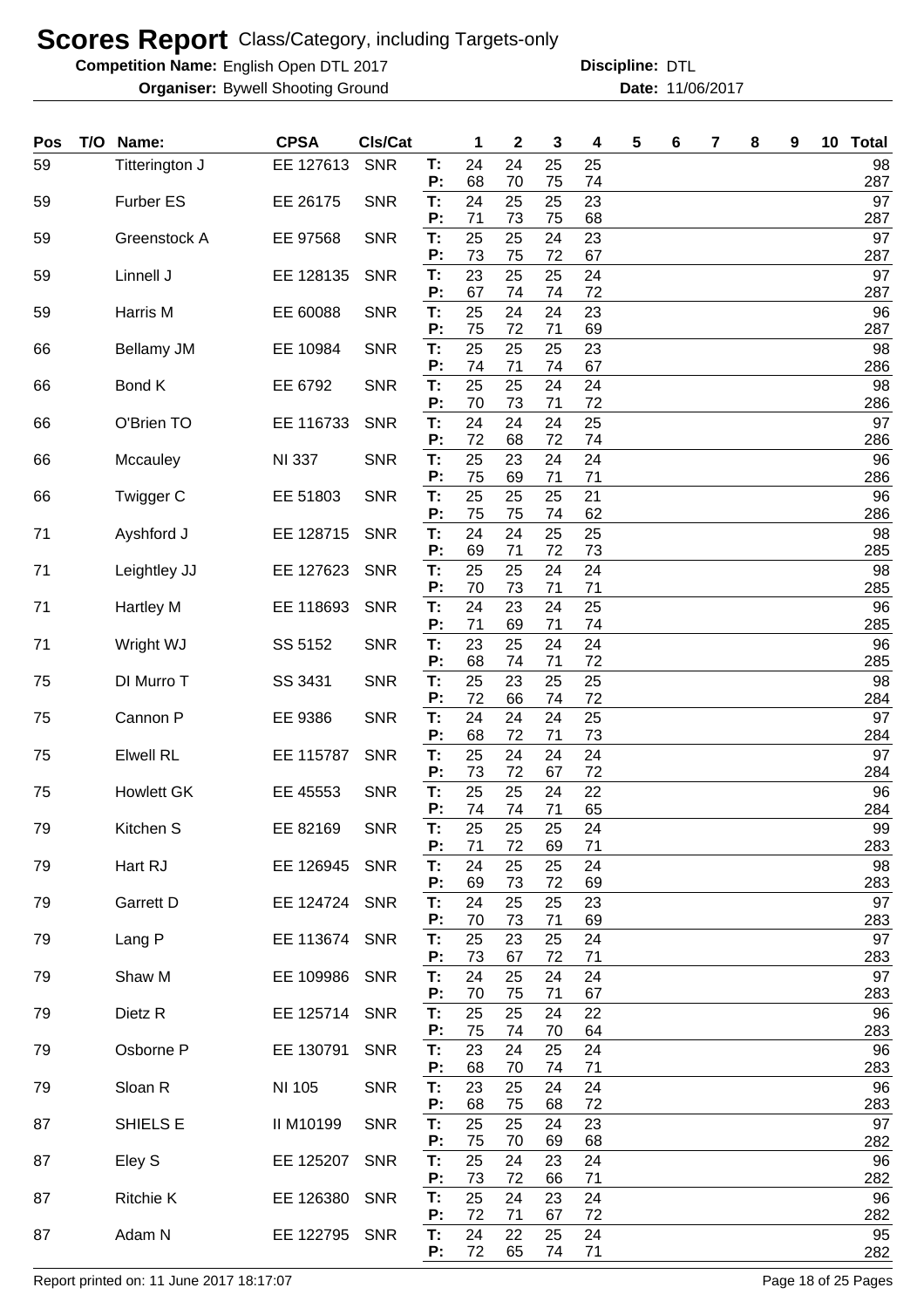**Competition Name:** English Open DTL 2017 **Discripline: DTL** 

**Organiser:** Bywell Shooting Ground **11/06/2017 Date:** 11/06/2017 **Discipline:**

| Pos | T/O Name:        | <b>CPSA</b>     | CIs/Cat    |          | 1        | 2        | 3        | 4        | 5 | 6 | 7 | 8 | 9 | 10 | <b>Total</b> |
|-----|------------------|-----------------|------------|----------|----------|----------|----------|----------|---|---|---|---|---|----|--------------|
| 91  | Leak A           | EE 68222        | <b>SNR</b> | Т:<br>P: | 24<br>68 | 24<br>68 | 24<br>70 | 25<br>75 |   |   |   |   |   |    | 97<br>281    |
| 91  | Thomas RC        | <b>WW 1427</b>  | <b>SNR</b> | T:       | 25       | 23       | 24       | 25       |   |   |   |   |   |    | 97           |
| 91  | <b>EWING N</b>   | <b>NI 112MM</b> | <b>SNR</b> | P:<br>Т: | 74<br>23 | 66<br>24 | 69<br>24 | 72<br>25 |   |   |   |   |   |    | 281<br>96    |
| 94  | Bourke K         | EE 134944       | <b>SNR</b> | P:<br>T: | 68<br>25 | 71<br>24 | 68<br>24 | 74<br>24 |   |   |   |   |   |    | 281<br>97    |
|     |                  |                 |            | P:       | 72       | 70       | 68       | 70       |   |   |   |   |   |    | 280          |
| 94  | <b>Cutter E</b>  | EE 133666       | <b>SNR</b> | T:<br>P: | 23<br>66 | 24<br>72 | 24<br>69 | 25<br>73 |   |   |   |   |   |    | 96<br>280    |
| 94  | Evans RA         | WW 2340         | <b>SNR</b> | Т:<br>P: | 24<br>70 | 22<br>65 | 25<br>73 | 25<br>72 |   |   |   |   |   |    | 96<br>280    |
| 94  | Havard N         | EE 13813        | <b>SNR</b> | Т:<br>P: | 24<br>70 | 23<br>67 | 25<br>73 | 24<br>70 |   |   |   |   |   |    | 96<br>280    |
| 94  | O'Brien TI       | EE 100504       | <b>SNR</b> | Т:       | 23       | 24       | 24       | 25       |   |   |   |   |   |    | 96           |
| 94  | Cameron AH       | SS 4231         | <b>SNR</b> | Ρ.<br>Т: | 68<br>24 | 71<br>24 | 72<br>23 | 69<br>24 |   |   |   |   |   |    | 280<br>95    |
|     |                  |                 |            | P:       | 71       | 71       | 67       | 71       |   |   |   |   |   |    | 280          |
| 100 | Booth SR         | EE 92866        | <b>SNR</b> | T:<br>P: | 25<br>71 | 24<br>72 | 24<br>70 | 23<br>66 |   |   |   |   |   |    | 96<br>279    |
| 100 | Galashan TJ      | SS 2186         | <b>SNR</b> | Τ.<br>P: | 24<br>69 | 25<br>72 | 23<br>67 | 24<br>71 |   |   |   |   |   |    | 96<br>279    |
| 100 | Brown A          | EE 121717       | <b>SNR</b> | T:       | 24       | 24       | 22       | 25       |   |   |   |   |   |    | 95           |
| 100 | Clark M          | EE 116852       | <b>SNR</b> | P:<br>Τ. | 72<br>24 | 69<br>22 | 64<br>24 | 74<br>25 |   |   |   |   |   |    | 279<br>95    |
|     |                  |                 |            | P:       | 70       | 64       | 70       | 75       |   |   |   |   |   |    | 279          |
| 100 | Lewis R          | WW 2691         | <b>SNR</b> | Т:<br>P: | 24<br>71 | 24<br>70 | 25<br>75 | 22<br>63 |   |   |   |   |   |    | 95<br>279    |
| 100 | Smith M          | EE 125835       | <b>SNR</b> | Т:<br>Р: | 23<br>67 | 25<br>72 | 23<br>69 | 24<br>71 |   |   |   |   |   |    | 95<br>279    |
| 100 | Rowan            | SS 6213         | <b>SNR</b> | T:       | 25       | 25       | 22       | 22       |   |   |   |   |   |    | 94           |
| 107 | Foster I         | EE 128050       | <b>SNR</b> | Р:<br>Т: | 75<br>23 | 74<br>25 | 64<br>24 | 66<br>24 |   |   |   |   |   |    | 279<br>96    |
|     |                  |                 |            | Р:       | 67       | 74       | 69       | 68       |   |   |   |   |   |    | 278          |
| 107 | Jones AG         | EE 110758       | <b>SNR</b> | T:<br>P: | 25<br>73 | 24<br>70 | 23<br>66 | 24<br>69 |   |   |   |   |   |    | 96<br>278    |
| 107 | Venn MS          | EE 81903        | <b>SNR</b> | Т:<br>P: | 25<br>71 | 24<br>71 | 24<br>69 | 23<br>67 |   |   |   |   |   |    | 96<br>278    |
| 107 | <b>Nutter G</b>  | EE 88429        | <b>SNR</b> | T:       | 24       | 24<br>70 | 22       | 25<br>73 |   |   |   |   |   |    | 95<br>278    |
| 107 | Parker P         | EE 94407        | <b>SNR</b> | P:<br>T: | 71<br>25 | 23       | 64<br>23 | 24       |   |   |   |   |   |    | 95           |
| 107 | Routledge A      | EE 101328       | <b>SNR</b> | Ρ.<br>T: | 75<br>24 | 65<br>24 | 69<br>24 | 69<br>23 |   |   |   |   |   |    | 278<br>95    |
|     |                  |                 |            | P:       | 71       | 69       | 72       | 66       |   |   |   |   |   |    | 278          |
| 107 | Wilcoxson L      | EE 129381       | <b>SNR</b> | T:<br>P: | 25<br>75 | 22<br>65 | 25<br>73 | 23<br>65 |   |   |   |   |   |    | 95<br>278    |
| 114 | Jones RM         | WW 2325         | <b>SNR</b> | T:<br>P: | 23<br>65 | 24<br>66 | 25<br>72 | 25<br>74 |   |   |   |   |   |    | 97<br>277    |
| 114 | Child M          | EE 128471       | <b>SNR</b> | T:       | 24       | 25       | 24       | 23       |   |   |   |   |   |    | 96           |
| 114 | Hanson C         | EE 110534       | <b>SNR</b> | P:<br>T: | 70<br>24 | 73<br>23 | 68<br>25 | 66<br>24 |   |   |   |   |   |    | 277<br>96    |
| 114 | Bebbington C     | EE 115567       | <b>SNR</b> | P:<br>T: | 70<br>23 | 65<br>23 | 73<br>23 | 69<br>25 |   |   |   |   |   |    | 277<br>94    |
|     |                  |                 |            | P:       | 68       | 67       | 69       | 73       |   |   |   |   |   |    | 277          |
| 114 | Brown R          | SS 5071         | <b>SNR</b> | T:<br>P: | 23<br>66 | 23<br>68 | 25<br>75 | 23<br>68 |   |   |   |   |   |    | 94<br>277    |
| 114 | Priestman D      | EE 122880       | <b>SNR</b> | T:<br>Ρ. | 23<br>69 | 25<br>75 | 24<br>70 | 21<br>63 |   |   |   |   |   |    | 93<br>277    |
| 120 | <b>Bright RM</b> | EE 41337        | <b>SNR</b> | T:       | 24       | 25       | 25       | 24       |   |   |   |   |   |    | 98           |
|     |                  |                 |            | P:       | 66       | 73       | 70       | 67       |   |   |   |   |   |    | 276          |

Report printed on: 11 June 2017 18:17:07 example 2018 18:00 Page 19 of 25 Pages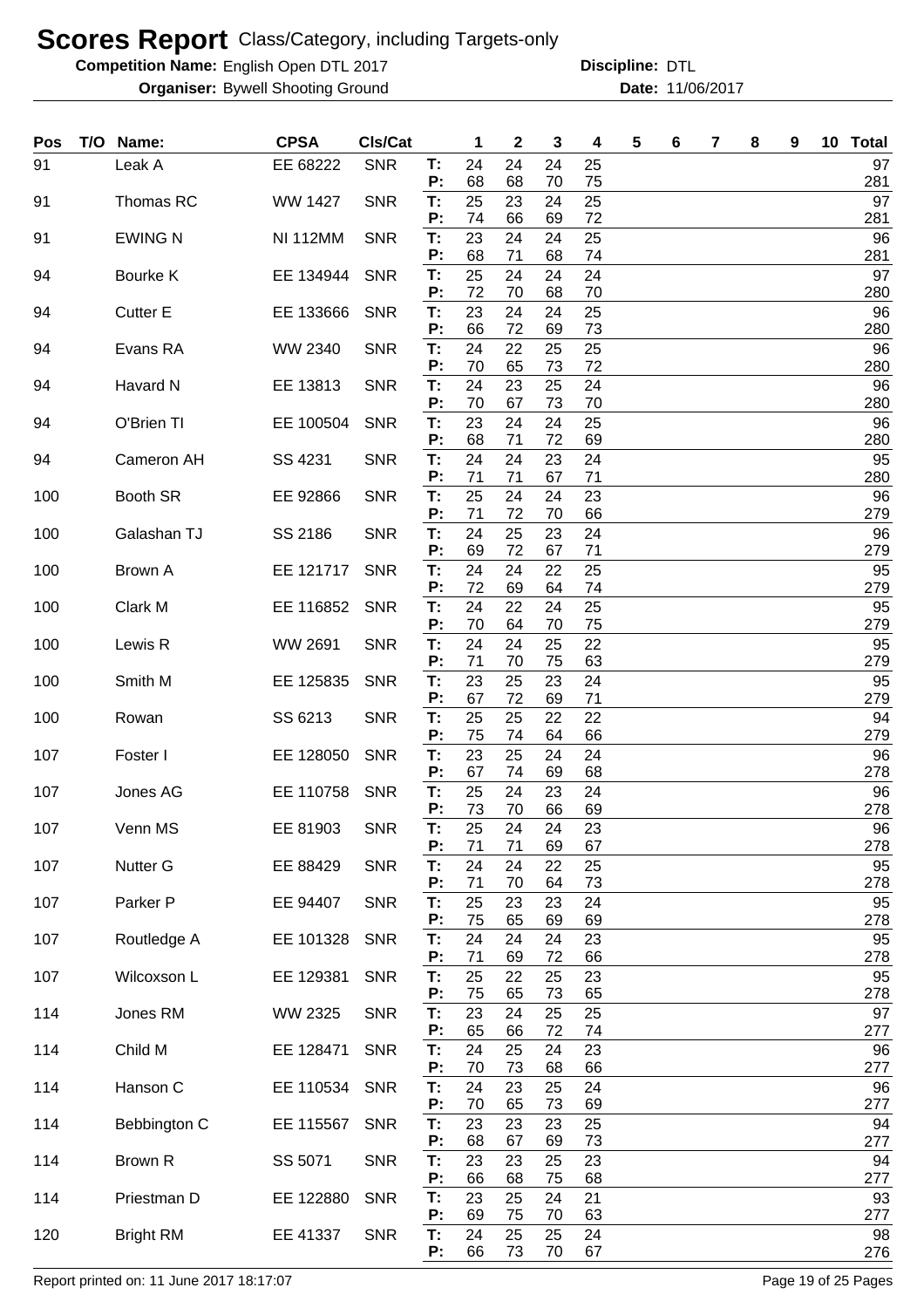**Competition Name:** English Open DTL 2017 **Discripline: DTL** 

**Organiser:** Bywell Shooting Ground **11/06/2017 Date:** 11/06/2017 **Discipline:**

| Pos | T/O Name:          | <b>CPSA</b>   | <b>CIs/Cat</b> |          | 1        | $\mathbf{2}$ | 3        | 4        | 5 | 6 | 7 | 8 | 9 | 10 Total  |
|-----|--------------------|---------------|----------------|----------|----------|--------------|----------|----------|---|---|---|---|---|-----------|
| 120 | Frankland PC       | EE 88221      | <b>SNR</b>     | Т:<br>P: | 24<br>67 | 25<br>73     | 21<br>63 | 25<br>73 |   |   |   |   |   | 95<br>276 |
| 120 | Booth J            | EE 117408     | <b>SNR</b>     | T:       | 23       | 25           | 22       | 24       |   |   |   |   |   | 94        |
| 120 | Tate S             | EE 121345     | <b>SNR</b>     | P:<br>T: | 68<br>21 | 75<br>25     | 64<br>24 | 69<br>24 |   |   |   |   |   | 276<br>94 |
| 120 | Holden L           | EE 129664     | <b>SNR</b>     | P:<br>T: | 60<br>22 | 74<br>23     | 72<br>23 | 70<br>25 |   |   |   |   |   | 276<br>93 |
|     |                    |               |                | P:       | 65       | 67           | 69       | 75       |   |   |   |   |   | 276       |
| 125 | Shaw IT            | EE 31770      | <b>SNR</b>     | T:<br>P: | 25<br>72 | 24<br>70     | 24<br>70 | 22<br>63 |   |   |   |   |   | 95<br>275 |
| 126 | Stanbrook D        | EE 112080     | <b>SNR</b>     | T:<br>P: | 23<br>66 | 22<br>66     | 25<br>73 | 24<br>69 |   |   |   |   |   | 94<br>274 |
| 126 | <b>Fairhurst B</b> | EE 130261     | <b>SNR</b>     | T:<br>P: | 24<br>70 | 23<br>67     | 23<br>69 | 23<br>68 |   |   |   |   |   | 93<br>274 |
| 128 | <b>Whiting A</b>   | EE 132790     | <b>SNR</b>     | T:       | 24       | 24           | 22       | 23       |   |   |   |   |   | 93        |
| 129 | Booth M            | EE 103866     | <b>SNR</b>     | P:<br>T: | 70<br>24 | 71<br>23     | 65<br>25 | 67<br>22 |   |   |   |   |   | 273<br>94 |
| 129 | MacDonough S       | SS 750        | <b>SNR</b>     | P:<br>Т: | 69<br>24 | 66<br>25     | 73<br>25 | 64<br>20 |   |   |   |   |   | 272<br>94 |
|     |                    |               |                | P:       | 69       | 73           | 72       | 58       |   |   |   |   |   | 272       |
| 129 | Peters G           | EE 107384     | <b>SNR</b>     | T:<br>P: | 23<br>68 | 25<br>71     | 22<br>65 | 23<br>68 |   |   |   |   |   | 93<br>272 |
| 132 | Ward P             | EE 47976      | <b>SNR</b>     | T:<br>P: | 22<br>65 | 24<br>71     | 24<br>69 | 23<br>66 |   |   |   |   |   | 93<br>271 |
| 133 | Gibson J           | EE 128558     | <b>SNR</b>     | Т:       | 23       | 22           | 25       | 23       |   |   |   |   |   | 93        |
| 134 | Auton M            | EE 73339      | <b>SNR</b>     | P:<br>T: | 69<br>23 | 62<br>21     | 73<br>24 | 66<br>25 |   |   |   |   |   | 270<br>93 |
| 134 | MacKay DM          | SS 1111       | <b>SNR</b>     | P:<br>T: | 65<br>24 | 62<br>24     | 70<br>21 | 72<br>24 |   |   |   |   |   | 269<br>93 |
|     |                    |               |                | P:       | 71       | 69           | 60       | 69       |   |   |   |   |   | 269       |
| 136 | Ramshaw D          | EE 121737     | <b>SNR</b>     | T:<br>P: | 25<br>72 | 21<br>60     | 23<br>68 | 23<br>67 |   |   |   |   |   | 92<br>267 |
| 137 | Olden RD           | EE 86078      | <b>SNR</b>     | T:<br>P: | 24<br>72 | 23<br>68     | 22<br>65 | 21<br>60 |   |   |   |   |   | 90<br>265 |
| 137 | Roberts E          | <b>WW 280</b> | <b>SNR</b>     | T:       | 24       | 23           | 22       | 21       |   |   |   |   |   | 90        |
| 139 | <b>Brent D</b>     | EE 118283     | <b>SNR</b>     | P:<br>Т. | 70<br>23 | 68<br>23     | 65<br>21 | 62<br>22 |   |   |   |   |   | 265<br>89 |
| 140 | Yes Hayes P        | EE 27745      | <b>SNR</b>     | P:<br>T: | 67<br>23 | 68<br>22     | 63<br>24 | 65<br>22 |   |   |   |   |   | 263<br>91 |
|     |                    |               |                | Р:       | 65       | 63           | 69       | 65       |   |   |   |   |   | 262       |
| 140 | <b>Thurnell M</b>  | EE 19666      | <b>SNR</b>     | T:<br>Р: | 23<br>68 | 23<br>65     | 22<br>66 | 21<br>63 |   |   |   |   |   | 89<br>262 |
| 142 | Hollowbread P      | EE 128610     | <b>SNR</b>     | T:<br>P: | 23<br>66 | 23<br>63     | 23<br>67 | 22<br>65 |   |   |   |   |   | 91<br>261 |
| 142 | Phillips           | SS 6206       | <b>SNR</b>     | T:       | 22       | 23           | 22       | 24       |   |   |   |   |   | 91        |
| 144 | Aas R              | EE 126245     | <b>SNR</b>     | P:<br>T: | 64<br>22 | 66<br>23     | 64<br>21 | 67<br>23 |   |   |   |   |   | 261<br>89 |
| 144 | Shirt R            | EE 130714     | <b>SNR</b>     | P:<br>T: | 63<br>18 | 67<br>25     | 62<br>23 | 68<br>22 |   |   |   |   |   | 260<br>88 |
|     |                    |               |                | P:       | 53       | 74           | 68       | 65       |   |   |   |   |   | 260       |
| 146 | Johnson PW         | EE 129744     | <b>SNR</b>     | T:<br>P: | 25<br>70 | 23<br>68     | 22<br>62 | 20<br>58 |   |   |   |   |   | 90<br>258 |
| 147 | Naisby             | SS 4998       | <b>SNR</b>     | T:<br>P: | 22<br>62 | 23<br>67     | 22<br>63 | 22<br>64 |   |   |   |   |   | 89<br>256 |
| 148 | Waugh PJ           | EE 117256     | <b>SNR</b>     | T:<br>P: | 24<br>69 | 21<br>61     | 22<br>66 | 21<br>59 |   |   |   |   |   | 88<br>255 |
| 149 | Jenkins R          | SS 3513       | <b>SNR</b>     | T:       | 23       | 24           | 23       | 21       |   |   |   |   |   | 91        |
| 150 | Mooney G           | EE 133477     | <b>SNR</b>     | P:<br>T: | 64<br>24 | 68<br>18     | 62<br>23 | 59<br>22 |   |   |   |   |   | 253<br>87 |
|     |                    |               |                | P:       | 69       | 51           | 65       | 66       |   |   |   |   |   | 251       |

Report printed on: 11 June 2017 18:17:07 example 20 of 25 Pages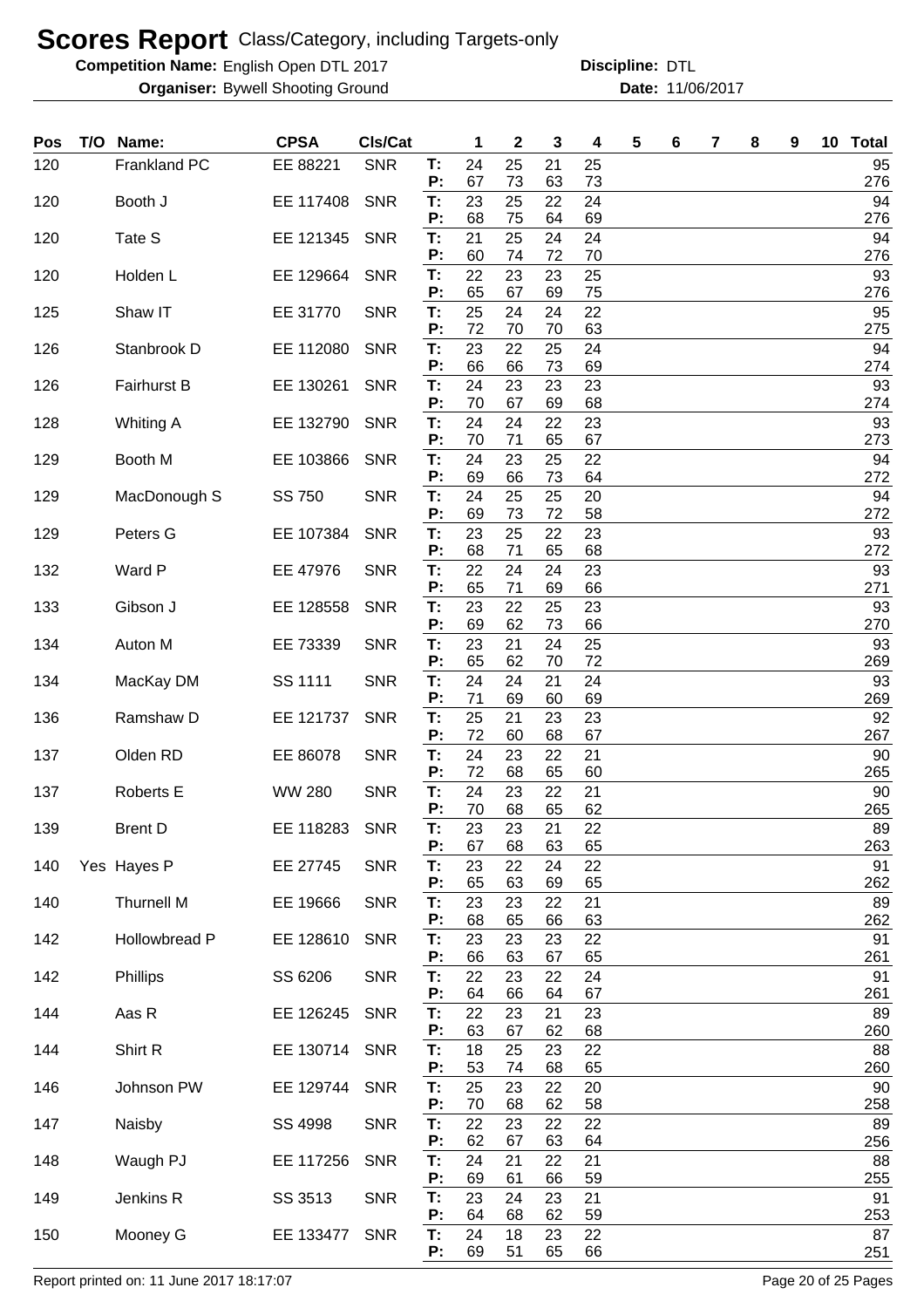**Competition Name:** English Open DTL 2017 **Discripline: DTL** 

| Pos | T/O | Name:          | <b>CPSA</b> | <b>CIs/Cat</b> |          | 1  | 2  | 3  | 4  | 5 | 6 | 7 | 8 | 9 | 10 Total                        |
|-----|-----|----------------|-------------|----------------|----------|----|----|----|----|---|---|---|---|---|---------------------------------|
| 151 |     | Vale M         | EE 128702   | <b>SNR</b>     | Т:       | 22 | 23 | 19 | 22 |   |   |   |   |   | 86                              |
|     |     |                |             |                | P:       | 63 | 68 | 55 | 63 |   |   |   |   |   | 249                             |
| 152 |     | Madolell R     | EE 134420   | <b>SNR</b>     | T:       | 20 | 23 | 21 | 23 |   |   |   |   |   | 87                              |
|     |     |                |             |                | P:       | 57 | 65 | 58 | 68 |   |   |   |   |   | 248                             |
| 153 |     | <b>MARSH S</b> | EE 137032   | <b>SNR</b>     | Т:       | 20 | 21 | 23 | 22 |   |   |   |   |   | 86                              |
|     |     |                |             |                | P:       | 57 | 56 | 67 | 64 |   |   |   |   |   | 244                             |
| 154 |     | Bowman R       | EE 132388   | <b>SNR</b>     | T:       | 22 | 20 | 17 | 20 |   |   |   |   |   | 79                              |
|     |     |                |             |                | P:       | 64 | 59 | 50 | 57 |   |   |   |   |   | 230                             |
| 155 |     | Robinson DC    | EE 80808    | <b>SNR</b>     | Т:       | 16 | 22 | 21 | 21 |   |   |   |   |   | 80                              |
|     |     |                |             |                | P:       | 47 | 63 | 58 | 60 |   |   |   |   |   | 228                             |
| 155 |     | <b>Black A</b> | EE 106448   | <b>SNR</b>     | T:       | 20 | 20 | 17 | 22 |   |   |   |   |   | 79                              |
|     |     |                |             |                | P:       | 59 | 57 | 49 | 63 |   |   |   |   |   | 228                             |
| 157 |     | Smith M        | EE 119189   | <b>SNR</b>     | Т:       | 14 | 20 | 20 | 20 |   |   |   |   |   | 74                              |
|     |     |                |             |                | P:       | 39 | 55 | 56 | 59 |   |   |   |   |   | 209                             |
| 158 |     | Yes Reynard W  | EE 136495   | <b>SNR</b>     | Τ.       | 23 | 17 | 19 | 19 |   |   |   |   |   | 78                              |
|     |     |                |             |                | P:       | 60 | 46 | 50 | 49 |   |   |   |   |   | 205                             |
| 159 |     | Carroll J      | EE 112996   | <b>SNR</b>     | T:<br>P: |    |    |    |    |   |   |   |   |   | $\mathbf 0$<br>$\boldsymbol{0}$ |
| 159 |     | Nicholson D    | EE 99703    | <b>SNR</b>     | T:       |    |    |    |    |   |   |   |   |   | $\boldsymbol{0}$                |
|     |     |                |             |                | P:       |    |    |    |    |   |   |   |   |   | $\pmb{0}$                       |
| 159 |     | Robinson TR    | EE 90911    | <b>SNR</b>     | T:       |    |    |    |    |   |   |   |   |   | $\pmb{0}$                       |
|     |     |                |             |                | P:       |    |    |    |    |   |   |   |   |   | $\mathbf 0$                     |
| 159 |     | Smith WR       | SS 4319     | <b>SNR</b>     | T:       |    |    |    |    |   |   |   |   |   | $\pmb{0}$                       |
|     |     |                |             |                | P:       |    |    |    |    |   |   |   |   |   | $\boldsymbol{0}$                |
| 159 |     | <b>VOICS R</b> | SS 6378     | <b>SNR</b>     | T:       |    |    |    |    |   |   |   |   |   | $\pmb{0}$                       |
|     |     |                |             |                | P:       |    |    |    |    |   |   |   |   |   | $\mathbf 0$                     |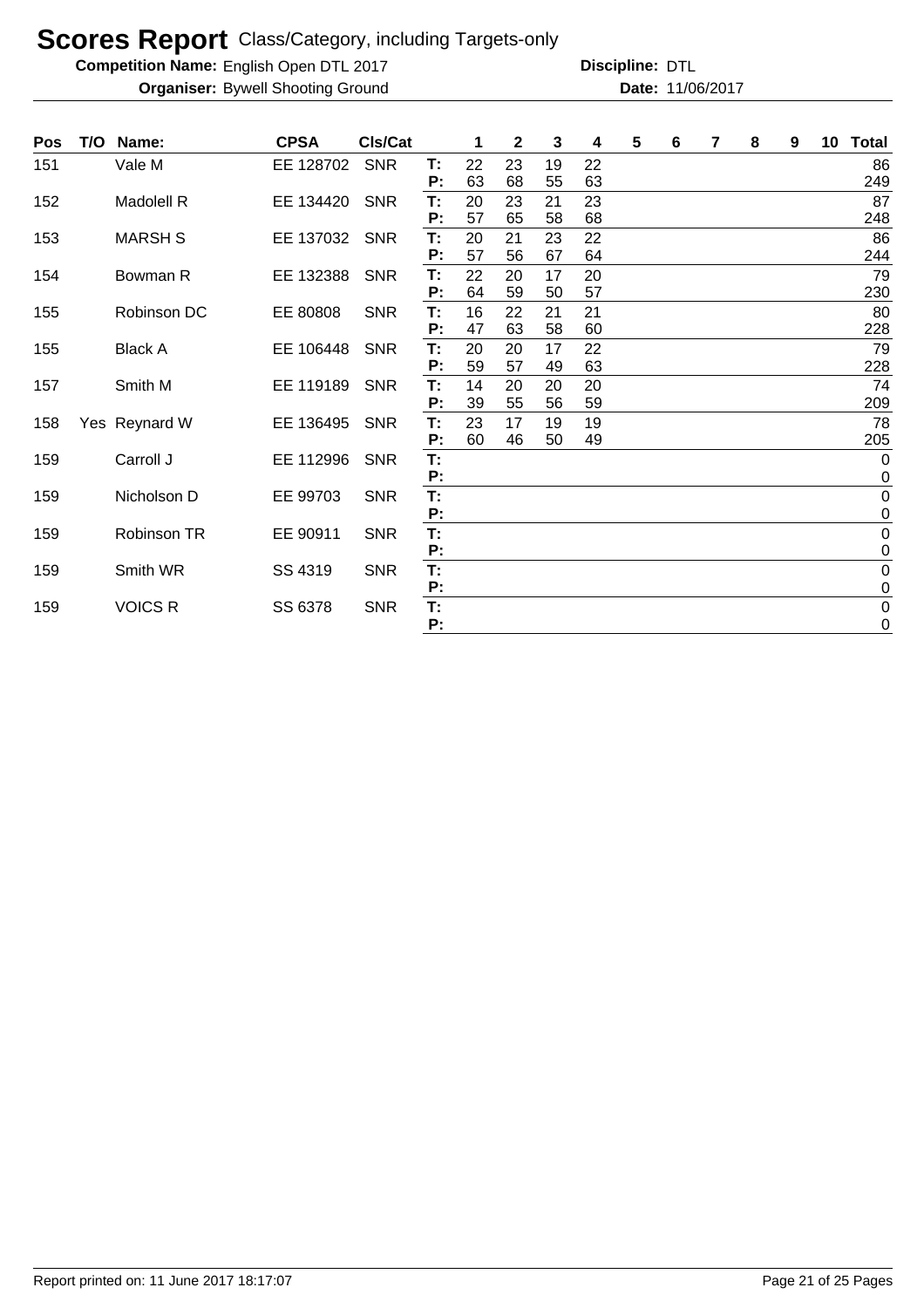**Competition Name:** English Open DTL 2017 **Discripline: DTL** 

**Organiser:** Bywell Shooting Ground **11/06/2017 Date:** 11/06/2017 **Discipline:**

| Pos | T/O Name:           | <b>CPSA</b>   | Cls/Cat    |          | 1        | 2        | 3        | 4        | 5 | 6 | 7 | 8 | 9 | 10 <sub>1</sub> | <b>Total</b> |
|-----|---------------------|---------------|------------|----------|----------|----------|----------|----------|---|---|---|---|---|-----------------|--------------|
| 1   | Sheffield JH        | <b>EE 447</b> | <b>VET</b> | Т:<br>P: | 24<br>70 | 25<br>74 | 25<br>75 | 25<br>75 |   |   |   |   |   |                 | 99<br>294    |
| 2   | Rogers GT           | EE 4526       | <b>VET</b> | T:<br>P: | 24<br>72 | 25<br>74 | 25<br>74 | 25<br>73 |   |   |   |   |   |                 | 99<br>293    |
| 3   | Scott N             | SS 5385       | <b>VET</b> | T:       | 25       | 25       | 25       | 24       |   |   |   |   |   |                 | 99           |
| 3   | Duffy GP            | EE 3644       | <b>VET</b> | P:<br>T: | 71<br>25 | 75<br>24 | 74<br>25 | 71<br>24 |   |   |   |   |   |                 | 291<br>98    |
| 5   | Hinchliffe DJ       | EE 121065     | <b>VET</b> | P:<br>Т: | 75<br>25 | 70<br>25 | 75<br>24 | 71<br>25 |   |   |   |   |   |                 | 291<br>99    |
|     |                     | EE 119513     |            | P:       | 71<br>25 | 72       | 72       | 75<br>24 |   |   |   |   |   |                 | 290<br>98    |
| 6   | Sayles G            |               | <b>VET</b> | T:<br>P: | 74       | 25<br>75 | 24<br>70 | 70       |   |   |   |   |   |                 | 289          |
| 7   | Henry A             | EE 4336       | <b>VET</b> | T:<br>P: | 25<br>73 | 24<br>69 | 25<br>73 | 25<br>73 |   |   |   |   |   |                 | 99<br>288    |
| 7   | Logan WM            | EE 8111       | <b>VET</b> | T:<br>P: | 25<br>75 | 25<br>73 | 25<br>73 | 23<br>67 |   |   |   |   |   |                 | 98<br>288    |
| 9   | Shankland GR        | SS 4001       | <b>VET</b> | T:       | 25       | 25       | 24       | 25       |   |   |   |   |   |                 | 99           |
| 9   | <b>Brookes MJ</b>   | EE 31099      | <b>VET</b> | P:<br>T: | 74<br>25 | 70<br>25 | 69<br>25 | 74<br>23 |   |   |   |   |   |                 | 287<br>98    |
| 9   | Pain C              | EE 99155      | <b>VET</b> | P:<br>T: | 74<br>24 | 74<br>24 | 73<br>25 | 66<br>25 |   |   |   |   |   |                 | 287<br>98    |
| 9   |                     | EE 109958     | <b>VET</b> | P:<br>T: | 69<br>24 | 72<br>25 | 72<br>25 | 74<br>24 |   |   |   |   |   |                 | 287<br>98    |
|     | <b>Turkington M</b> |               |            | P:       | 67       | 75       | 73       | 72       |   |   |   |   |   |                 | 287          |
| 9   | Chapple RJ          | EE 668        | <b>VET</b> | T:<br>P: | 23<br>67 | 25<br>73 | 25<br>75 | 24<br>72 |   |   |   |   |   |                 | 97<br>287    |
| 9   | Sweet GP            | EE 44635      | <b>VET</b> | T:<br>P: | 24<br>71 | 24<br>72 | 24<br>71 | 25<br>73 |   |   |   |   |   |                 | 97<br>287    |
| 15  | Singleton R         | EE 104392     | <b>VET</b> | T:       | 24       | 25       | 25       | 25       |   |   |   |   |   |                 | 99           |
| 16  | Beedan M            | EE 90262      | <b>VET</b> | Р:<br>T: | 69<br>24 | 74<br>24 | 74<br>24 | 69<br>25 |   |   |   |   |   |                 | 286<br>97    |
| 16  | Haines RJ           | EE 116979     | <b>VET</b> | P:<br>Т: | 71<br>24 | 71<br>23 | 70<br>25 | 73<br>25 |   |   |   |   |   |                 | 285<br>97    |
| 16  | Maclennan W         | EE 114460     | <b>VET</b> | P:<br>T: | 70<br>24 | 69<br>24 | 75<br>24 | 71<br>25 |   |   |   |   |   |                 | 285<br>97    |
|     |                     |               |            | P:       | 72       | 72       | 69       | 72       |   |   |   |   |   |                 | 285          |
| 16  | Adams JM            | EE 12635      | <b>VET</b> | Т:<br>P: | 24<br>72 | 24<br>70 | 23<br>69 | 25<br>74 |   |   |   |   |   |                 | 96<br>285    |
| 16  | Aldous J            | EE 58140      | <b>VET</b> | T:<br>P: | 25<br>74 | 24<br>72 | 25<br>74 | 22<br>65 |   |   |   |   |   |                 | 96<br>285    |
| 16  | Slassor AH          | EE 11665      | <b>VET</b> | T:<br>P: | 25<br>75 | 25<br>74 | 22<br>66 | 24<br>70 |   |   |   |   |   |                 | 96<br>285    |
| 22  | Hails R             | EE 39058      | <b>VET</b> | T:       | 24       | 24       | 23       | 25       |   |   |   |   |   |                 | 96           |
| 22  | Newton P            | EE 16875      | <b>VET</b> | P:<br>T: | 71<br>24 | 72<br>23 | 69<br>24 | 72<br>25 |   |   |   |   |   |                 | 284<br>96    |
| 22  | Peel T              | EE 51508      | <b>VET</b> | P:<br>T: | 72<br>23 | 68<br>25 | 71<br>24 | 73<br>24 |   |   |   |   |   |                 | 284<br>96    |
|     |                     |               |            | P:       | 69<br>24 | 74<br>25 | 71       | 70<br>25 |   |   |   |   |   |                 | 284<br>97    |
| 25  | Liddell C           | EE 118066     | <b>VET</b> | T:<br>P: | 72       | 74       | 23<br>64 | 73       |   |   |   |   |   |                 | 283          |
| 25  | Bell D S            | EE 115868     | <b>VET</b> | T:<br>P: | 24<br>72 | 24<br>70 | 25<br>73 | 23<br>68 |   |   |   |   |   |                 | 96<br>283    |
| 25  | Coley IJ            | EE 551        | <b>VET</b> | T:<br>P: | 22<br>66 | 25<br>74 | 25<br>74 | 24<br>69 |   |   |   |   |   |                 | 96<br>283    |
| 25  | Miller JG           | SS 3059       | <b>VET</b> | T:       | 24       | 23       | 24       | 25       |   |   |   |   |   |                 | 96           |
| 25  | Philipson T         | EE 11811      | <b>VET</b> | P:<br>T: | 72<br>24 | 67<br>24 | 69<br>25 | 75<br>23 |   |   |   |   |   |                 | 283<br>96    |
| 25  | Dore AG             | EE 31935      | <b>VET</b> | P:<br>Т. | 71<br>23 | 69<br>24 | 74<br>23 | 69<br>25 |   |   |   |   |   |                 | 283<br>95    |
|     |                     |               |            | P:       | 68       | 72       | 68       | 75       |   |   |   |   |   |                 | 283          |

Report printed on: 11 June 2017 18:17:07 example 20 and 2017 18:17:07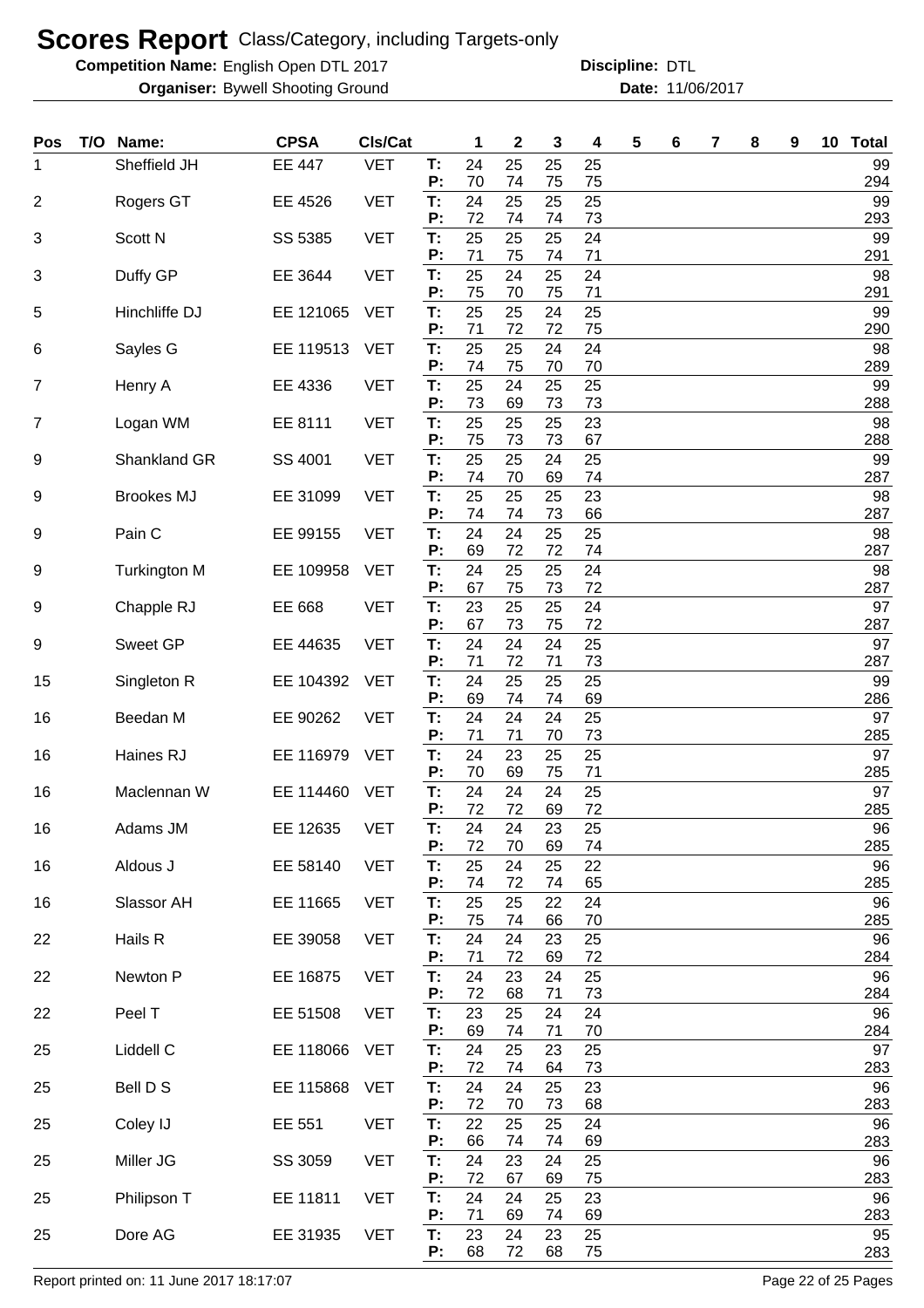**Competition Name:** English Open DTL 2017 **Discripline: DTL** 

**Organiser:** Bywell Shooting Ground **11/06/2017 Date:** 11/06/2017 **Discipline:**

| Pos | T/O Name:             | <b>CPSA</b>  | <b>CIs/Cat</b> |                | 1              | $\mathbf{2}$   | 3              | 4              | 5 | 6 | 7 | 8 | 9 | 10 Total         |
|-----|-----------------------|--------------|----------------|----------------|----------------|----------------|----------------|----------------|---|---|---|---|---|------------------|
| 31  | Lovatt NJ             | EE 6151      | <b>VET</b>     | Т:<br>P:       | 24<br>71       | 24<br>71       | 25<br>68       | 24<br>72       |   |   |   |   |   | 97<br>282        |
| 31  | <b>Stuart GA</b>      | SS 1492      | <b>VET</b>     | T:             | 25             | 24             | 23             | 25             |   |   |   |   |   | 97               |
| 31  | Atkinson E            | EE 101102    | <b>VET</b>     | P:<br>T:       | 73<br>24       | 70<br>25       | 66<br>23       | 73<br>24       |   |   |   |   |   | 282<br>96        |
| 31  |                       | EE 11701     | <b>VET</b>     | P:<br>T:       | 70<br>24       | 75<br>25       | 67<br>24       | 70<br>23       |   |   |   |   |   | 282<br>96        |
|     | Lewzey DG             |              |                | P:             | 71             | 75             | 68             | 68             |   |   |   |   |   | 282              |
| 35  | <b>HAUGHTON R</b>     | SS 6352      | <b>VET</b>     | T:<br>P:       | 25<br>75       | 23<br>66       | 24<br>71       | 24<br>69       |   |   |   |   |   | 96<br>281        |
| 35  | Crehan P              | EE 131948    | <b>VET</b>     | T:             | 22             | 24             | 25             | 24             |   |   |   |   |   | 95               |
| 37  | Yes Fowkes A          | EE 105846    | <b>VET</b>     | P:<br>T:<br>P: | 64<br>24<br>70 | 71<br>23<br>67 | 75<br>25<br>74 | 71<br>24<br>69 |   |   |   |   |   | 281<br>96<br>280 |
| 37  | <b>Whitehall A</b>    | EE 80993     | <b>VET</b>     | T:             | 23             | 24             | 24             | 24             |   |   |   |   |   | 95               |
| 37  | Milne MJ              | SS 583       | <b>VET</b>     | P:<br>T:       | 69<br>23       | 71<br>24       | 71<br>25       | 69<br>22       |   |   |   |   |   | 280<br>94        |
| 37  |                       | EE 67301     | <b>VET</b>     | P:<br>Т:       | 69<br>24       | 72<br>24       | 75<br>23       | 64<br>23       |   |   |   |   |   | 280<br>94        |
|     | <b>Rimington K</b>    |              |                | P:             | 72             | 71             | 69             | 68             |   |   |   |   |   | 280              |
| 41  | Hall JR               | EE 10460     | <b>VET</b>     | T:<br>P:       | 25<br>70       | 23<br>66       | 25<br>72       | 25<br>71       |   |   |   |   |   | 98<br>279        |
| 41  | Curatolo <sub>N</sub> | <b>SS 98</b> | <b>VET</b>     | T:             | 24<br>71       | 24             | 23<br>68       | 25             |   |   |   |   |   | 96               |
| 41  | Jones GS              | EE 16367     | <b>VET</b>     | P:<br>T:       | 24             | 70<br>23       | 24             | 70<br>25       |   |   |   |   |   | 279<br>96        |
| 41  | Foxall A              | EE 124509    | <b>VET</b>     | P:<br>T:       | 70<br>24       | 67<br>24       | 70<br>22       | 72<br>24       |   |   |   |   |   | 279<br>94        |
|     |                       |              |                | P:             | 71             | 71             | 65             | 72             |   |   |   |   |   | 279              |
| 45  | Toomer DJ             | EE 10892     | <b>VET</b>     | T:<br>P:       | 24<br>69       | 23<br>66       | 25<br>72       | 24<br>71       |   |   |   |   |   | 96<br>278        |
| 45  | <b>McAllister E</b>   | SS 1505      | <b>VET</b>     | T:<br>P:       | 25<br>73       | 24<br>69       | 22<br>66       | 24<br>70       |   |   |   |   |   | 95<br>278        |
| 45  | Paige A               | EE 12950     | <b>VET</b>     | T:             | 23             | 24             | 25             | 23             |   |   |   |   |   | 95               |
| 45  | Taylor J              | EE 95589     | <b>VET</b>     | P:<br>T:       | 67<br>23       | 72<br>23       | 74<br>24       | 65<br>25       |   |   |   |   |   | 278<br>95        |
|     |                       |              |                | P:             | 68             | 66             | 72             | 72             |   |   |   |   |   | 278              |
| 49  | Cole JT               | EE 108419    | <b>VET</b>     | Т.<br>P:       | 23<br>67       | 24<br>71       | 24<br>70       | 24<br>69       |   |   |   |   |   | 95<br>277        |
| 49  | Weston C              | EE 67724     | <b>VET</b>     | T:<br>P:       | 24<br>71       | 24<br>69       | 24<br>71       | 22<br>66       |   |   |   |   |   | 94<br>277        |
| 51  | Magill DW             | EE 43830     | <b>VET</b>     | T.             | 25             | 24             | 25             | 23             |   |   |   |   |   | 97               |
| 51  | <b>Taylor G</b>       | EE 109155    | <b>VET</b>     | P:<br>T:       | 70<br>24       | 70<br>22       | 71<br>24       | 65<br>25       |   |   |   |   |   | 276<br>95        |
| 51  | Davies E              | WW 1414      | <b>VET</b>     | P:<br>T:       | 69<br>22       | 64<br>25       | 71<br>24       | 72<br>22       |   |   |   |   |   | 276<br>93        |
|     |                       |              |                | P:             | 66             | 74             | 70             | 66             |   |   |   |   |   | 276              |
| 51  | Vining J              | EE 23945     | <b>VET</b>     | T.<br>P:       | 21<br>62       | 22<br>64       | 25<br>75       | 25<br>75       |   |   |   |   |   | 93<br>276        |
| 55  | MacDonald A           | SS 1746      | <b>VET</b>     | Τ.             | 24             | 23             | 25             | 24             |   |   |   |   |   | 96               |
| 55  | <b>Stewart G</b>      | SS 3600      | <b>VET</b>     | P:<br>Τ.       | 68<br>23       | 67<br>25       | 70<br>21       | 70<br>25       |   |   |   |   |   | 275<br>94        |
| 57  | Yes Aisthorpe BS      | EE 37136     | <b>VET</b>     | P:<br>T:       | 68<br>24       | 72<br>22       | 61<br>21       | 74<br>25       |   |   |   |   |   | 275<br>92        |
|     |                       |              |                | P:             | 72             | 65             | 63             | 74             |   |   |   |   |   | 274              |
| 57  | Tate G                | EE 48253     | <b>VET</b>     | T:<br>P:       | 22<br>66       | 22<br>65       | 23<br>69       | 25<br>74       |   |   |   |   |   | 92<br>274        |
| 59  | Abrams M              | EE 96322     | <b>VET</b>     | T:<br>P:       | 25             | 22             | 23             | 23             |   |   |   |   |   | 93               |
| 59  | Bradnam J             | EE 1705      | <b>VET</b>     | T:             | 75<br>23       | 65<br>25       | 66<br>24       | 67<br>21       |   |   |   |   |   | 273<br>93        |
|     |                       |              |                | P:             | 66             | 74             | 70             | 63             |   |   |   |   |   | 273              |

Report printed on: 11 June 2017 18:17:07 example 20 of 25 Pages Page 23 of 25 Pages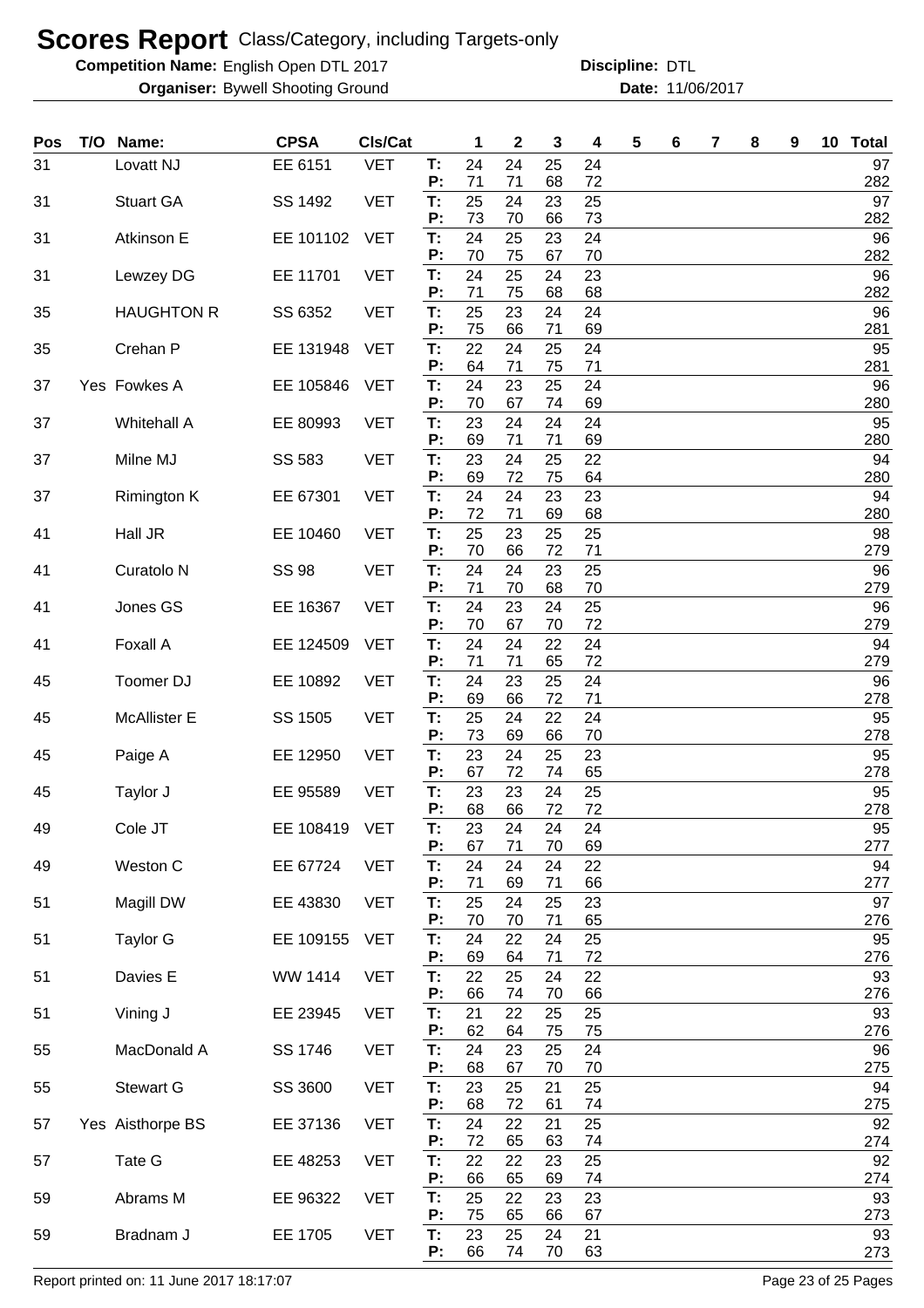**Competition Name:** English Open DTL 2017 **Discripline: DTL** 

**Organiser:** Bywell Shooting Ground **11/06/2017 Date:** 11/06/2017 **Discipline:**

| Pos | T/O Name:          | <b>CPSA</b>   | Cls/Cat    |          | 1        | $\boldsymbol{2}$ | 3        | 4        | 5 | 6 | 7 | 8 | 9 | 10 | <b>Total</b> |
|-----|--------------------|---------------|------------|----------|----------|------------------|----------|----------|---|---|---|---|---|----|--------------|
| 59  | Fisher R D         | EE 39107      | <b>VET</b> | T:<br>P: | 24<br>72 | 22<br>65         | 25<br>72 | 22<br>64 |   |   |   |   |   |    | 93<br>273    |
| 59  | <b>Reid ES</b>     | SS 951        | <b>VET</b> | T:       | 22       | 23               | 24       | 24       |   |   |   |   |   |    | 93           |
| 63  | Yes Wright DA      | EE 53922      | <b>VET</b> | P:<br>T: | 64<br>24 | 67<br>20         | 72<br>25 | 70<br>24 |   |   |   |   |   |    | 273<br>93    |
|     |                    |               |            | P:       | 70       | 58               | 75       | 69       |   |   |   |   |   |    | 272          |
| 63  | Rautenberg C       | SS 1117       | <b>VET</b> | T:<br>P: | 25<br>73 | 22<br>65         | 22<br>65 | 23<br>69 |   |   |   |   |   |    | 92<br>272    |
| 65  | Crossland G        | EE 100441     | <b>VET</b> | T:<br>P: | 22<br>62 | 23<br>68         | 25<br>73 | 23<br>68 |   |   |   |   |   |    | 93<br>271    |
| 65  | Kling RJ           | SS 4978       | <b>VET</b> | Т:<br>P: | 24<br>72 | 23<br>69         | 23<br>68 | 21<br>62 |   |   |   |   |   |    | 91<br>271    |
| 67  | <b>Taberner DA</b> | EE 11531      | <b>VET</b> | T:       | 23       | 23               | 24       | 23       |   |   |   |   |   |    | 93           |
| 67  | Whitehead B        | EE 130305     | <b>VET</b> | P:<br>T: | 69<br>23 | 64<br>23         | 69<br>22 | 68<br>24 |   |   |   |   |   |    | 270<br>92    |
| 69  | Anderson G         | EE 127893     | <b>VET</b> | P:<br>T: | 68<br>22 | 67<br>22         | 64<br>24 | 71<br>25 |   |   |   |   |   |    | 270<br>93    |
|     |                    |               |            | P:       | 63       | 61               | 71       | 74       |   |   |   |   |   |    | 269          |
| 69  | Hodges PA          | EE 74062      | <b>VET</b> | T:<br>P: | 23<br>67 | 22<br>64         | 25<br>71 | 23<br>67 |   |   |   |   |   |    | 93<br>269    |
| 69  | Amos DG            | EE 56201      | <b>VET</b> | T:       | 24       | 23               | 23       | 22       |   |   |   |   |   |    | 92           |
| 69  | <b>Rollings PT</b> | EE 16886      | <b>VET</b> | P:<br>T: | 68<br>23 | 68<br>23         | 69<br>22 | 64<br>23 |   |   |   |   |   |    | 269<br>91    |
|     |                    |               |            | P:       | 67       | 67               | 66       | 69       |   |   |   |   |   |    | 269          |
| 73  | Lewis RJ           | EE 12352      | <b>VET</b> | T:<br>P: | 24<br>69 | 22<br>64         | 24<br>67 | 25<br>68 |   |   |   |   |   |    | 95<br>268    |
| 73  | Hancock P          | EE 109234     | <b>VET</b> | T:       | 22       | 23               | 23       | 23       |   |   |   |   |   |    | 91           |
| 75  | Chapman R          | EE 1696       | <b>VET</b> | P:<br>T: | 64<br>23 | 68<br>22         | 67<br>24 | 69<br>22 |   |   |   |   |   |    | 268<br>91    |
|     |                    |               |            | P:       | 69       | 63               | 72       | 63       |   |   |   |   |   |    | 267          |
| 75  | Webb GA            | EE 8641       | <b>VET</b> | T:<br>P: | 23<br>67 | 24<br>71         | 21<br>61 | 23<br>68 |   |   |   |   |   |    | 91<br>267    |
| 77  | <b>GREY D</b>      | NI U119MM VET |            | Т:       | 23       | 23               | 23       | 21       |   |   |   |   |   |    | 90           |
|     |                    |               |            | P:       | 69       | 68               | 67       | 62       |   |   |   |   |   |    | 266          |
| 78  | Mineham G          | EE 85468      | <b>VET</b> | T:<br>P: | 22<br>63 | 22<br>65         | 25<br>70 | 23<br>66 |   |   |   |   |   |    | 92<br>264    |
| 79  | Pape S             | EE 95558      | <b>VET</b> | Т:<br>P: | 23<br>68 | 24<br>69         | 24<br>68 | 21<br>58 |   |   |   |   |   |    | 92<br>263    |
| 79  | Jacobs BJ          | EE 56060      | <b>VET</b> | T:       | 24       | 24               | 22       | 21       |   |   |   |   |   |    | 91<br>263    |
| 81  | Cox L              | EE 99378      | <b>VET</b> | P:<br>T: | 70<br>23 | 69<br>23         | 65<br>23 | 59<br>24 |   |   |   |   |   |    | 93           |
| 82  | Yes Bentham DJ     | EE 68760      | <b>VET</b> | P:<br>T: | 65<br>23 | 63<br>23         | 66<br>24 | 68<br>22 |   |   |   |   |   |    | 262<br>92    |
|     |                    |               |            | P:       | 65       | 67               | 66       | 63       |   |   |   |   |   |    | 261          |
| 82  | Moir TG            | EE 67036      | <b>VET</b> | T:<br>P: | 24<br>70 | 24<br>69         | 22<br>60 | 22<br>62 |   |   |   |   |   |    | 92<br>261    |
| 84  | Ackroyd CA         | EE 72230      | <b>VET</b> | T:       | 23       | 20               | 21       | 25       |   |   |   |   |   |    | 89           |
| 84  | Yes Bonati S       | EE 80409      | <b>VET</b> | P:<br>T: | 68<br>23 | 58<br>21         | 62<br>24 | 72<br>21 |   |   |   |   |   |    | 260<br>89    |
| 84  | Yes Norman T       | EE 114298     | <b>VET</b> | P:<br>T: | 68<br>23 | 60<br>24         | 70<br>21 | 62<br>21 |   |   |   |   |   |    | 260<br>89    |
|     |                    |               |            | P:       | 65       | 70               | 63       | 62       |   |   |   |   |   |    | 260          |
| 87  | Sharpstone HS      | EE 82924      | <b>VET</b> | T:<br>P: | 22<br>66 | 20<br>59         | 25<br>68 | 23<br>66 |   |   |   |   |   |    | 90<br>259    |
| 88  | Semmens GR         | EE 48347      | <b>VET</b> | T:<br>P: | 23<br>66 | 20<br>55         | 23<br>67 | 24<br>70 |   |   |   |   |   |    | 90<br>258    |
| 89  | Sherlock T         | EE 15314      | <b>VET</b> | Т.       | 20       | 23               | 24       | 21       |   |   |   |   |   |    | 88           |
| 90  | Robinson B         | EE 11735      | <b>VET</b> | P:<br>T: | 57<br>20 | 65<br>22         | 70<br>24 | 63<br>21 |   |   |   |   |   |    | 255<br>87    |
|     |                    |               |            | P:       | 59       | 66               | 68       | 61       |   |   |   |   |   |    | 254          |

Report printed on: 11 June 2017 18:17:07 example 2018 and the example of 25 Pages Page 24 of 25 Pages